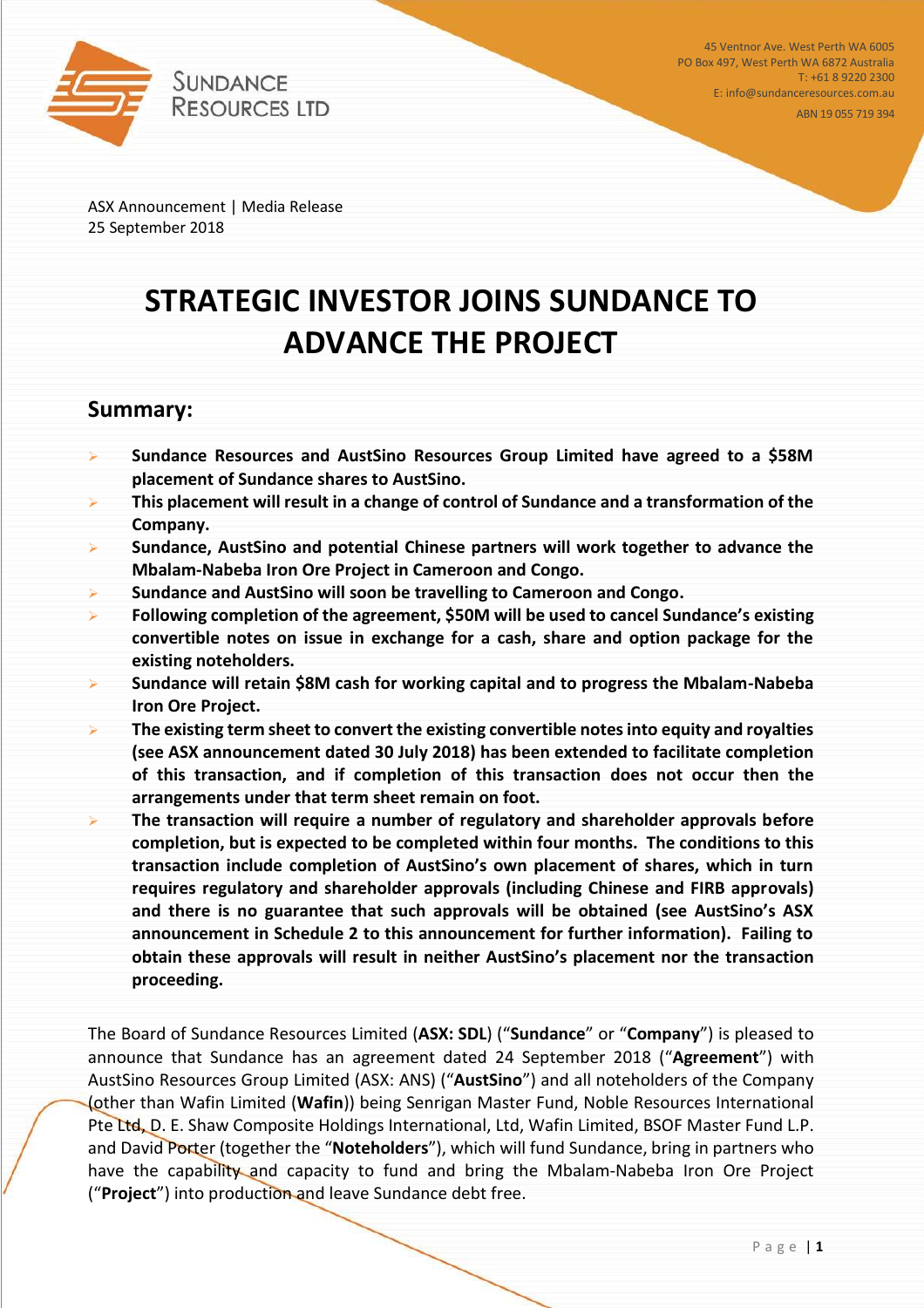

The issue of securities to AustSino and the Noteholders and the cancellation of the convertible notes is conditional on Wafin agreeing to the transactions contemplated by the Agreement (which Wafin expects to do so by end of September 2018).

**Sundance will remain in suspension while AustSino responds to ASX's request for further information concerning AustSino's proposed transactions, including regarding Western Australian Port Rail Construction (Shanghai) Ltd (WAPRC) and its corporate/capital structure, the source of funds and the new controllers of AustSino following completion of the WAPRC placement (which is itself a control transaction) - see the AusSino Announcement in Schedule 2 for further information.**

The Agreement suspends the term sheet announced on 30 July 2018 between Sundance and the Noteholders("**Existing Term Sheet**") and the Existing Term Sheet will terminate upon completion of the Agreement (but if completion under the Agreement does not occur then the Existing Term Sheet will remain on foot).

Sundance Resources' Chief Executive Officer, Giulio Casello, said:

"This is a transformational deal for Sundance and its shareholders because it delivers in one agreement a partner in AustSino who has the foresight, credibility and business network to enable Sundance to advance development of the Mbalam-Nabeba Iron Ore Project and the repayment of the outstanding convertible notes in a very acceptable manner.

"I wish to thank AustSino and our Noteholders for their engagement in delivering this win-win scenario, which enables Sundance to progress development of this truly world-class iron ore project.

"AustSino has made clear its intent to see Mbalam-Nabeba developed and together we will soon be travelling to Cameroon and Congo to demonstrate how they can help develop the Project.

"I also wish to thank Sundance shareholders for their patience while we finalised this transformational deal."

### **The Transaction**

Under the Agreement, AustSino has agreed to two placements of Sundance shares:

- an initial placement of 62,500,000 Sundance fully paid ordinary shares ("**Shares**") at an issue price of A\$0.004 per Share within 15 business days of the date of the Agreement ("**Initial Placement**"); and
- a second placement of 10,545,454,545 Shares at an issue price of A\$0.0055 per Share, together with the grant of 10,545,454,545 unlisted options at an exercise price of A\$0.02 and an expiry date of five years after the date of issue, which are subject to a number of conditions precedent to be satisfied or waived by 31 December 2018 or another date agreed by the parties ("**Second Placement**").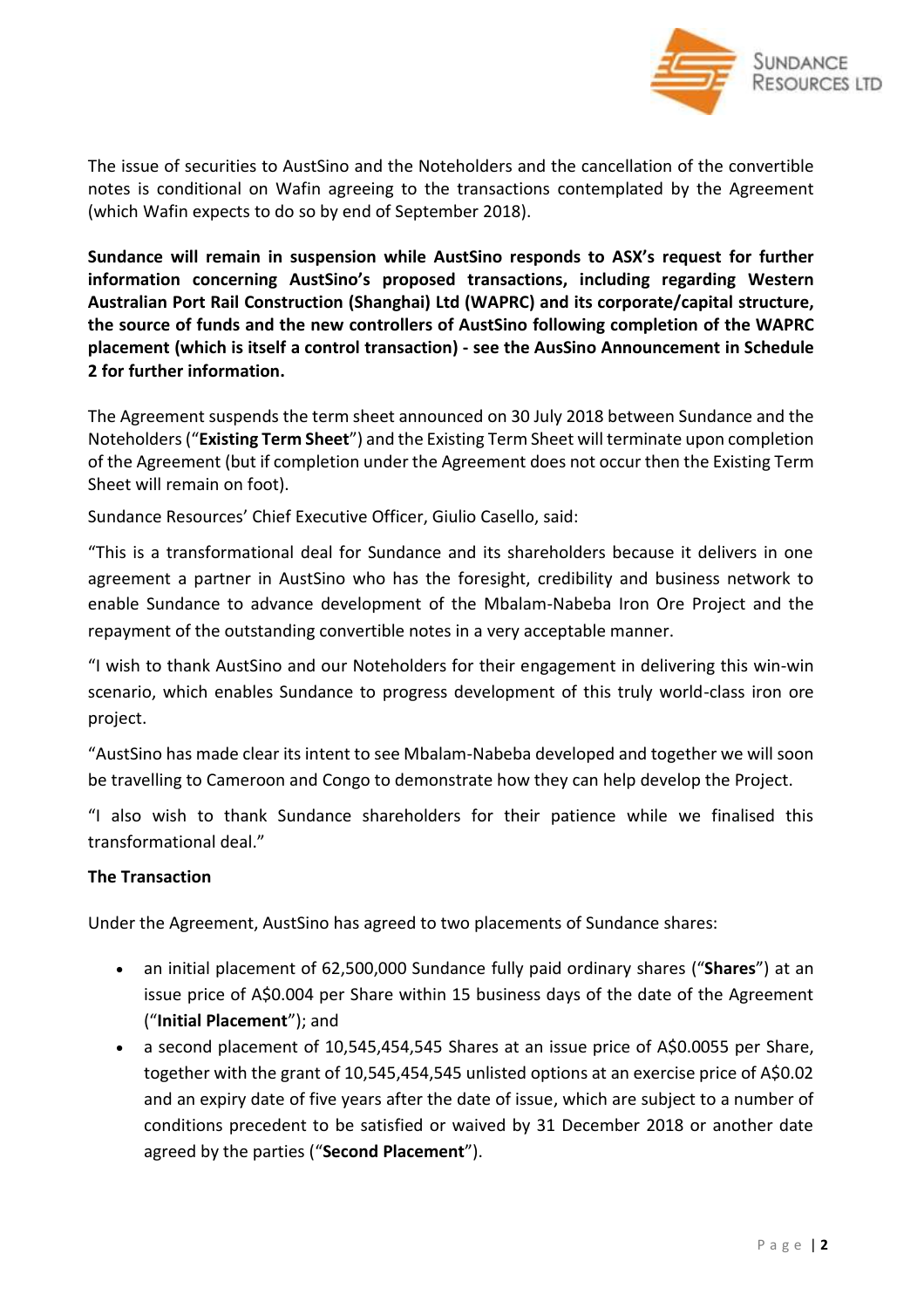

The Initial Placement will not require Sundance shareholder approval and is otherwise not subject to conditions. The Second Placement requires Sundance shareholder approval, and is subject to a number of other conditions described in Schedule 1.

Sundance will use the proceeds of the Initial Placement for working capital and to fund the development of the Project and the transactions associated with the Agreement.

The proceeds of the Second Placement will be used for the following:

- ➢ \$50M cash will be paid to the Noteholders ("**Cash Payment**"); and
- $\triangleright$  The balance will be used for working capital and to progress development of the Project and the transaction costs associated with the Agreement. It is expected that this will comprise the following (including corresponding estimates of the expenses):
	- $\circ$  working capital, including in relation to salaries, administration and regulatory costs in Australia, Cameroon and Congo (approximately \$4.5M);
	- $\circ$  transaction costs associated with the Agreement, including the Independent Experts Report, EGM and legal costs associated with this Agreement and the Cameroon Convention (approximately \$1.0M); and
	- o project related costs, including completion of Front End Engineering and Design (FEED) for mines in Cameroon and Congo, and negotiation and legal costs associated with financing packages and EPC contracts required for the mine sites in Cameroon and Congo (approximately \$2.5M).

In exchange for the cancellation of the existing convertible notes in Sundance held by the Noteholders ("**Convertible Notes**") ("**Cancellation**"), in addition to the Cash Payment to the Noteholders, Sundance will issue to the Noteholders:

- ➢ 2,000,000,000 Shares at a deemed issue price of A\$0.004; and
- $\triangleright$  10,000,000,000 unlisted options at an exercise price of A\$0.02 and an expiry date of five years after the date of issue.

Cancellation of the Convertible Notes (which cancellation is subject to certain conditions precedent outlined in Schedule 1 to this announcement) will leave Sundance debt free.

The cash, shares and options will be allocated amongst the Noteholders in proportion to their redemption value or as otherwise agreed between the Noteholders (with those alternate proportions to be notified to Sundance and outlined in Sundance's notice of meeting in due course, if applicable). Any alternate allocation between the Noteholders will not increase the total value of the consideration payable to the Noteholders for Cancellation of the Convertible Notes. The table below outlines the redemption value of each Noteholder's Convertible Notes and the proportion of that value to the total redemption value of the Convertible Notes.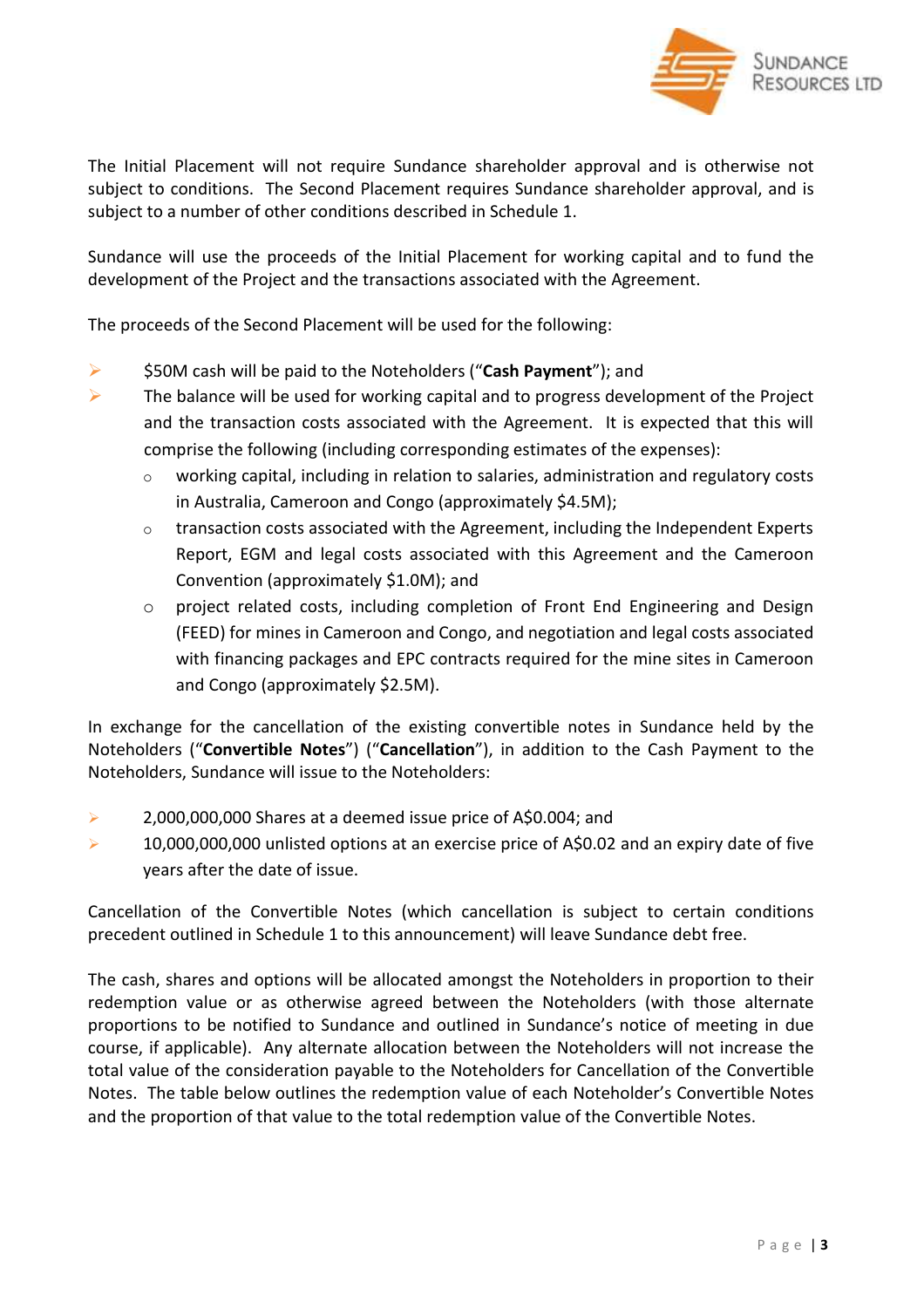

| <b>Noteholder</b>                                  | <b>Redemption Value</b> |            |  |
|----------------------------------------------------|-------------------------|------------|--|
|                                                    | A\$m                    | % of total |  |
| Wafin Limited                                      | 63.3                    | 47.6%      |  |
| Noble Resources International Pte Ltd              | 31.6                    | 23.8%      |  |
| D.E. Shaw Composite Holdings International Pte Ltd | 18.8                    | 14.2%      |  |
| Senrigan Master Fund                               | 15.5                    | 11.7%      |  |
| <b>BSOF Master Fund L.P.</b>                       | 3.4                     | 2.5%       |  |
| Mr. David Porter                                   | 0.3                     | 0.2%       |  |
| <b>Total</b>                                       | 132.9                   | 100.0%     |  |

If all the options issued to AustSino and the Noteholders are exercised before their expiry this will result in a \$410M cash injection into Sundance which could be used to fund the equity requirement to build the mines in Cameroon and Congo.

A summary of the key terms and conditions of the Agreement is set out in Schedule 1 to this announcement.

Completion of the transactions under the Agreement are subject to a number of conditions being satisfied or waived, and there is no guarantee completion will occur. Among other conditions to the Agreement, an independent expert's report is required and approval will be sought from Sundance shareholders at an Extraordinary General Meeting ("**EGM**"). The Notice of Meeting will be issued in due course for an EGM expected to be held in Perth in December 2018.

Sundance also notes that the Second Placement is conditional on AustSino obtaining FIRB, ASX and shareholder approval for the funding which it will use to subscribe for Shares under the Second Placement.

Following completion of the Second Placement, AustSino will be Sundance's largest shareholder and will hold approximately 50.8% of the total number of Shares on issue.

The Agreement has the full support of the Sundance Board, in the absence of David Porter, who as a Noteholder was unable to participate in the Board meeting.

Subject to Second Placement Completion, Sundance will also place 325,000,000 Shares to Comprador Limited (**Comprador**) at an issue price of A\$0.004 as consideration for advisory fees in connection with the Agreement and the Existing Term Sheet. Comprador is a private Hong Kong based M&A financial advisory business. It is led by Mr Anthony Steains and was established in 2015 when Blackstone Advisory Partners Asia transferred its business to Comprador. Mr. Steains, a 20 year veteran of Asian M&A, headed Blackstone Advisory Partners Asia and previously held senior roles at Lehman Brothers, Deutsche Bank and ING Barings. Further information on Comprador is available at http://www.compradorltd.com.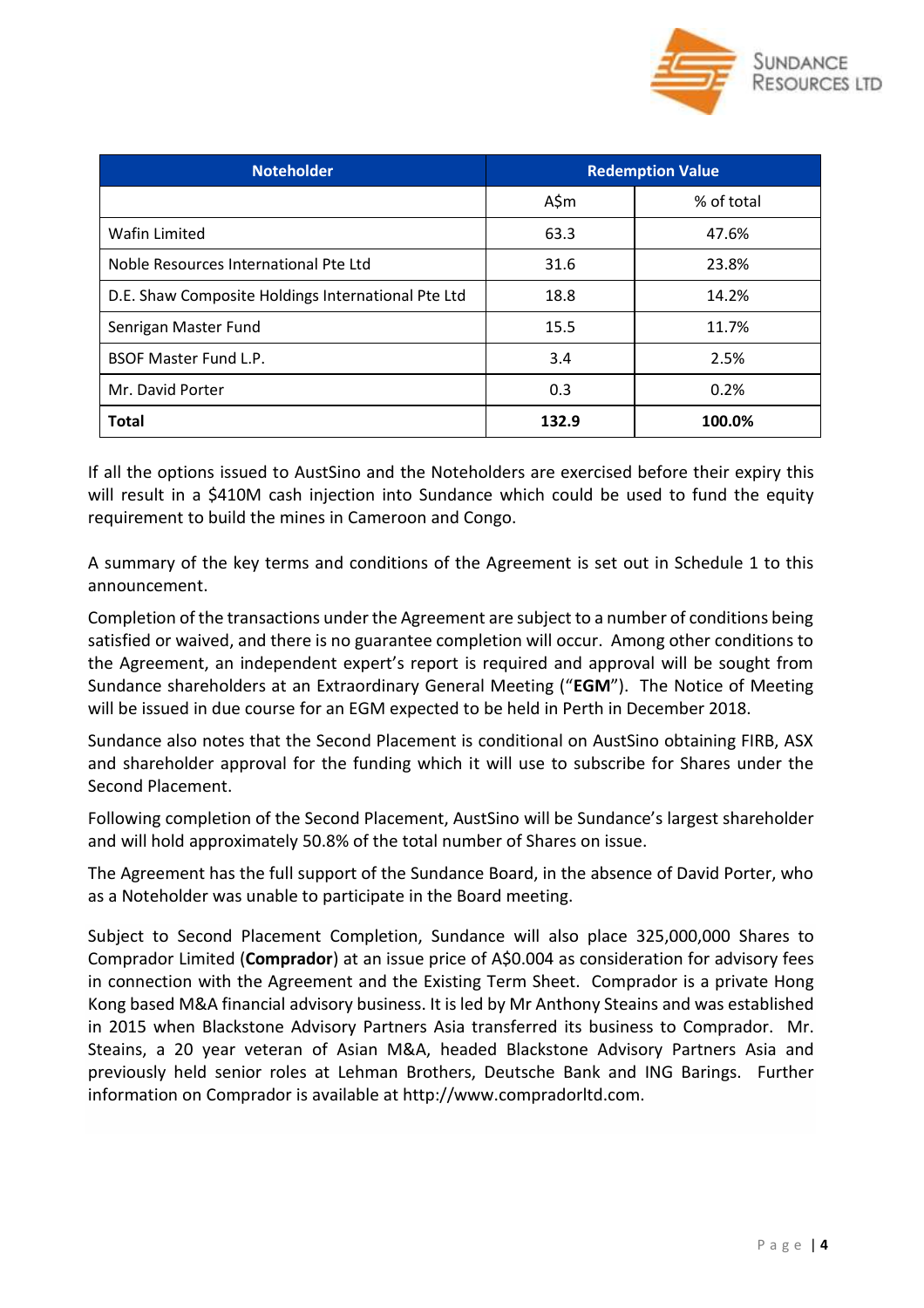

Comprador provided financial services to Sundance with a particular emphasis on negotiating a successful outcome with the Hong Kong, Singapore and US based Noteholders both for this Agreement but also for the previously announced binding term sheet with the Noteholders announced on 30 July 2018. Mr Anthony Steains has been providing Hong Kong and China based advisory services to Sundance since 2013.

Other than in relation to the financial services provided by Comprador to Sundance mentioned above, there is no relationship between Comprador and Sundance.

### **The Cameroon Convention**

As per ASX announcements of 19 and 20 March 2018, the Mbalam Convention was extended to 14 September 2018; it has now expired. During the period of extension as per the ASX announcement on 19 March 2018, Sundance needed to demonstrate to the Cameroon Government that a credible partner who is interested in the development of the Project has taken equity. If that wasto occur, the Government advised that it would take all useful measures to assist Sundance in carrying out the development of the Project.

Sundance has updated the Government about the progress it has made with regard to securing an equity partner (being AustSino) and associated partners who have the capacity and capability to fund and construct the Project.

Sundance, AustSino and their representatives are expected to travel to Cameroon in the coming weeks to meet with representatives of the Cameroon Government and demonstrate that the parties are ready to fund and construct the Project subject to, amongst other things, the Cameroon Government agreeing to either reinstate the Mbalam Convention or enter into a new convention on substantially similar terms to the Mbalam Convention.

There is a risk that the Mbalam Convention will not be reinstated by the Government or that the Government does not enter into a new agreement with Sundance at all or on substantially similar terms as the Mbalam Convention. The Agreement contains a condition that the Mbalam Convention be reinstated with modification or that a new convention be entered into on similar terms (as outlined in Schedule 1).

The Company's subsidiary Cam Iron SA's mining permit application over the land previously covered by Exploration Permit EP92 remains on foot.

Cessation of the Mbalam Convention is an event of default as defined in the various deeds with the Noteholders in relation to the Convertible Notes, which may (if the Noteholders resolve to give notice) result in the Convertible Notes becoming immediately due and payable at their full redemption value unless a waiver is received from the Noteholders.

**ENDS**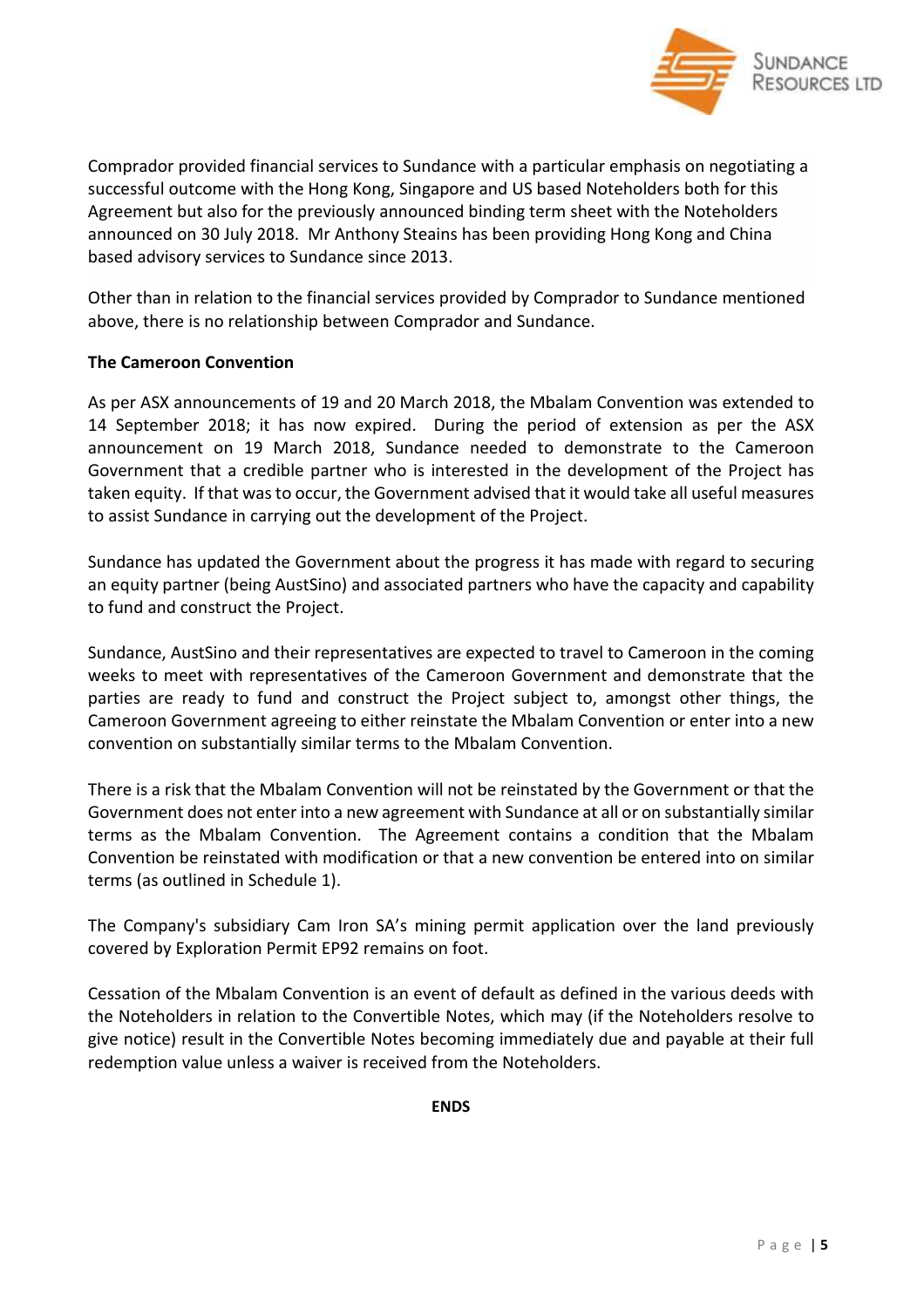

**Further information: GIULIO CASELLO** Chief Executive Officer and Managing Director Sundance Resources Limited Tel: +61 8 9220 2300 Email: [info@sundanceresources.com.au](mailto:info@sundanceresources.com.au)

**Media:** Peter Klinger Cannings Purple Mob: +61 411 251 540 E: [pklinger@canningspurple.com.au](mailto:pklinger@canningspurple.com.au)

### **Forward looking statements**

*This announcement contains certain forward-looking statements and opinion. Generally, words such as "anticipates", "expects", "intends", "plans", "believes", "seeks", "estimates", "potential" and similar expressions are intended to identify forward-looking statements. The forward-looking statements, opinion and estimates provided in this presentation are based on assumptions and contingencies which are subject to change without notice, as are statements about market and industry trends, which are based on interpretations of current market conditions. Forward-looking statements, including projections, forecasts* and estimates, are provided as a general guide only and should not be relied on as an indication or *guarantee of future performance and involve known and unknown risks, uncertainties and other factors,* many of which are outside the control of Sundance. Past performance is not necessarily a quide to future *performance and no representation or warranty is made as to the likelihood of achievement or reasonableness of any forward looking statements or other forecast. The Agreement is subject to a number of conditions and there is no guarantee that the Agreement will complete in accordance with its terms.*

### **About Sundance Resources**

*Sundance Resources is seeking to develop its flagship Mbalam-Nabeba Iron Ore Project, which straddles* the border of Cameroon and the Republic of Congo in Central Africa. Stage One will be the production of a Direct Shipping Ore ("DSO")-quality sinter fines product averaging >62.0% Fe at a rate of 40Mtpa for *approximately 14 years based on blending material sourced from the deposits in the neighbouring countries of Cameroon and Congo. Stage Two, which is currently at a Pre-Feasibility Stage, would then extend the life of the operation by further 15-plus years producing high-grade Itabirite hematite concentrate. In April 2011, Sundance completed the Definitive Feasibility Study for Stage One and Pre-Feasibility Study for Stage Two of the Mbalam-Nabeba Iron Ore Project. The Project will utilise the following rail and port infrastructure to be financed, built and owned by the Government of Cameroon, a 540km rail line dedicated to the transport of iron ore through Cameroon and a dedicated mineral export terminal designed for taking bulk iron ore carriers of up to 300,000 tonnes. See the Company's previous announcement dated 20 May 2015. The Company is not aware of any new information or data that materially effects these estimates. All material assumptions and technical parameters underpinning the estimate continue to apply and have not materially changed.*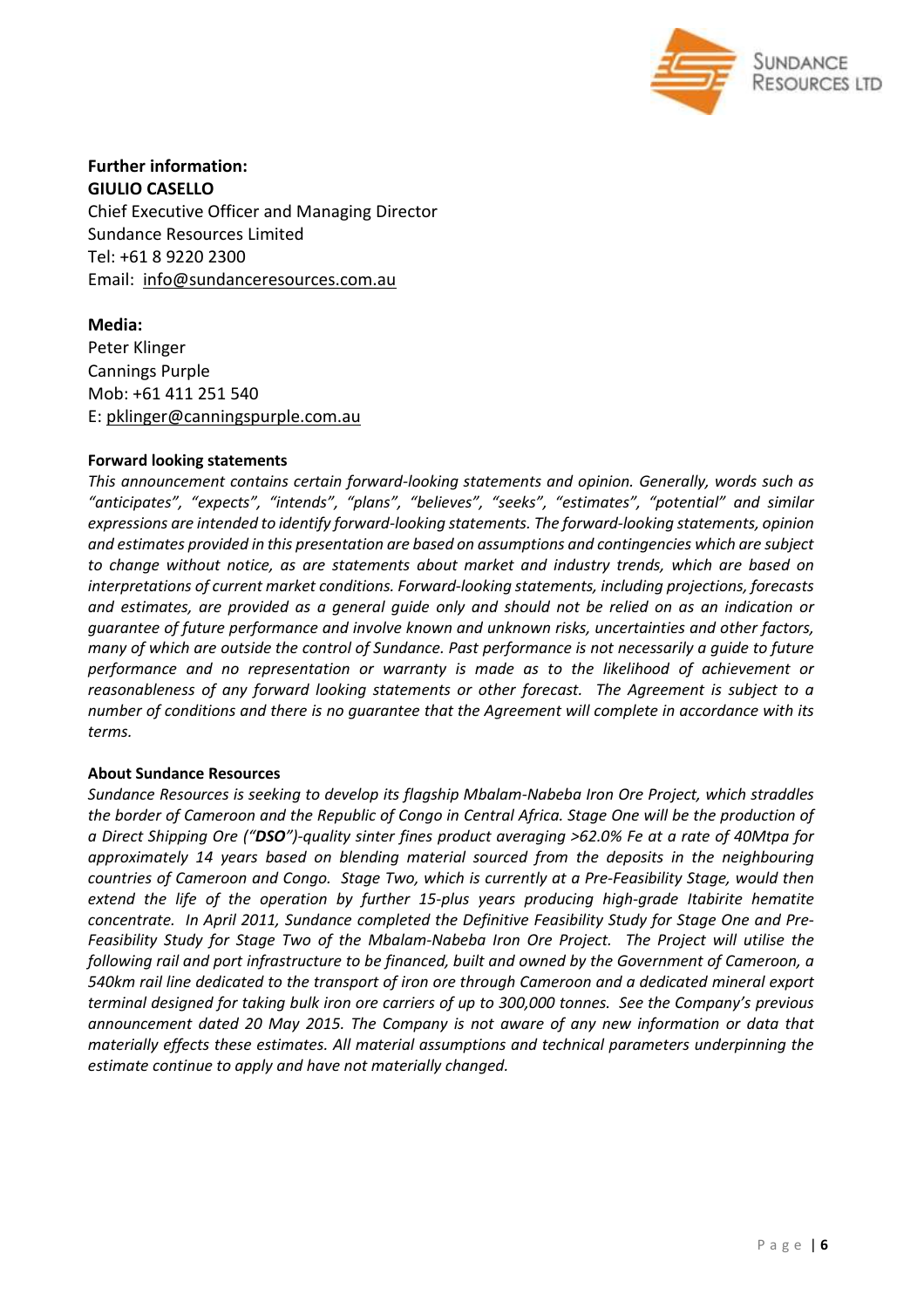

## **Schedule 1 Key terms of the Agreement**

| <b>Key Term</b>                                               | <b>Description</b>                                                                                                                                                                                                                                                                                                                                                                                                                                                                                                                                                                                                                                   |
|---------------------------------------------------------------|------------------------------------------------------------------------------------------------------------------------------------------------------------------------------------------------------------------------------------------------------------------------------------------------------------------------------------------------------------------------------------------------------------------------------------------------------------------------------------------------------------------------------------------------------------------------------------------------------------------------------------------------------|
| <b>Initial Placement to</b><br><b>AustSino</b>                | Sundance will issue 62,500,000 Shares to AustSino at an issue price<br>of A\$0.004 per Share by 15 October 2018 ("Initial Placement").                                                                                                                                                                                                                                                                                                                                                                                                                                                                                                               |
|                                                               | Sundance will use the A\$250,000 proceeds of the Initial Placement<br>for the development of the Mbalam-Nabeba Iron Ore Project,<br>working capital purposes and expenses and to fund the transactions<br>contemplated under the Agreement.                                                                                                                                                                                                                                                                                                                                                                                                          |
| <b>Second Placement</b>                                       | AustSino will pay A\$58 million to Sundance ("Completion Payment")<br>and Sundance will:                                                                                                                                                                                                                                                                                                                                                                                                                                                                                                                                                             |
|                                                               | issue to AustSino 10,545,454,545 Shares at an issue price of<br>A\$0.0055 per Share; and                                                                                                                                                                                                                                                                                                                                                                                                                                                                                                                                                             |
|                                                               | grant AustSino 10,545,454,545 unlisted options at an exercise<br>price of A\$0.02, which have an expiry date of five years after<br>the date of issue, are transferable to persons that do not<br>require a disclosure document and are otherwise on terms<br>consistent with existing Noteholder options.                                                                                                                                                                                                                                                                                                                                           |
|                                                               | Sundance must use A\$50 million of the Completion Payment as<br>consideration for the cancellation of the existing convertible notes<br>on issue to the Noteholders in Sundance ("Convertible Notes"), with<br>the remaining funds to be used for development of the Mbalam-<br>Nabeba Iron Ore Project, working capital purposes and expenses and<br>to fund the transactions contemplated by the Agreement.                                                                                                                                                                                                                                        |
| <b>Conditions to Second</b><br><b>Placement</b><br>Completion | Completion of the Second Placement ("Second Placement<br><b>Completion</b> ") is subject to the following conditions:<br>Any Noteholder that is not party to the Agreement agreeing to<br>cancel its Convertible Notes and the other transactions<br>involving the Noteholders as contemplated under the<br>Agreement on the terms contemplated by the Agreement<br>In relation to AustSino's investment in Sundance and the issue<br>of shares by AustSino to fund the Completion Payment:<br>approval by AustSino's shareholders as required for the<br>purposes of the ASX Listing Rules and Corporations Act<br>2001 (Cth) ("Corporations Act"); |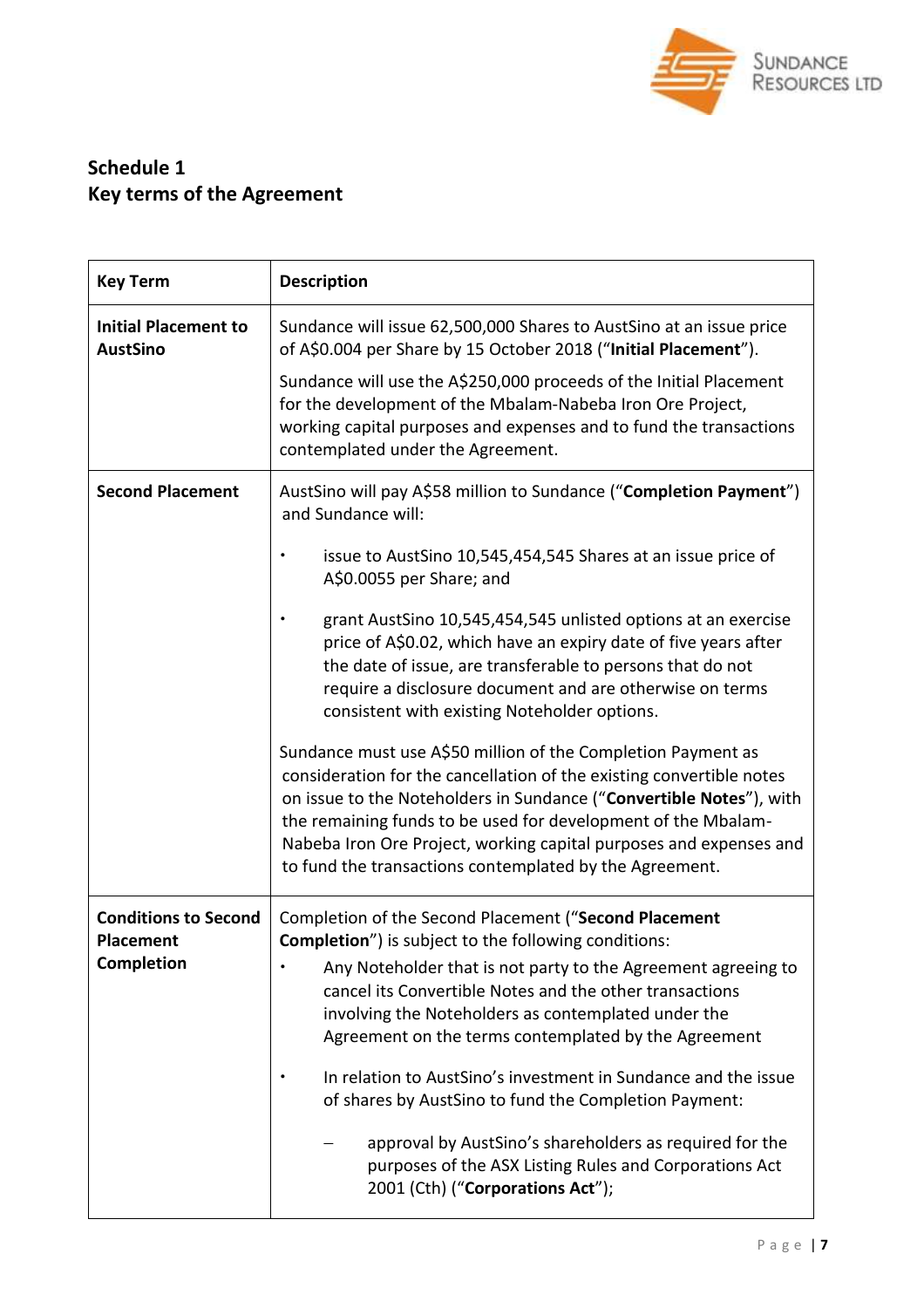

| <b>Key Term</b> | <b>Description</b>                                                                                                                                                                                                                                                                                               |
|-----------------|------------------------------------------------------------------------------------------------------------------------------------------------------------------------------------------------------------------------------------------------------------------------------------------------------------------|
|                 | approval of any relevant legal or regulatory bodies or by<br>any subscriber in connection with AustSino's placement<br>of shares to fund its subscription for the Second<br>Placement; and                                                                                                                       |
|                 | an independent expert confirming that the relevant<br>transactions are fair and reasonable, or not fair but<br>reasonable, for AustSino's shareholders                                                                                                                                                           |
|                 | Completion of AustSino's placement of shares to fund its<br>subscription for the Second Placement                                                                                                                                                                                                                |
|                 | Extension of the time period for satisfying the conditions<br>precedent under the Cameroon Convention until at least 14<br>September 2020 or the entering into of a new Convention on<br>substantially similar terms with such a minimum time period                                                             |
|                 | AustSino and Sundance continuing to take reasonable steps to<br>discuss and advance the development of the Mbalam-Nabeba<br>Iron Ore Project on an exclusive basis (subject to Sundance's<br>existing arrangements with Tidfore Heavy Equipment Group<br>Co. Ltd relating to the Project) until 31 December 2018 |
|                 | AustSino and Sundance taking all reasonable steps to discuss<br>and advance the Mbalam-Nabeba Project with the<br>Governments of the Republics of Cameroon and Congo, subject<br>to Second Placement Completion                                                                                                  |
|                 | AustSino being satisfied that the Governments of the Republics<br>of Cameroon and Congo are working towards signing a bilateral<br>treaty by 31 December 2019 in support of the development of<br>the Mbalam-Nabeba Project                                                                                      |
|                 | In relation to the investment in Sundance and the issue of<br>securities by Sundance:                                                                                                                                                                                                                            |
|                 | approval of Sundance's shareholders as required for the<br>purposes of the ASX Listing Rules and the Corporations<br>Act; and                                                                                                                                                                                    |
|                 | an independent expert confirming that the relevant<br>transactions are fair and reasonable, or not fair but<br>reasonable, for Sundance's shareholders                                                                                                                                                           |
|                 | Sundance and AustSino not being insolvent at or prior to<br><b>Second Placement Completion</b>                                                                                                                                                                                                                   |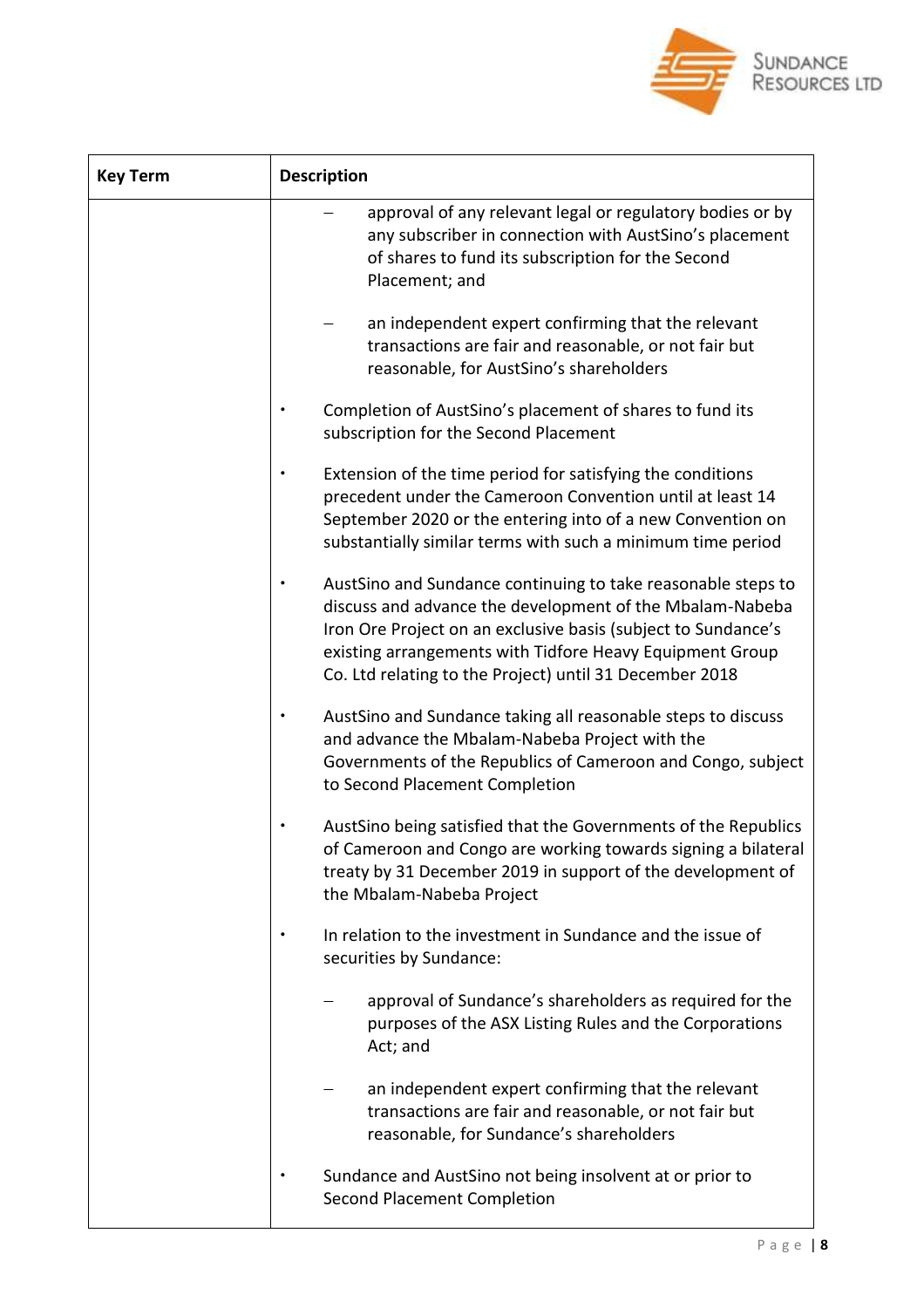

| <b>Key Term</b>                                           | <b>Description</b>                                                                                                                                                                                                                                                                                                                                                                                                                                                        |
|-----------------------------------------------------------|---------------------------------------------------------------------------------------------------------------------------------------------------------------------------------------------------------------------------------------------------------------------------------------------------------------------------------------------------------------------------------------------------------------------------------------------------------------------------|
|                                                           | The parties entering into definitive agreements                                                                                                                                                                                                                                                                                                                                                                                                                           |
|                                                           | The parties must satisfy or waive these conditions on or before 31<br>December 2018 or as otherwise agreed.                                                                                                                                                                                                                                                                                                                                                               |
| <b>Cancellation of</b><br><b>Convertible Notes</b>        | The Convertible Notes will be cancelled in their entirety and the<br>corresponding note deeds will be terminated in exchange for:<br>the payment of A\$50 million to the Noteholders;<br>the issue of 2,000,000,000 Shares in the capital of Sundance to<br>the Noteholders at a deemed issue price of A\$0.004 per Share;<br>and<br>10,000,000,000 unlisted options at an exercise price of A\$0.02,<br>which have an expiry date of 5 years from the date of issue, are |
|                                                           | transferable to persons that do not require a disclosure<br>document and are otherwise on terms consistent with existing<br>Noteholder options,                                                                                                                                                                                                                                                                                                                           |
|                                                           | with such payment and issue of securities to be pro-rated to the<br>redemption value of the Noteholder's Convertible Notes as a<br>proportion to the total redemption value of the Convertible Notes as<br>set out in the body of this announcement or as otherwise agreed<br>between the Noteholders.                                                                                                                                                                    |
| <b>Conditions to</b><br><b>Cancellation</b><br>Completion | Cancellation of the Convertible Notes (and termination of the<br>corresponding note deeds) and the issue of Shares and options in<br>Sundance to the Noteholders ("Cancellation Completion") is subject<br>to the following conditions:                                                                                                                                                                                                                                   |
|                                                           | Approval of Sundance's shareholders as required for the<br>purposes of the ASX Listing Rules and the Corporations Act                                                                                                                                                                                                                                                                                                                                                     |
|                                                           | Approval of any relevant legal or regulatory bodies                                                                                                                                                                                                                                                                                                                                                                                                                       |
|                                                           | Sundance not being insolvent at or prior to Cancellation<br>Completion                                                                                                                                                                                                                                                                                                                                                                                                    |
|                                                           | No "Event of Default" (as defined in the Existing Term Sheet)<br>defined below having occurred or continuing to subsist                                                                                                                                                                                                                                                                                                                                                   |
|                                                           | Cancellation Completion will occur at the same time as Second<br>Placement Completion.                                                                                                                                                                                                                                                                                                                                                                                    |
| <b>Existing Term Sheet</b>                                | The legally binding term sheet between the Noteholders and<br>Sundance dated 29 July 2018 ("Existing Term Sheet") will continue to<br>apply and remain binding on the Noteholders and Sundance until<br>Cancellation Completion when it will terminate.                                                                                                                                                                                                                   |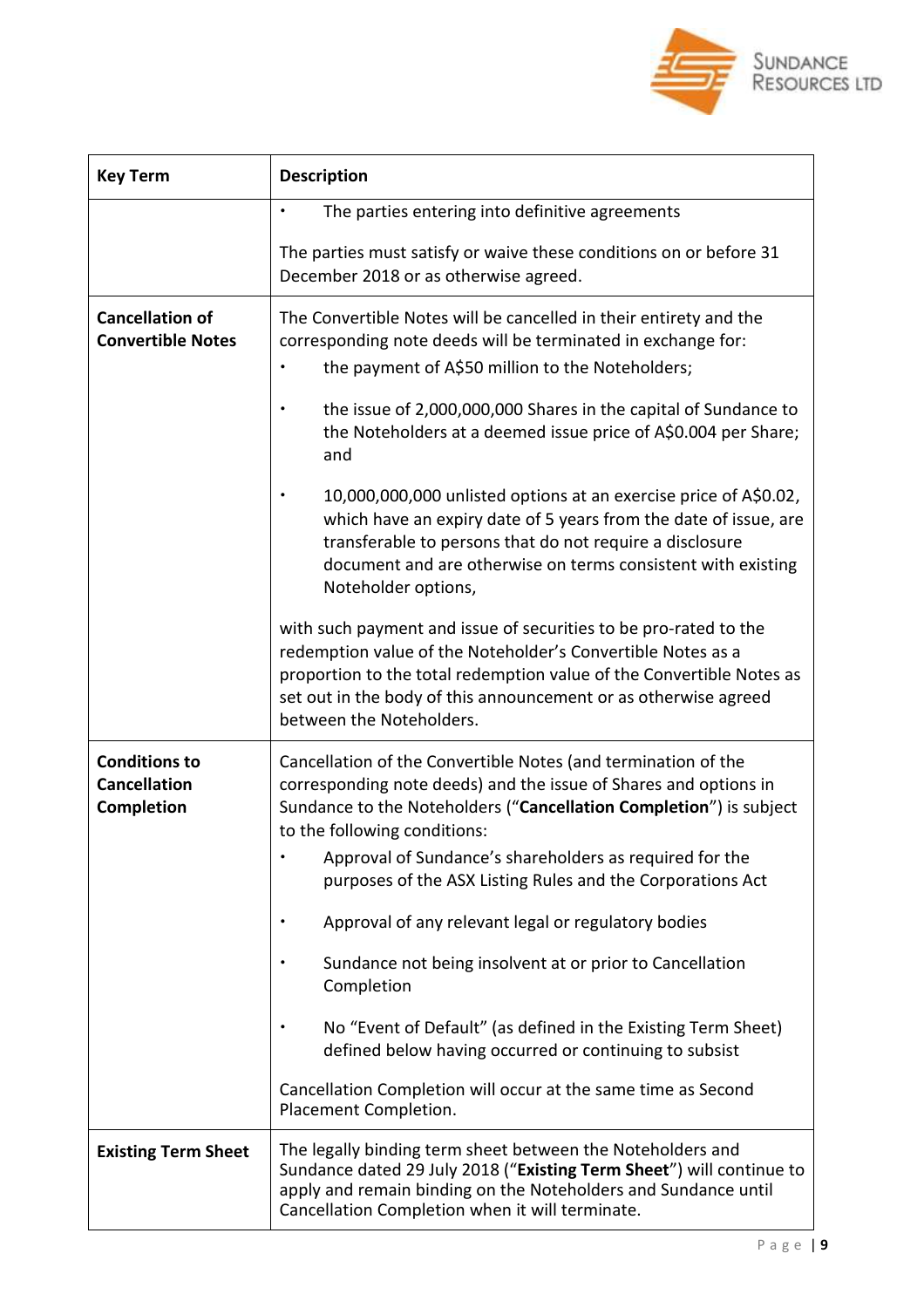

| <b>Key Term</b>                           | <b>Description</b>                                                                                                                                                                                                                                                                                                                                                                                                                                                                                                                                                                  |
|-------------------------------------------|-------------------------------------------------------------------------------------------------------------------------------------------------------------------------------------------------------------------------------------------------------------------------------------------------------------------------------------------------------------------------------------------------------------------------------------------------------------------------------------------------------------------------------------------------------------------------------------|
|                                           | Sundance and the Noteholders acknowledge and agree that on and<br>from the date of the Agreement, the End Date in the Existing Term<br>Sheet will be extended to the earlier of (a) 100 days after the<br>termination of this Agreement, and (b) 31 March 2019.                                                                                                                                                                                                                                                                                                                     |
| <b>Board appointment</b><br>right         | AustSino has the right to appoint at least two directors to the board<br>of Sundance on and from Second Placement Completion.                                                                                                                                                                                                                                                                                                                                                                                                                                                       |
|                                           | Noble Resources International Pte Ltd has the right, for so long as it<br>holds 5% of the voting power in Sundance (based on the number of<br>voting Shares on issue in Sundance), to appoint a nominee as a non-<br>executive director of Sundance (and remove and replace that<br>nominee).                                                                                                                                                                                                                                                                                       |
| Lapse of existing<br>options              | On Second Placement Completion, the existing options held by those<br>Noteholders under the relevant note deeds will lapse in accordance<br>with their terms.                                                                                                                                                                                                                                                                                                                                                                                                                       |
| <b>Representations and</b><br>warranties  | The Agreement contains customary representations and warranties<br>from each party. The Issuer also warrants that it will not issue<br>securities before completion of the Second Placement except in<br>certain limited circumstances (including pursuant to the Sundance<br>directors exercising their fiduciary duties). The Investor also<br>warrants that it considers it is not a state owned enterprise, is a<br>sophisticated investor for the purposes of the Corporations Act and<br>that it is not required to receive a disclosure document for the issue<br>of shares. |
| <b>Conduct of business</b><br>obligations | The Agreement contains certain customary undertakings by<br>Sundance restricting the conduct of its business before completion<br>of the Second Placement without the consent of AustSino and the<br>Noteholders (including, without limitation, the obligation to not<br>enter into or vary any material agreements or acquire any material<br>assets).                                                                                                                                                                                                                            |
| <b>Release</b>                            | With effect from Cancellation Completion:                                                                                                                                                                                                                                                                                                                                                                                                                                                                                                                                           |
|                                           | each Noteholder releases and discharges Sundance; and                                                                                                                                                                                                                                                                                                                                                                                                                                                                                                                               |
|                                           | Sundance releases and discharges each Noteholder,                                                                                                                                                                                                                                                                                                                                                                                                                                                                                                                                   |
|                                           | from all claims, costs and expenses that each Noteholder has, at any<br>time had, may have or, but for the Agreement, could or might have<br>had, against Sundance in any way related to the Convertible Notes<br>(including, without limitation, pursuant to the Existing Term Sheet).                                                                                                                                                                                                                                                                                             |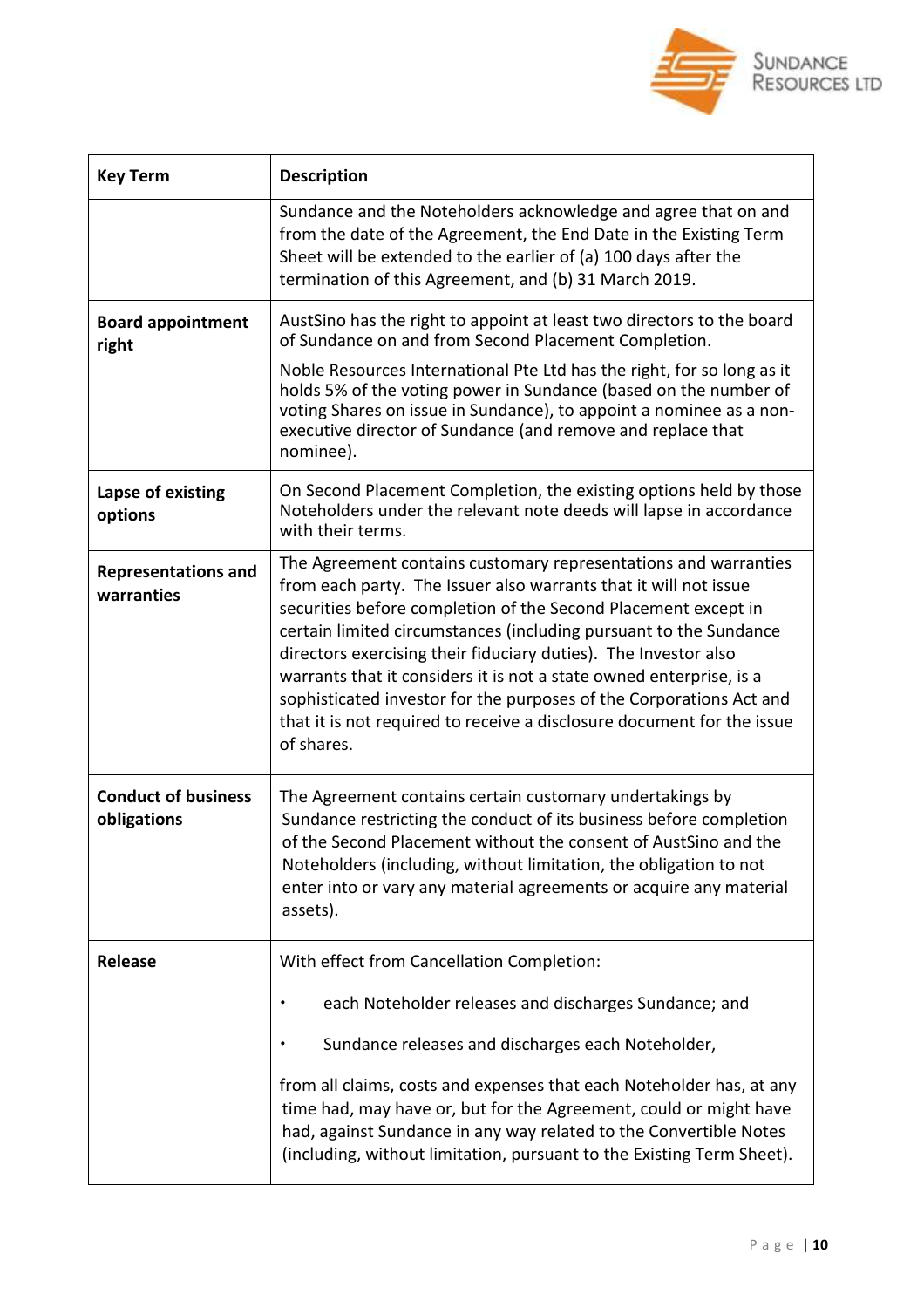

| <b>Key Term</b>          | <b>Description</b>                                                                                                                                                                           |
|--------------------------|----------------------------------------------------------------------------------------------------------------------------------------------------------------------------------------------|
| <b>Events of default</b> | A party will be entitled to terminate the Agreement if one or more of<br>the following events occurs:                                                                                        |
|                          | Sundance using the proceeds of the Initial Payment in a<br>manner materially inconsistent with the use contemplated in<br>this Agreement or as otherwise agreed in writing with<br>AustSino; |
|                          | breach of material representations, warranties or covenants of<br>Sundance or AustSino which are not remedied within 10<br>business days of the date that breach is notified to Sundance;    |
|                          | material breach of Sundance's obligations under the<br>Agreement;                                                                                                                            |
|                          | insolvency of Sundance; or                                                                                                                                                                   |
|                          | insolvency of AustSino.                                                                                                                                                                      |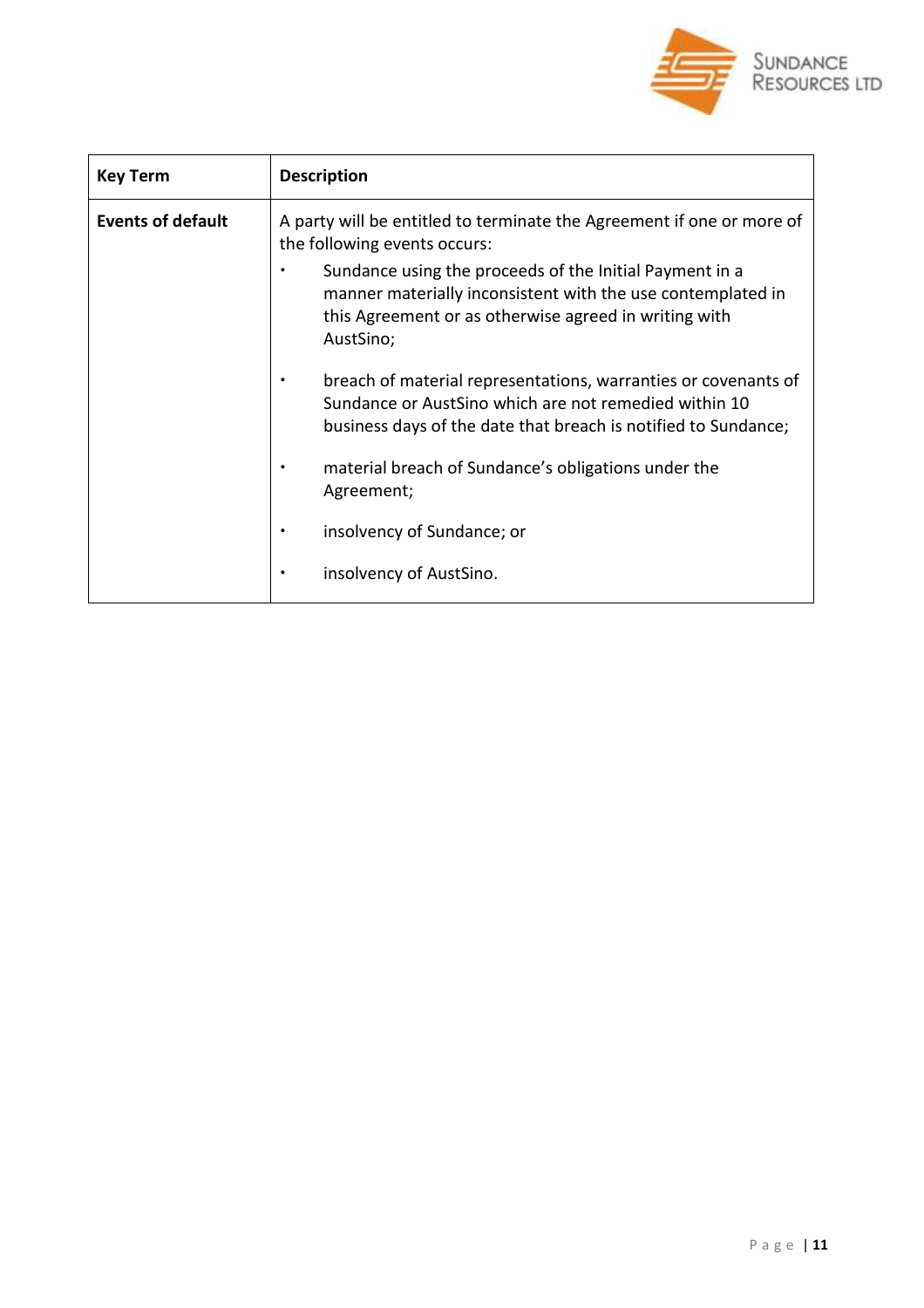

Level 5, 35 Havelock St, West Perth, WA, 6005 PO Box 608, West Perth, WA, 6005 Tel: +61 8 6460 0250

**ASX Announcement 25 September 2018**

- **AustSino Resources Group Ltd (AustSino) and Western Australian Port Rail Construction (Shanghai) Ltd (WAPRC) have agreed to a \$100 Million placement of AustSino shares to WAPRC**
- **WAPRC will acquire a majority interest in, and effective control of, AustSino, and AustSino and WAPRC will work together to pursue opportunities primarily in the iron ore and infrastructure sectors of Western Australia and central Africa**
- **AustSino signs binding but conditional agreement to acquire a majority interest in, and effective control of, Sundance Resources Ltd (Sundance) for \$58 Million, to be used as follows:**
	- o **\$50M will be used to cancel Sundance's existing convertible notes on issue in exchange for a cash, share and option package for the existing Sundance Noteholders.**
	- o **Sundance will retain \$8M cash for working capital and to progress the Mbalam Nabeba Project.**
- **The proposed transactions are both subject to a number of conditions precedent, including regulatory and shareholder approvals, and accordingly there is no guarantee that either of the transactions will be completed**
- **It is anticipated that both transactions will be completed within four months, subject to receipt of required regulatory and shareholder approvals and satisfaction of relevant conditions precedent**
- **AustSino will remain in suspension while AustSino responds to ASX's request for further information concerning AustSino's proposed transactions, including regarding Western Australian Port Rail Construction (Shanghai) Ltd (WAPRC) and its corporate/capital structure, the source of funds and the new controllers of AustSino following completion of the WAPRC placement (which is itself a control transaction)**

### **1 Overview of proposed transactions**

AustSino Resources Group Ltd (**AustSino**) is pleased to announce that it has entered into a binding but conditional Placement Agreement (**Placement Agreement**) with Western Australian Port Rail Construction (Shanghai) Ltd (**WAPRC**) under which WAPRC will subscribe for approximately 7,692,307,693 fully paid ordinary shares at 1.3 cents (\$0.013) per share for a total price of \$100 Million, which following completion will equate to approximately 61% of the total issued share capital of AustSino (**Proposed WAPRC Transaction**).

WAPRC has previously invested A\$3 Million in AustSino pursuant to AustSino's public offer of shares under a replacement prospectus dated 24 January 2018. WAPRC is a private company registered under the laws of the Peoples Republic of China. Its major shareholders

> AustSino Resources Group Limited aust-sino.com

ABN 12 009 076 242

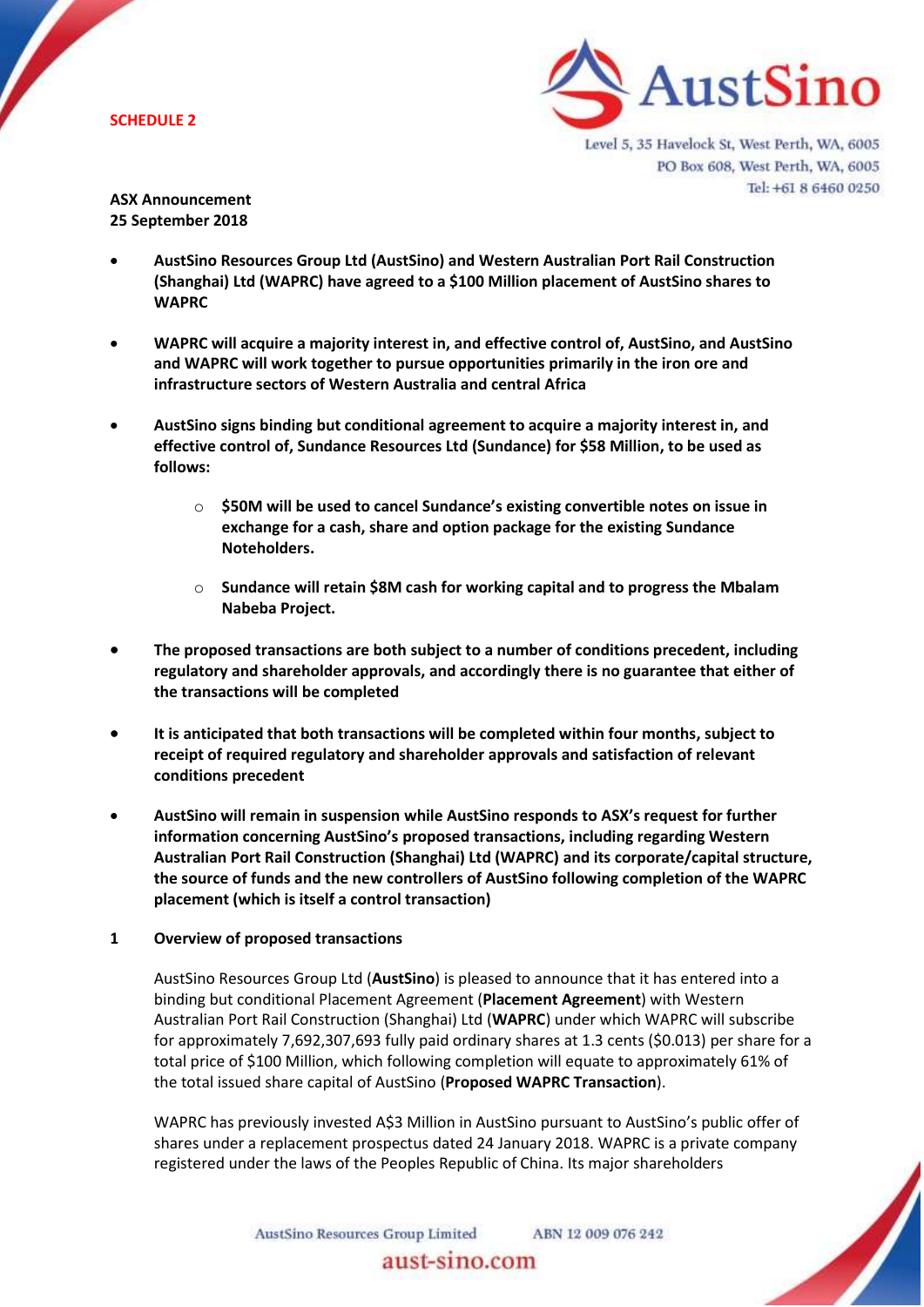and officers are Mr Li Ping (Legal Representative) and Mr Qiu Yu Hu (Supervisor). AustSino understands that WAPRC, Mr Li and Mr Qiu operate solely in the private sector and do not work for any limb of the Chinese Government. Further information on WAPRC and its shareholders and legal representatives is set out in Schedule 3 of this Announcement.

AustSino is also pleased to announce that it has entered into a binding but conditional agreement (**Sundance Agreement**) with Sundance and all noteholders of Sundance (other than Wafin Limited (**Wafin**)) being Senrigan Master Fund, Noble Resources International Pte Ltd, D. E. Shaw Composite Holdings International Ltd, Wafin Limited, BSOF Master Fund L.P. and David Porter (together the "**Noteholders**"), pursuant to which AustSino will acquire:

- 62,500,000 shares in Sundance Resources Ltd (**Sundance**) at an issue price of A\$0.004 per share within 15 business days of the date of the Sundance Agreement (**First Placement**); and
- 10,545,454,545 shares in Sundance at an issue price of A\$0.0055 per share (**Second Placement**) which on completion of the Second Placement will give AustSino effective control of Sundance (**Proposed Sundance Transaction**).

The total amount payable by AustSino for the First Placement and the Second Placement is \$58.250 Million. Of that amount, \$50 Million will be used by Sundance to cancel approximately A\$132 Million worth of debt currently held by the Noteholders in return for the payment of cash, shares and options to those Noteholders. Sundance will retain \$8.250 Million for working capital and to progress the Mbalam-Nabeba Iron Ore Project in Cameroon and the Republic of Congo in Central Africa (**Sundance Project**). The issue of Sundance securities to AustSino under the Second Placement is conditional on Wafin agreeing to the transactions contemplated by the Sundance Agreement (which Wafin expects to do by the end of September 2018).

### **2 Key commercial terms of the Proposed WAPRC Transaction**

The key commercial terms of the Proposed WAPRC Transaction are set out in Schedule 1 of this Announcement, and include the following:

- WAPRC will subscribe for approximately 7,692,307,693 fully paid ordinary shares at 1.3 cents (\$0.013) per share for a total price of \$100 Million, which on completion will equate to approximately 61% of the total issued share capital of AustSino. The above placement of securities to WAPRC falls outside of AustSino's current placement capacity and so shareholder approval will be required for the placement.
- The \$100M in funds raised from the Proposed WAPRC Transaction is intended by AustSino to be used to fund the Proposed Sundance Transaction and for working capital purposes, and to explore the possibility of AustSino pursuing one or more of the following:
	- the proposed development of a deepwater port at Oakajee in the Mid West of Western Australia on a build-own-operate-transfer (BOOT) model (**Oakajee Project**); and/or
	- the identification and pursuit of one or more other suitable potential opportunities in the Western Australian resources or infrastructure sectors (**Other Western Australian Projects**).

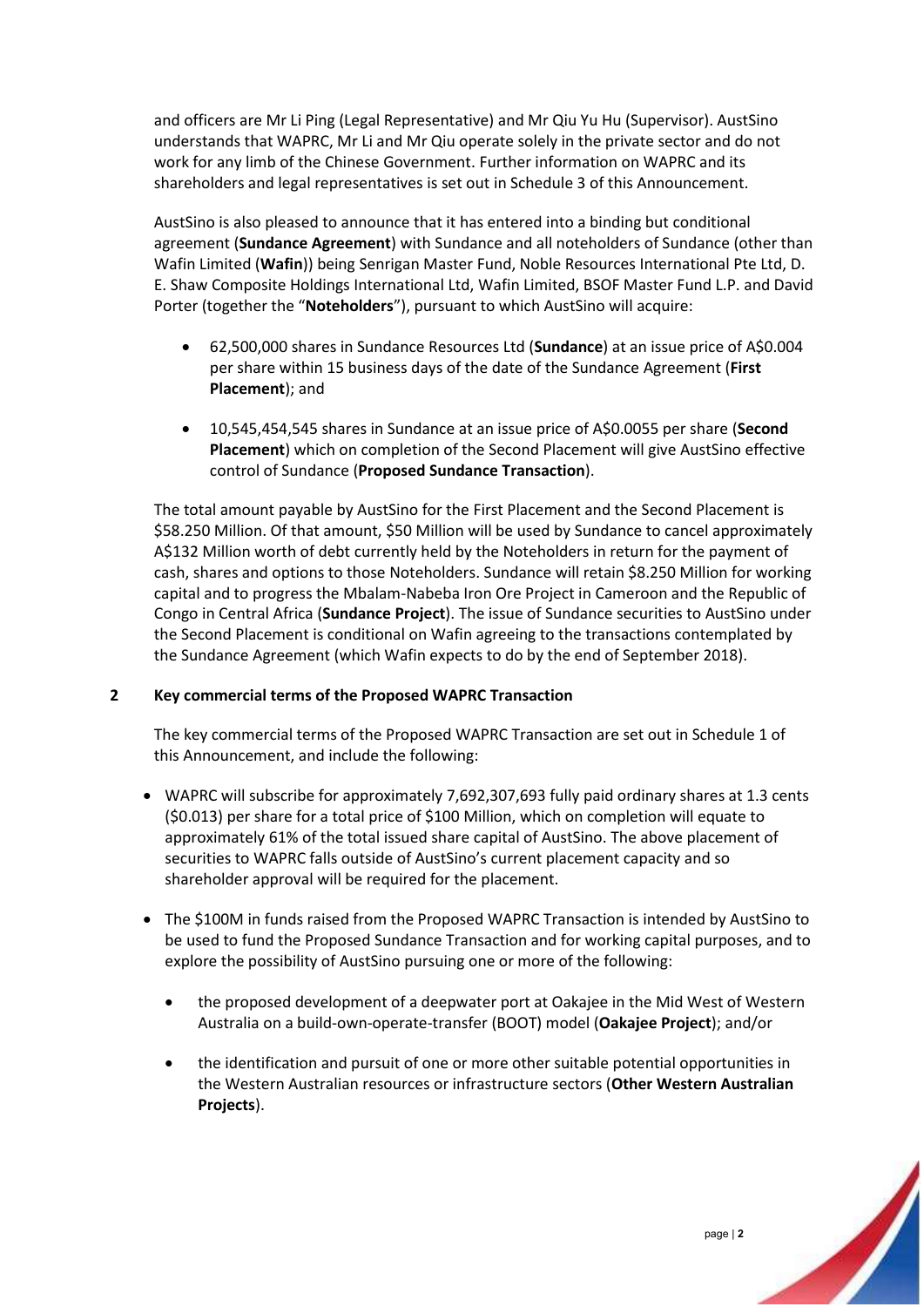After allocating \$58M for completion of the Proposed Sundance Transaction, the balance of funds (\$42M) raised from the Proposed Transaction is intended to be used for general working capital, transaction costs (including legal and other professional fees) related to the Proposed Sundance Transaction and the Proposed WAPRC Transaction, to recruit additional personnel, to maintain and expand AustSino's portfolio of iron ore tenements in the Mid West Region of Western Australia, to acquire or earn into other tenements, mineral deposits or mining projects in Western Australia, for feasibility/engineering studies, approvals and to advance discussions and/or negotiations with government and regulatory bodies, investors and project partners. AustSino may (but has no present intention to) use some of the balance of the funds (\$42M) on the development of the Sundance Project.

If the Proposed Sundance Transaction does not complete, the \$58M which was proposed to be allocated for that transaction, will be retained for general working capital and for the purposes of identifying and pursuing other suitable opportunities in the Western Australian resources and infrastructure sectors.

Further information in relation to the proposed or potential use of the \$100M in funds raised from the Proposed WAPRC Transaction is set out in Schedule 7 of this Announcement.

There are currently no changes to the Board of AustSino contemplated as a consequence of the Proposed WAPRC Transaction.

### **3 Key conditions precedent to the Proposed WAPRC Transaction**

The completion of the Proposed WAPRC Transaction is subject to various conditions precedent, which are set out in Schedule 1 of this Announcement, including the following:

- AustSino obtaining relevant shareholder approvals to undertake the Proposed WAPRC Transaction (including the commissioning of an independent expert's report which concludes either that the Proposed WAPRC Transaction is fair and reasonable or not fair but reasonable).
- AustSino obtaining relevant regulatory approvals to undertake the Proposed WAPRC Transaction, including complying with any regulatory requirements of the Australian Securities Exchange (ASX) and the Australian Securities and Investments Commission (ASIC).
- WAPRC obtaining relevant regulatory approvals to undertake the Proposed WAPRC Transaction, including any approvals required from China's Office of Overseas Direct Investment (ODI) and China's National Development and Reform Commission (NDRC); and any approvals required by Australia's Foreign Investment Review Board (FIRB).
- WAPRC making \$100M available to complete the Proposed WAPRC Transaction.

#### **4 Indicative timeline for completing the Proposed WAPRC Transaction**

The following represents the parties' indicative timeframe for completing the Proposed WAPRC Transaction:

• **13 September 2018** - Binding but conditional Placement Agreement executed between AustSino and WAPRC.

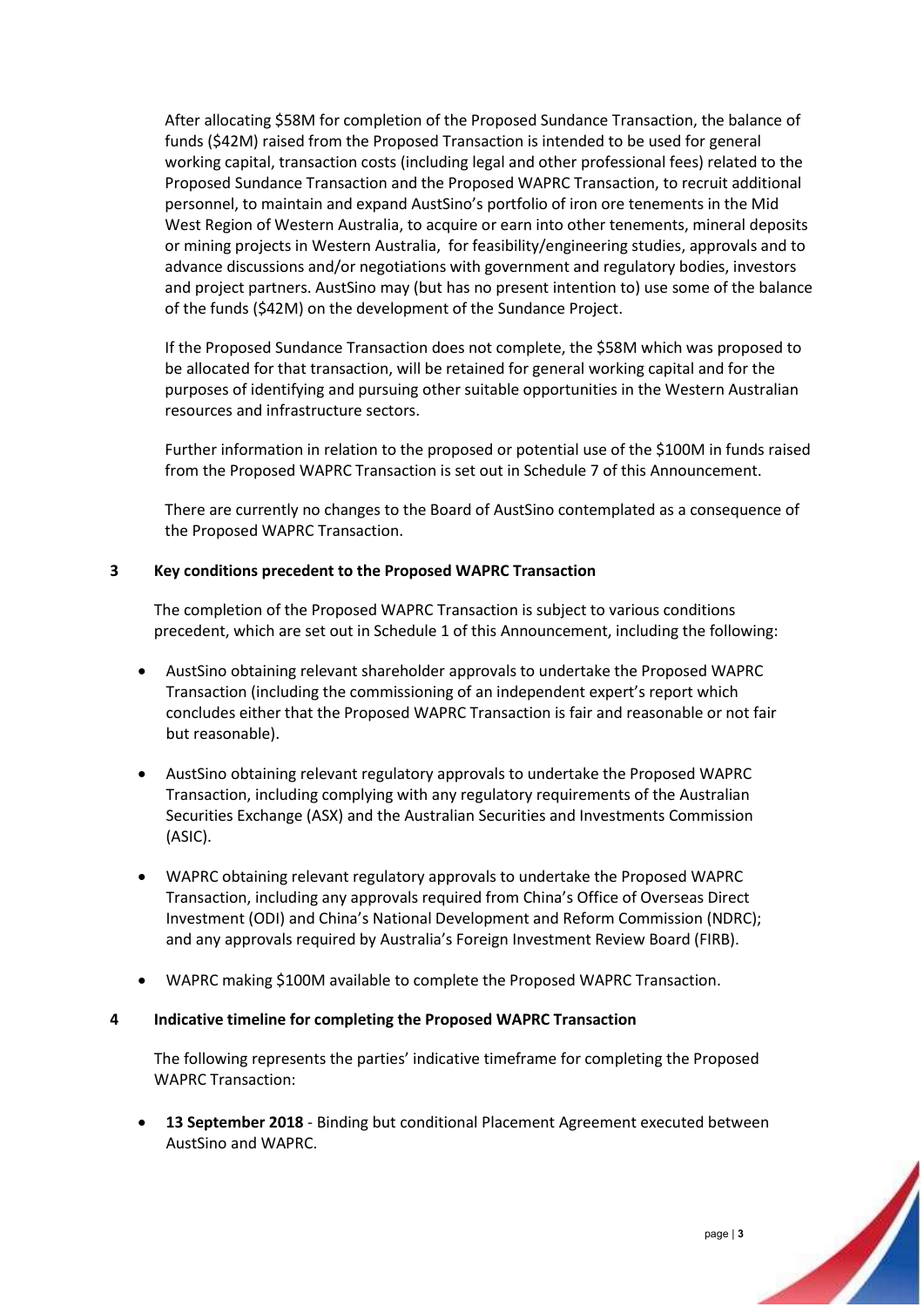- **Mid-December 2018** Anticipated date for the proposed satisfaction of all conditions to the Proposed WAPRC Transaction, including relevant shareholder and regulatory approvals.
- **31 March 2019**  Final date for satisfaction of all conditions to the Proposed WAPRC Transaction (unless that date is extended by agreement of AustSino and WAPRC).

AustSino's Chairman, Mr Chun Ming Ding, said:

*"AustSino and its investors are delighted that WAPRC is able to continue to support AustSino and its project partners in their efforts to identify and develop world-class opportunities in the Western Australian and central African iron ore sectors.*

*"AustSino will continue to work closely with WAPRC and its project partners to discuss and advance opportunities in the Western Australian and central African iron ore sectors for the mutual benefit of our investors and the people of those regions.*

### **5 Key risks to the completion of the Proposed WAPRC Transaction**

The Proposed WAPRC Transaction is subject to a number of conditions precedent and there is no guarantee that the transaction will complete. Among other material risks to completion, the Proposed WAPRC Transaction may not complete because AustSino and/or WAPRC do not obtain the necessary regulatory or shareholder approvals or WAPRC commits a material breach of the Placement Agreement.

The completion of the Proposed WAPRC Transaction is also conditional on WAPRC making \$100M available to complete the Proposed WAPRC Transaction.

### **6 Further information in relation to Chinese regulatory approvals process**

Further information about the process and indicative timing for WAPRC to obtain the relevant Chinese regulatory approvals and to remit the proposed A\$100 Million in placement funds from China to Australia, is set out in Schedule 6 of this Announcement.

AustSino understands that WAPRC has prepared, but has not yet formally lodged, its application with the Shanghai office of China's National Development and Reform Commission (**NDRC**). AustSino understands that WAPRC will formally lodge its completed application for ODI approval on receipt of confirmation that Wafin Ltd has signed the Sundance Agreement and when it has finalised its proposed investment structure to make the investment. WAPRC anticipates formally lodging its completed ODI application around the end of September 2018 and that its ODI application will take approximately 4-6 weeks to be considered.

AustSino also understands that the process for obtaining ODI approval is a relatively rigorous and comprehensive process (pursuant to which the identity of the investor, the source of the proposed investment funds and the merits of the proposed investment are carefully assessed) and that if/when a Chinese outbound investor has been granted ODI approval, the process for remitting funds out of PRC to make the investment is a relatively streamlined and orderly process.

The completion of both the Proposed WAPRC Transaction and the Proposed Sundance Transaction are conditional on the remittance of WAPRC's proposed placement funds of \$A100 Million from China to Australia.

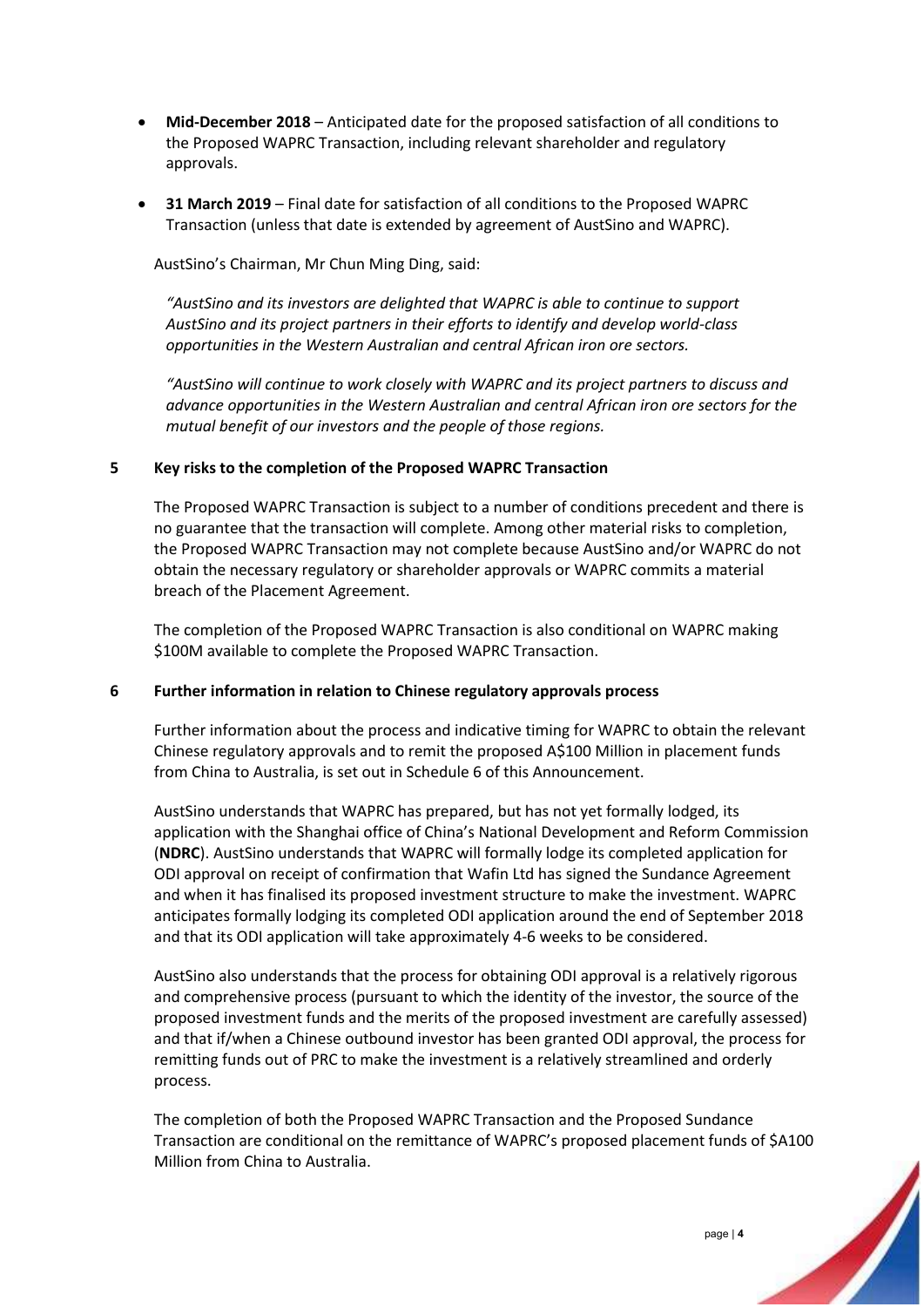If the remittance of such funds is not achieved by the relevant condition precedent satisfaction date for each of the Proposed WAPRC Transaction and the Proposed Sundance Transaction, those transactions will not be completed.

The relevant condition precedent end dates for the:

- Proposed WAPRC Transaction is 31 March 2019 unless extended by written agreement of the parties in their absolute discretion; and
- Proposed Sundance Transaction is 31 December 2018 unless extended by written agreement of the parties in their absolute discretion,

although it is intended that both the Proposed WAPRC Transaction and the Proposed Sundance Transaction will complete in December 2018, subject to receipt of required regulatory and shareholder approvals and satisfaction of relevant conditions precedent conditions precedent.

### **7 Key commercial terms of the Proposed Sundance Transaction**

The key commercial terms of the Proposed Sundance Transaction are set out in Schedule 2 of this Announcement, and include the following:

AustSino has agreed to subscribe for securities in Sundance in two placements as follows:

- an initial placement of 62,500,000 Sundance fully paid ordinary shares (**Shares**) at an issue price of A\$0.004 per Share within 15 business days of the date of the agreement (**Initial Placement**); and
- a second placement of 10,545,454,545 Shares at an issue price of A\$0.0055 per Share, together with the grant of 10,545,454,545 unlisted options at an exercise price of A\$0.02 and an expiry date of five years after the date of issue, which are subject to a number of conditions precedent to be satisfied or waived by 31 December 2018 or another date agreed by the parties (**Second Placement**).

The Initial Placement will not require Sundance shareholder approval and is otherwise not subject to conditions. The Second Placement requires Sundance shareholder approval, and is subject to a number of other conditions described in Schedule 2.

Sundance will use the proceeds of the Initial Placement for working capital and to fund the development of the Sundance Project and the transactions associated with the Sundance Agreement.

The proceeds of the Second Placement will be used by Sundance for the following:

- \$50M cash will be paid to the Noteholders (**Cash Payment**); and
- the balance will be used for working capital and to progress development of the Sundance Project. It is expected that this will comprise the following (including corresponding estimates of the expenses):
	- $\circ$  working capital, including in relation to salaries, administration and regulatory costs in Australia, Cameroon and Congo (approximately \$4.5M);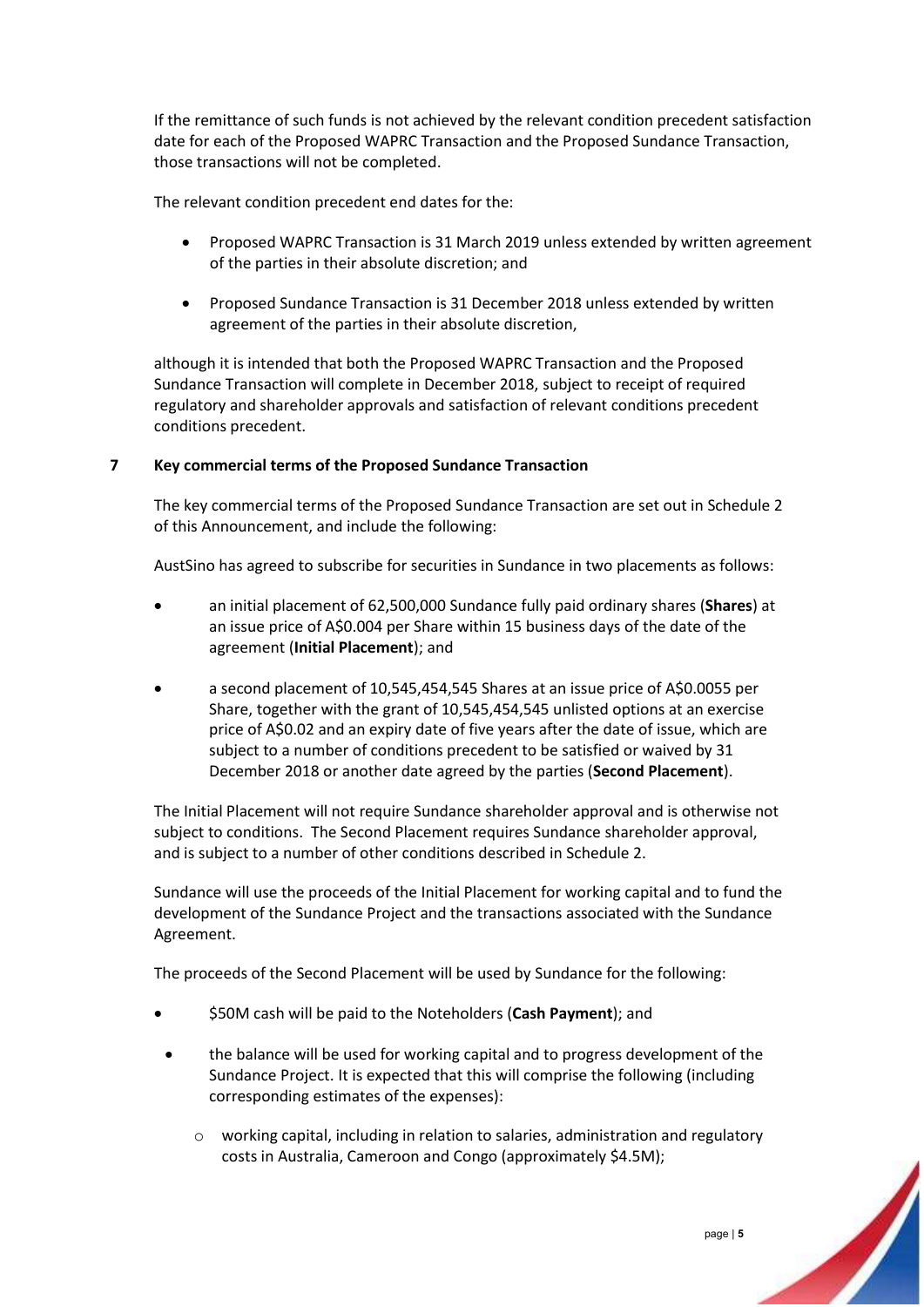- o transaction costs associated with the Agreement, including the Independent Experts Report, EGM and legal costs associated with the Sundance Agreement and the Cameroon Convention (approximately \$1.0M); and
- o project related costs, including completion of Front End Engineering and Design (FEED) for mines in Cameroon and Congo, and negotiation and legal costs associated with financing packages and EPC contracts required for the mine sites in Cameroon and Congo (approximately \$2.5M).

In exchange for the cancellation of the existing convertible notes in Sundance held by the Noteholders (**Convertible Notes**) (**Cancellation**), in addition to the Cash Payment to the Noteholders, Sundance will issue to the Noteholders:

- 2,000,000,000 Shares at a deemed issue price of A\$0.004; and
- 10,000,000,000 unlisted options at an exercise price of A\$0.02 and an expiry date of five years after the date of issue.

Cancellation of the Convertible Notes (which cancellation is subject to certain conditions precedent outlined in Schedule 2 to this announcement) will leave Sundance debt free.

The cash, Shares and options will be allocated amongst the Noteholders in proportion to their redemption value or as otherwise agreed between the Noteholders (with those alternate proportions to be notified to Sundance and outlined in Sundance's notice of meeting in due course, if applicable). Any alternate allocation between the Noteholders will not increase the total value of the consideration payable to the Noteholders for Cancellation of the Convertible Notes. Schedule 5 of this Announcement, sets out the indicative value of the Convertible Notes.

If all the options issued to AustSino and the Noteholders are exercised before their expiry date, this will result in a \$410M cash injection into Sundance which could be used to fund the equity requirement to build the mines in Cameroon and Congo.

Among other conditions to the Proposed Sundance Transaction, an independent expert's report is required and approval will be sought from Sundance shareholders at an Extraordinary General Meeting expected to be held in Perth in December 2018. All of the conditions precedent are set out in Schedule 2 of this Announcement.

The Second Placement is conditional on AustSino obtaining FIRB, ASX and shareholder approval for the funding which will be used to subscribe for Shares under the Second Placement.

Following completion of the Second Placement, AustSino will be Sundance's largest shareholder and will hold approximately 50.8% of the total number of Shares on issue.

A pro-forma capital structure table for each of AustSino and Sundance, showing the impact of the Proposed Transactions on each entity, is contained in Schedule 4 of this Announcement.

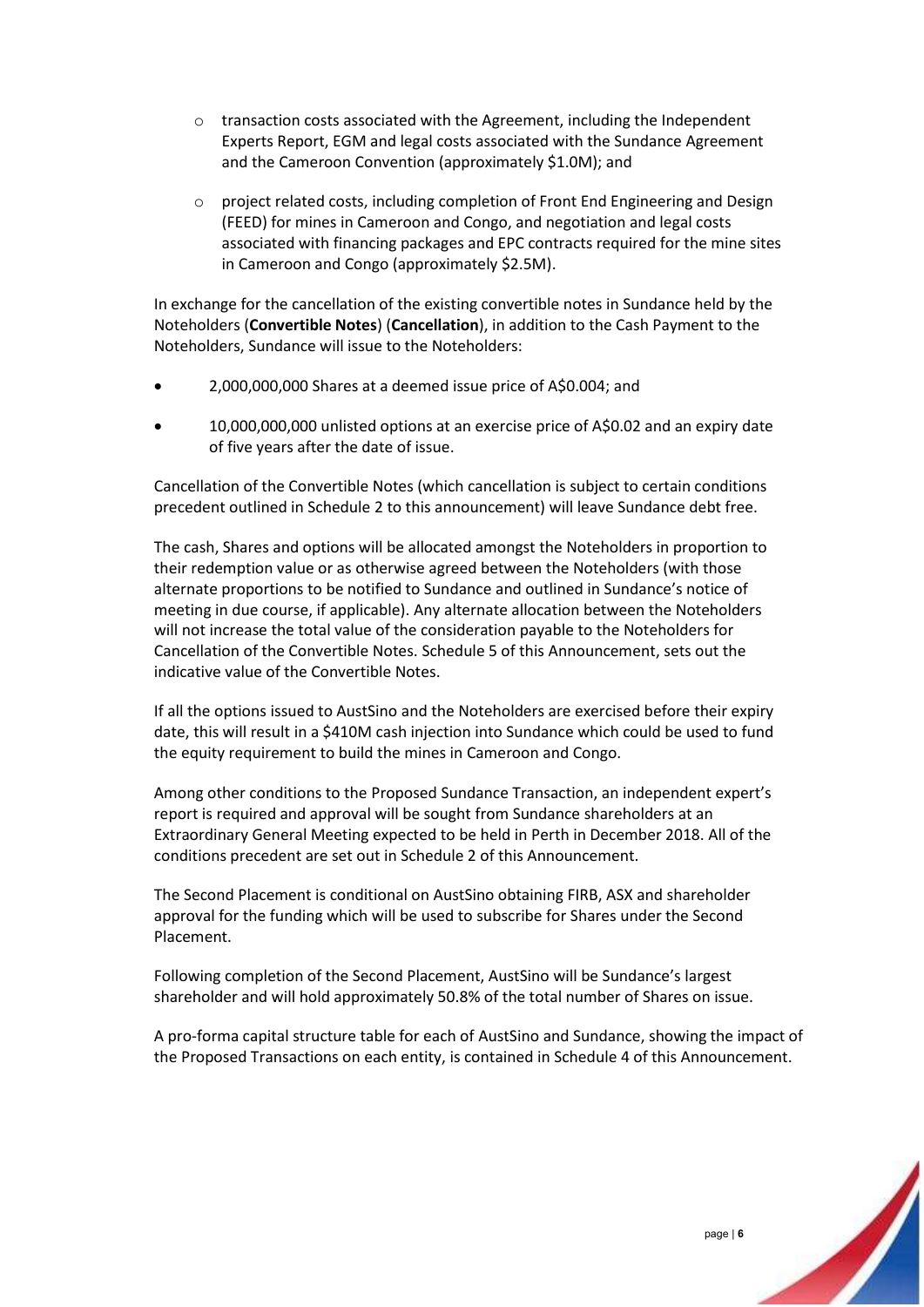### **8 Key risks to the completion of the Proposed Sundance Transaction**

The Proposed Sundance Transaction is subject to a number of conditions precedent and there is no guarantee that the transaction will complete. Among other material risks to completion, the Proposed Sundance Transaction may not complete because:

- Wafin does not execute the Sundance Agreement (however Wafin expects to do so by the end of September 2018);
- AustSino and/or Sundance do not obtain the necessary regulatory or shareholder approvals full details of which are set out in Schedule 2; or
- AustSino is unable to raise the necessary funds from the Proposed WAPRC Transaction, in order for AustSino to make its proposed A\$58 Million investment into Sundance.

AustSino's Chairman, Mr Chun Ming Ding, said:

*"AustSino and its investors are delighted to continue to support Sundance Resources Ltd in its efforts to become a world-class producer of iron ore in central Africa.*

*"AustSino will continue to work closely with Sundance Resources and its project partners to discuss and advance this major resources Project for the mutual benefit of our investors and the people of central* Africa."

### **9 Overview of Sundance and Mbalam-Nabeba Project**

The purpose of the Proposed Sundance Transaction is to advance Sundance's Mbalam-Nabeba Iron Ore Project in Cameroon and the Republic of Congo in Central Africa (**Sundance Project**) and for general working capital.

Sundance proposes that Stage One of the Sundance Project will be the production of a Direct Shipping Ore (DSO) quality sinter fines product averaging >62.0% Fe at a rate of 40Mtpa for approximately 14 years based on blending material sourced from the deposits in the neighbouring countries of Cameroon and Congo. Sundance proposes that Stage Two of the Project (which is currently at a Pre-Feasibility Stage) would then extend the life of the operation by a further 15-plus years producing high-grade Itabirite hematite concentrate.

In partnership with the Cameroon Government, it is intended that the Sundance Project would utilise a 540km rail line dedicated to the transport of iron ore through Cameroon and a dedicated mineral export terminal designed for taking bulk iron ore carriers of up to 300,000 tonnes.

Sundance's mineral resource and ore reserve statements (including competent person's statements) in relation to the Sundance Project are contained in its annual report, with further details set out in Sundance's ASX Announcements on 20 May 2015. Sundance has confirmed that it is not aware of any new information or data that materially affects the above estimates and that all material assumptions and technical parameters underpinning the above estimates continue to apply and have not materially changed.

As per Sundance's ASX announcements of 19 and 20 March 2018, the Mbalam Convention (which outlines the fiscal and legal terms and conditions and commitments to be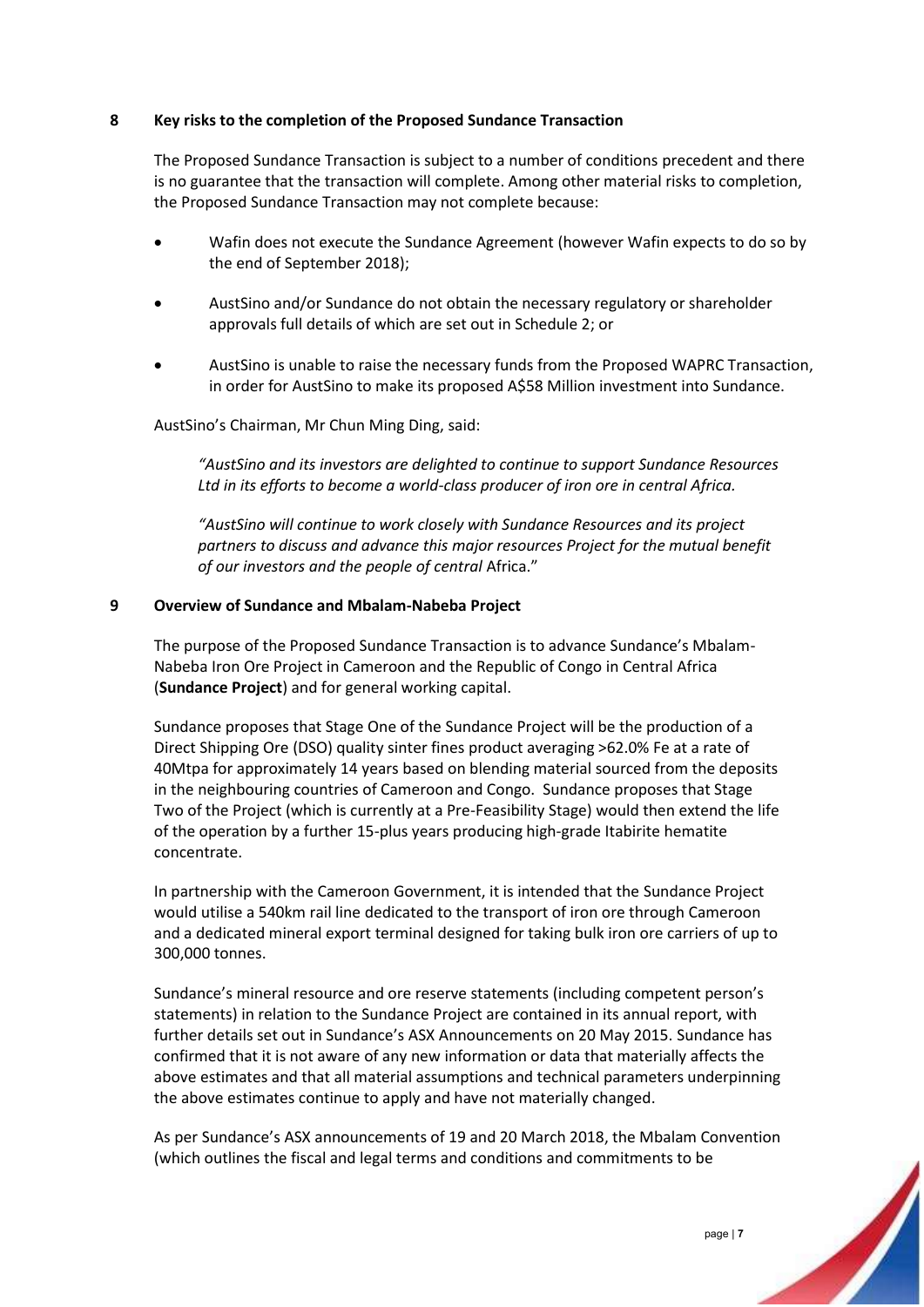satisfied for the development and operation of the Sundance Project in Cameroon) was extended to 14 September 2018. During the period of extension Sundance needed to demonstrate to the Cameroon Government that a credible partner who is interested in the development of the Sundance Project has taken equity. If that was to occur, the Government advised that it would take all useful measures to assist Sundance in carrying out the development of the Sundance Project.

Sundance has recently updated a senior representative of the Cameroon Government about the progress it has made with regard to securing an equity partner (being AustSino) and associated partners who have the capacity and capability to fund and construct the Sundance Project.

Sundance, AustSino and their representatives are expected to travel to Cameroon in the coming weeks to meet with representatives of the Cameroon Government and demonstrate that the parties are ready to fund and construct the Sundance Project subject to, amongst other things, the Cameroon Government agreeing to either reinstate the Mbalam Convention or enter into a new convention on substantially similar terms to the Mbalam Convention.

There is a risk that the Mbalam Convention will not be reinstated by the Government or that the Government does not enter into a new agreement with Sundance at all or on substantially similar terms as the Mbalam Convention. The Sundance Agreement contains a condition that the Mbalam Convention be reinstated with modification or that a new Convention be entered into on similar terms (as outlined in Schedule 2 of this Announcement).

Sundance's subsidiary Cam Iron SA's mining permit application over the land previously covered by Exploration Permit EP92 remains on foot.

Cessation of the Mbalam Convention is an event of default as defined in the various deeds with the Noteholders in relation to the Convertible Notes, which may (if the Noteholders resolve to give notice) result in the Convertible Notes becoming immediately due and payable at their full redemption value unless a waiver is received from the Noteholders.

### **10 Further information about AustSino**

AustSino Resources Group Ltd is a Perth-based exploration company listed on the ASX platform.

AustSino has a strong portfolio of prospective iron ore tenements in the Mid West of Western Australia and intellectual property in relation to potential economic infrastructure solutions for that region.

AustSino is also actively exploring further opportunities to acquire or earn into other tenements and projects in the WA iron ore sector.

AustSino also holds equity in Sundance Resources Ltd and is working collaboratively with Sundance and its project partners to discuss and advance the Mbalam-Nabeba Iron Ore Project in central Africa.

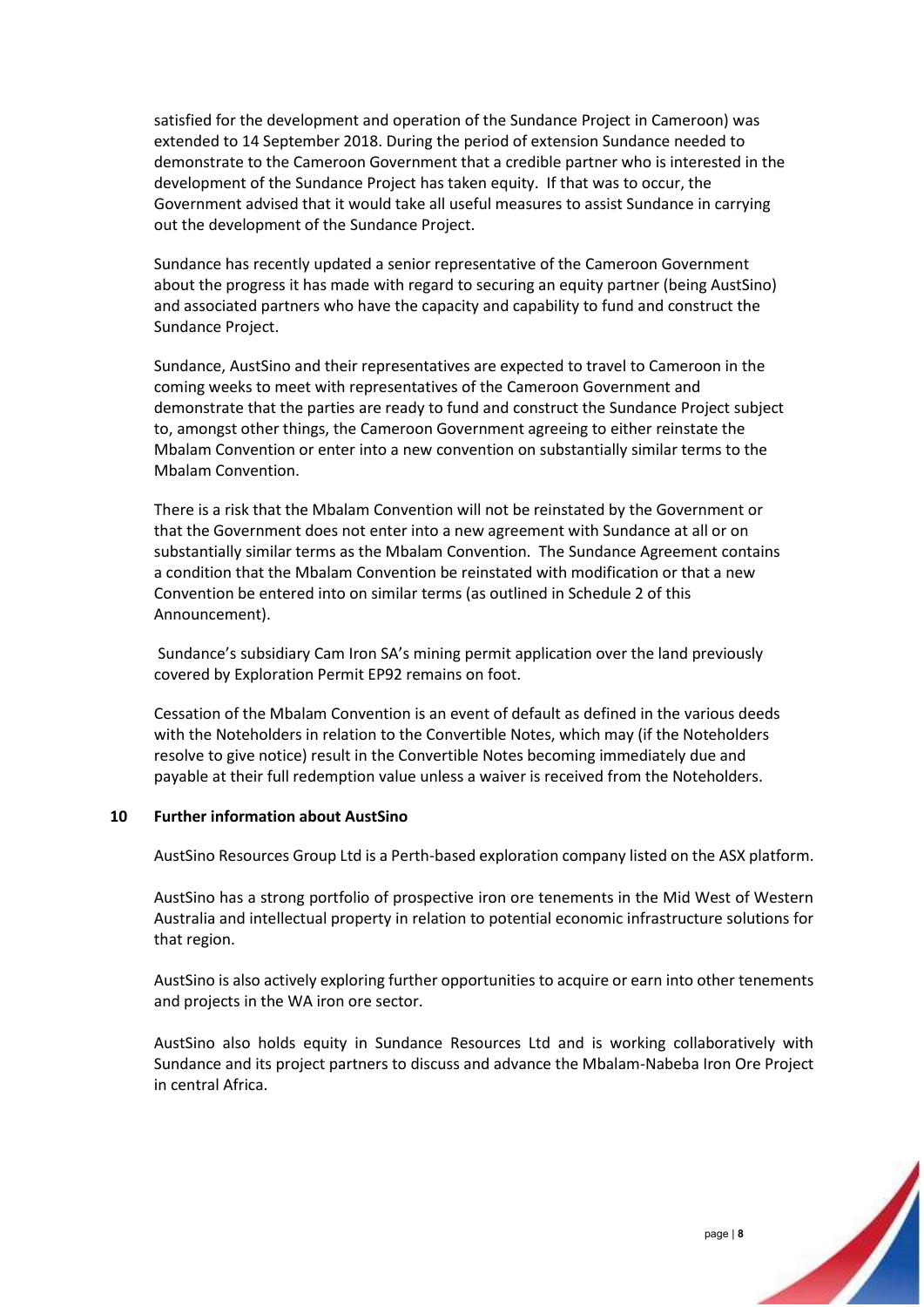### **Further enquiries:**

Henko Vos Company Secretary Tel: +61 (0)3 9463 2463

### **Forward looking statements**

*This announcement contains certain forward-looking statements and opinion. Generally, words such as "anticipates", "expects", "intends", "plans", "believes", "seeks", "estimates", "potential" and similar expressions are intended to identify forward-looking statements. The forward-looking statements, opinion and estimates provided in this presentation are based on assumptions and contingencies which are subject to change without notice, as are statements about market and industry trends, which are based on interpretations of current market conditions. Forward-looking statements, including projections, forecasts and estimates, are provided as a general guide only and should not be relied on as an indication or guarantee of future performance and involve known and unknown risks, uncertainties and other factors, many of which are outside the control of AustSino. Past performance is not necessarily a guide to future performance and no representation or warranty is made as to the likelihood of achievement or reasonableness of any forward looking statements or other forecast.* 

*The Proposed Transactions are subject to a number of conditions and there is no guarantee that either of the Proposed Transactions will complete in accordance with their terms.*

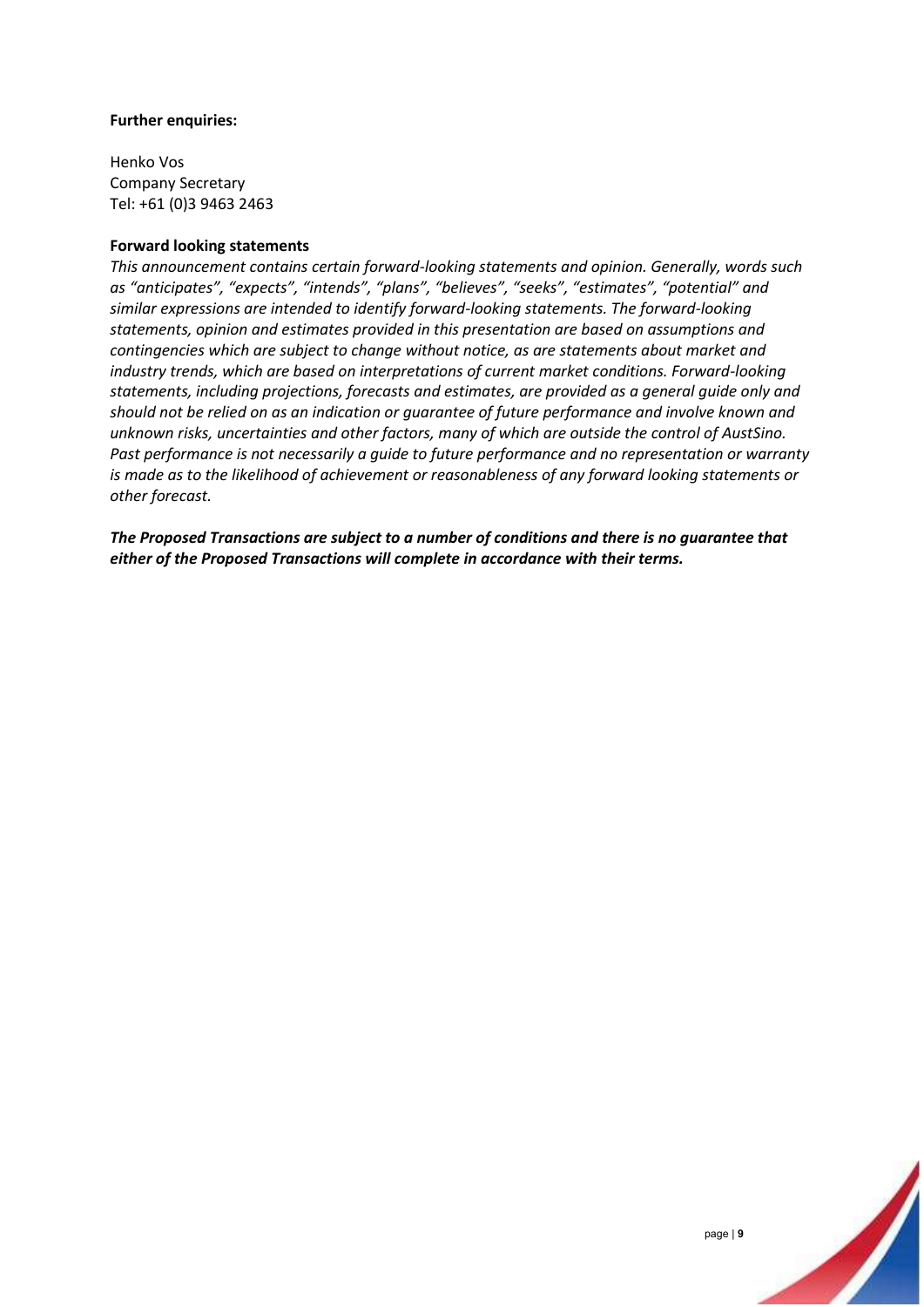### **Schedule 1 Key Terms of Proposed WAPRC Transaction**

| <b>Key Term</b>                          | <b>Description</b>                                                                                                                                                                                                                                                                                        |      |                                                                                                                                                                                                                           |
|------------------------------------------|-----------------------------------------------------------------------------------------------------------------------------------------------------------------------------------------------------------------------------------------------------------------------------------------------------------|------|---------------------------------------------------------------------------------------------------------------------------------------------------------------------------------------------------------------------------|
| <b>Title</b>                             |                                                                                                                                                                                                                                                                                                           |      | Placement Agreement (WAPRC Agreement)                                                                                                                                                                                     |
| <b>Issuer</b>                            | AustSino Resources Group Ltd (AustSino or Issuer)                                                                                                                                                                                                                                                         |      |                                                                                                                                                                                                                           |
| <b>Subscriber</b>                        | Western Australian Port Rail Construction (Shanghai) Ltd (WAPRC or<br>Subscriber)                                                                                                                                                                                                                         |      |                                                                                                                                                                                                                           |
| <b>Placement and</b><br>Subscription     | Issuer must allot and issue and the Subscriber must subscribe for<br>approximately 7,692,307,693 fully paid ordinary shares in the Issuer<br>(Placement Shares) on the Completion Date at an issue price of 1.3 cents<br>(\$0.013) per Placement Share for a total Placement Amount of A\$100<br>Million. |      |                                                                                                                                                                                                                           |
| <b>Use of Placement</b><br><b>Amount</b> | The Placement Amount will be used by the Issuer for working capital<br>purposes, to fund the Proposed Sundance Transaction and to explore the<br>possibility of the Issuer pursuing one or more of the following:                                                                                         |      |                                                                                                                                                                                                                           |
|                                          |                                                                                                                                                                                                                                                                                                           |      | the proposed development of a deepwater port at Oakajee in the<br>Mid West of Western Australia on a build-own-operate-transfer<br>(BOOT) model (Oakajee Project); and/or                                                 |
|                                          | $\bullet$                                                                                                                                                                                                                                                                                                 |      | the identification and pursuit of one or more other suitable<br>potential opportunities in the Western Australian resources or<br>infrastructure sectors (Other Western Australian Projects).                             |
| <b>Conditions Precedent</b>              |                                                                                                                                                                                                                                                                                                           |      | Completion of the placement is subject to the following conditions:                                                                                                                                                       |
|                                          | (a)                                                                                                                                                                                                                                                                                                       |      | <b>Quotation of Placement Shares</b>                                                                                                                                                                                      |
|                                          |                                                                                                                                                                                                                                                                                                           |      | ASX not having indicated to the Issuer or the Subscriber that it will<br>not grant permission for the Official Quotation of the Placement<br>Shares on or before 10 am on the Completion Date.                            |
|                                          | (b)                                                                                                                                                                                                                                                                                                       |      | <b>Shareholder Approval</b>                                                                                                                                                                                               |
|                                          |                                                                                                                                                                                                                                                                                                           |      | The Issuer validly convening and holding a Shareholder Meeting at<br>which its shareholders resolve to approve:                                                                                                           |
|                                          |                                                                                                                                                                                                                                                                                                           | (i)  | the issue of the Placement Shares to the Subscriber for<br>the purposes of Listing Rules 7.1 and 11.1.2 (if required)<br>of the ASX Listing Rules and any other applicable laws;<br>and                                   |
|                                          |                                                                                                                                                                                                                                                                                                           | (ii) | in accordance with item 7 of section 611 of the<br>Corporations Act and any other applicable laws, the<br>acquisition of relevant interests in the Issuer's voting<br>Shares by the Subscriber and its associates and (if |

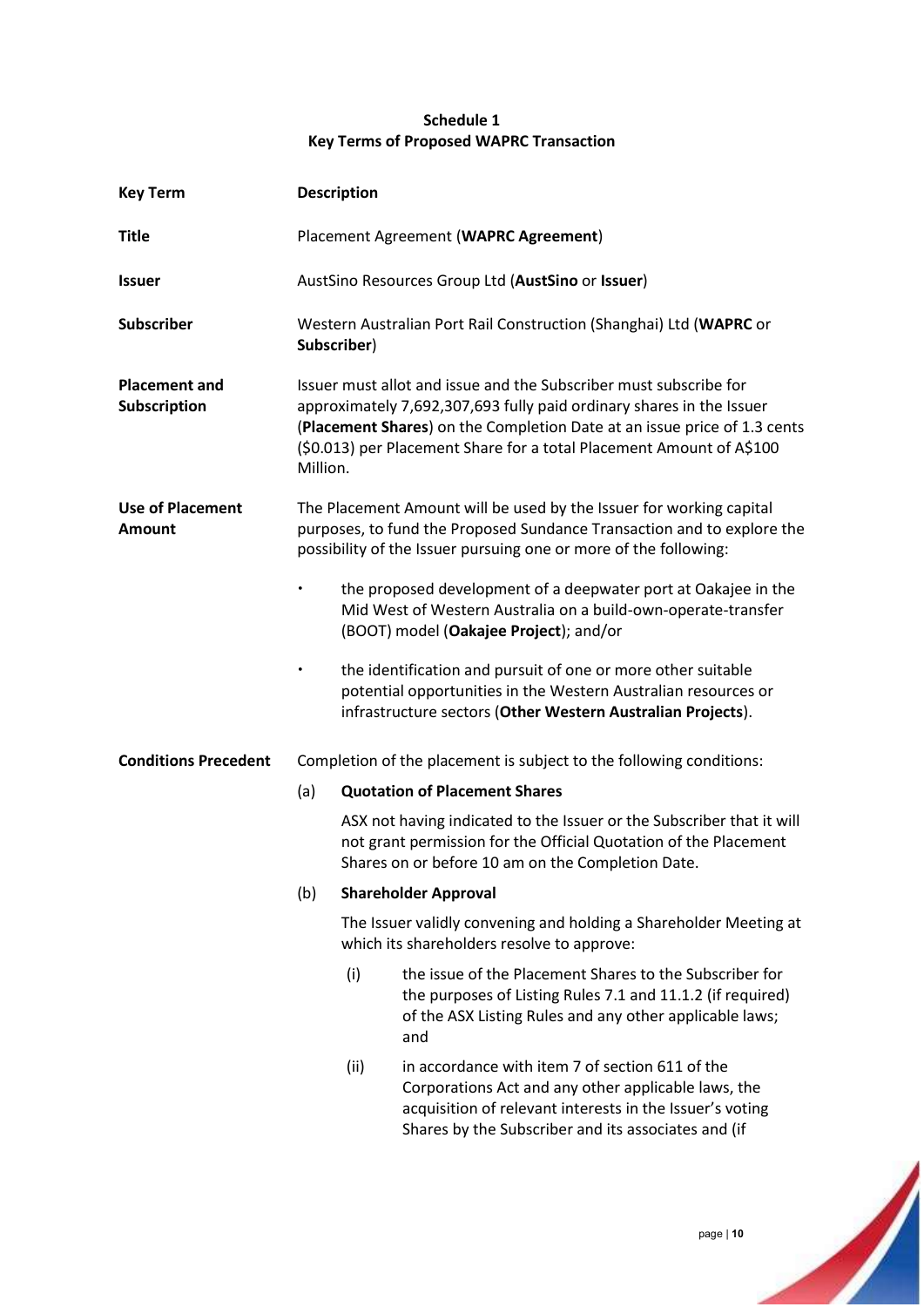applicable) by the Company.

### (c) **Board's Recommendation**

The Board of AustSino:

- (i) recommending to its shareholders as soon as practicable after the signing date that they vote in favour of the relevant shareholder resolutions, which recommendation may be expressed to be given subject to the Independent Expert opining that the placement is fair and reasonable, or not fair but reasonable, to the shareholders; and
- (ii) not changing or withdrawing its recommendation that the shareholders vote in favour of the relevant shareholder resolutions subject to the Independent Expert opining that the placement is fair and reasonable, or not fair but reasonable, to the shareholders.

### (d) **Independent Expert's Opinion**

Any Independent Expert appointed concludes that the placement is fair and reasonable or not fair but reasonable, having regard to the interests of existing shareholders, and does not publicly withdraw or qualify this conclusion, before the shareholder meeting date.

### (e) **Foreign Investment Review Board (FIRB) approval (if required)**

In relation to the FIRB Act, either

- (i) the Treasurer (or his delegate) has provided a written no objection notification to the transactions contemplated by the WAPRC Agreement either without conditions or with conditions acceptable to the Issuer and the Subscriber (both acting reasonably); or
- (ii) following notice of the proposed issue of the Placement Shares having been given by the Subscriber to the Treasurer under the FIRB Act, the Treasurer has ceased to be empowered to make any order under Part 3 of the FIRB Act because the applicable time limit on making orders and decisions under the FIRB Act has expired.

### (f) **Other authorisations under Australian laws**

The Issuer has obtained any other authorisation which is required to issue the Placement Shares by any government agency under or in accordance with any Australian laws.

### (g) **Other authorisations under Chinese laws**

The Subscriber has obtained any other authorisation which is required to purchase the Placement Shares by any government agency under or in accordance with any laws of the Peoples Republic of China (including the requirement for the Subscriber to obtain approval of Outbound Direct Investment (ODI)).

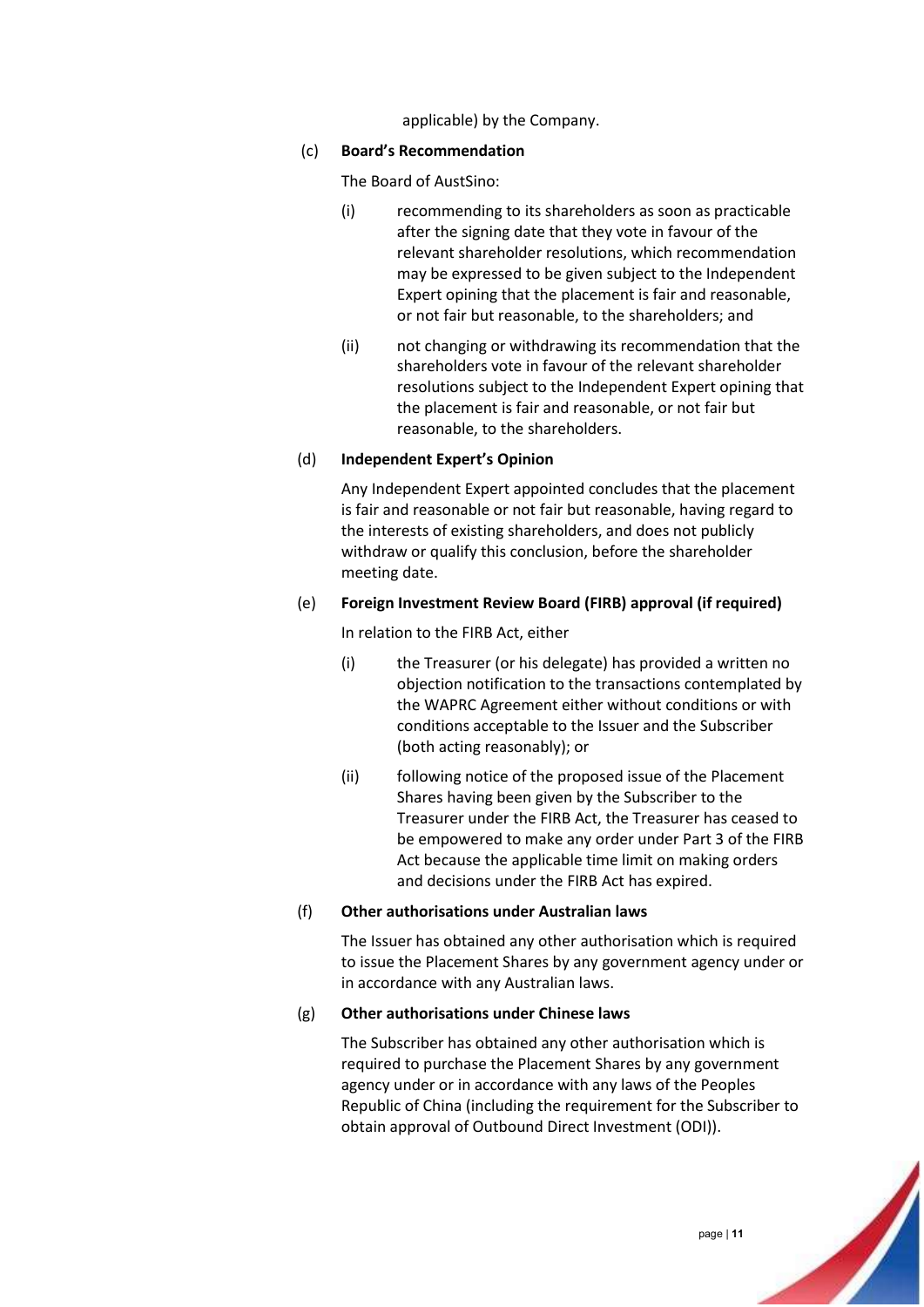### (h) **Projects Conditions Precedent**

The Issuer and the Subscriber are only obliged to complete the Share Placement if one or more of the following "Projects Conditions Precedent" is satisfied or has been waived by both parties:

|                                            | (i)   | the Western Australian Government formally confirms to<br>AustSino in written documents that no other competitor<br>currently has rights in relation to the Oakajee Project and<br>that the Western Australian Government is willing to hold<br>cooperative discussions with AustSino and its project<br>partners in relation to the proposed development of the<br>Oakajee Project on a build-own-operate-transfer (BOOT)<br>model; and/or                                                         |
|--------------------------------------------|-------|-----------------------------------------------------------------------------------------------------------------------------------------------------------------------------------------------------------------------------------------------------------------------------------------------------------------------------------------------------------------------------------------------------------------------------------------------------------------------------------------------------|
|                                            | (ii)  | AustSino and WAPRC have identified one or more Other<br>Western Australian Projects and AustSino and WAPRC are<br>of the opinion, acting reasonably, that AustSino will be<br>able to enter into cooperative discussions with the<br>relevant project partners and with relevant Western<br>Australian Government authorities (if applicable) in order<br>to pursue such Other Western Australian Projects; and/or                                                                                  |
|                                            | (iii) | the conditions precedent in relation to the Proposed<br>Sundance Transaction have been or are reasonably likely<br>to be satisfied or waived thereby giving rise to the<br>opportunity for AustSino to make a significant investment<br>in Sundance the purposes of participating in the funding<br>and development of the Sundance Project.                                                                                                                                                        |
|                                            |       | The parties must satisfy or waive these conditions on or before 31 March<br>2019 or as otherwise agreed.                                                                                                                                                                                                                                                                                                                                                                                            |
| <b>Representations and</b><br>warranties   |       | The WAPRC Agreement contains customary representations and<br>warranties from each party. The Issuer also warrants that it will not<br>issue securities before completion of the Share Placement except in<br>certain limited circumstances. The Subscriber also warrants that it<br>considers it is not a state owned enterprise, is a sophisticated investor<br>for the purposes of the Corporations Act and that it is not required to<br>receive a disclosure document for the issue of shares. |
| <b>Conduct of business</b><br>obligations  |       | The WAPRC Agreement contains certain customary undertakings by the<br>Issuer restricting the conduct of its business before completion of the<br>Share Placement without the consent of the Subscriber (including,<br>without limitation, the obligation to not enter into or vary any material<br>agreements or acquire any material assets).                                                                                                                                                      |
| <b>Termination by the</b><br><b>Issuer</b> |       | The Issuer may terminate the WAPRC Agreement without liability at any<br>time before Completion by notice in writing to the Subscriber if:                                                                                                                                                                                                                                                                                                                                                          |
|                                            | (a)   | <b>Subscriber Warranties: any of the Subscriber Warranties</b>                                                                                                                                                                                                                                                                                                                                                                                                                                      |

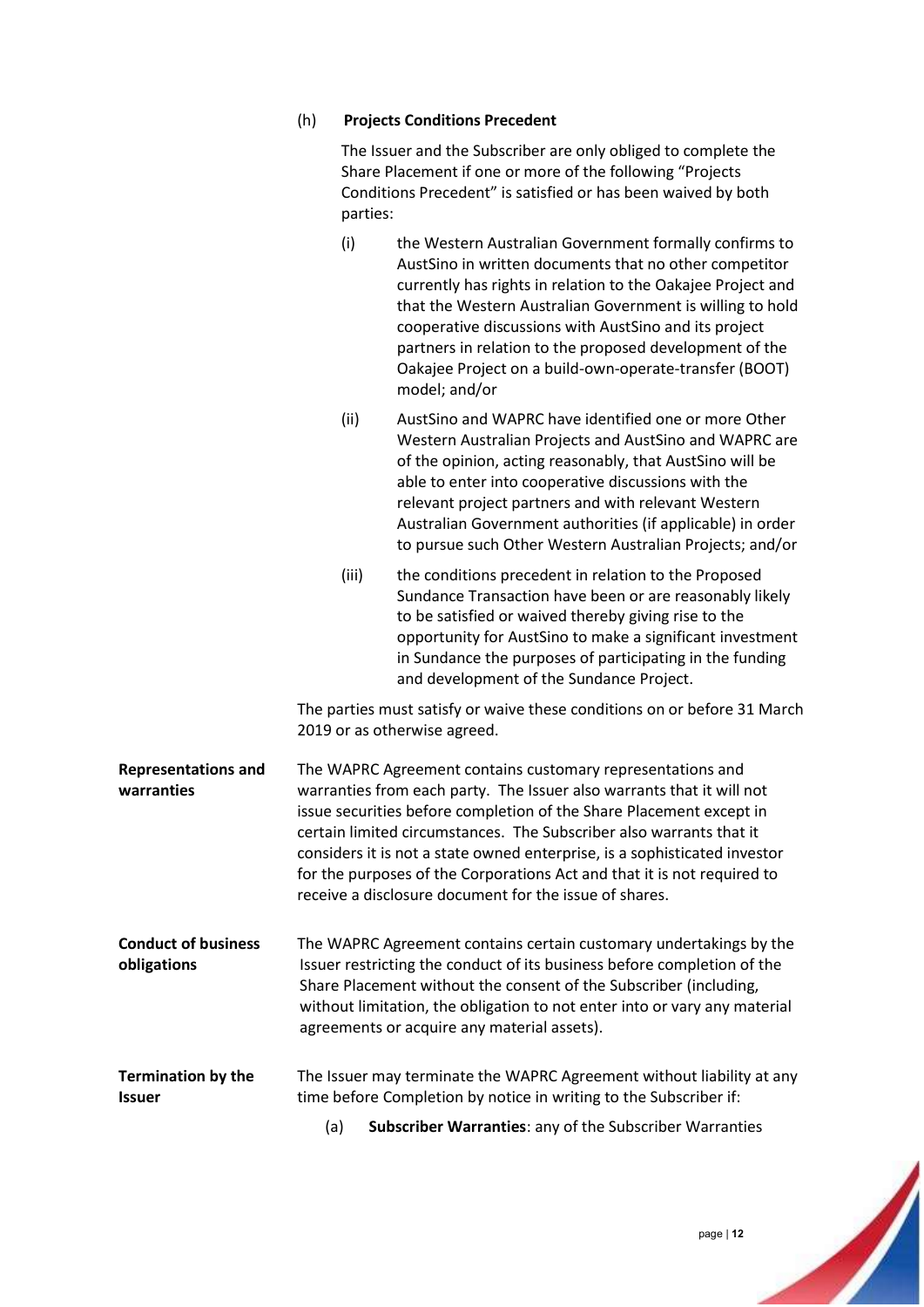cease to be true and accurate, in any material respect; or

|                                                | (b)                                                                                                                                                                                                             | material breach: the Subscriber commits a material breach of<br>the WAPRC Agreement and that breach is incapable of<br>remedy, or if capable of remedy, is not remedied by the<br>Subscriber within 5 Business Days of receiving written notice<br>from the Issuer specifying the breach and stating an intention<br>to terminate the agreement; or                                                                                                                                                                        |
|------------------------------------------------|-----------------------------------------------------------------------------------------------------------------------------------------------------------------------------------------------------------------|----------------------------------------------------------------------------------------------------------------------------------------------------------------------------------------------------------------------------------------------------------------------------------------------------------------------------------------------------------------------------------------------------------------------------------------------------------------------------------------------------------------------------|
|                                                | (c)                                                                                                                                                                                                             | unable to issue Placement Shares: the Issuer is prevented<br>from issuing or allotting any of the Placement Shares on the<br>Completion Date by the order of a court of competent<br>jurisdiction or by a government agency which remains in force<br>on the Completion Date.                                                                                                                                                                                                                                              |
| <b>Termination by the</b><br><b>Subscriber</b> |                                                                                                                                                                                                                 | The Subscriber may terminate the WAPRC Agreement without liability at<br>any time before Completion by notice in writing to the Issuer if:                                                                                                                                                                                                                                                                                                                                                                                 |
|                                                | (a)                                                                                                                                                                                                             | unable to issue Shares: the Issuer is prevented from issuing or<br>allotting the Placement Shares on the Completion Date by the<br>order of a court of competent jurisdiction or by a Government<br>Agency which remains in force on the Completion Date;                                                                                                                                                                                                                                                                  |
|                                                | (b)                                                                                                                                                                                                             | notifications: ASIC or the Takeovers Panel commences, any<br>regulatory action or issues any order or interim order or other<br>proceedings in relation to the Issuer or the Placement;                                                                                                                                                                                                                                                                                                                                    |
|                                                | (c)                                                                                                                                                                                                             | material breach: the Issuer commits a material breach of the<br>WAPRC Agreement and that breach is incapable of remedy, or<br>if capable of remedy, is not remedied by the Issuer within 5<br>Business Days of receiving written notice from the Subscriber<br>specifying the breach and stating an intention to terminate the<br>agreement. Without limiting the remainder of this clause, any<br>breach of an undertaking by the Issuer in clause 6 will<br>constitute a material breach of the WAPRC Agreement;         |
|                                                | (d)                                                                                                                                                                                                             | Issuer Warranties: any of the Issuer Warranties cease to be<br>true and accurate, in any material respect; or                                                                                                                                                                                                                                                                                                                                                                                                              |
|                                                | (e)                                                                                                                                                                                                             | removal from official list: ASX announces that the Issuer will<br>be removed from the official list or that any Shares in the<br>Issuer will be delisted from quotation by ASX for any reason<br>(but, for the avoidance of doubt, the suspension of the Issuer's<br>Shares from quotation will not be a ground for termination by<br>the Subscriber unless such suspension is due to misconduct by<br>the Issuer or for the purposes of an investigation by the ASX or<br>ASIC in relation to the conduct of the Issuer). |
| <b>Governing Law</b>                           | The WAPRC Agreement is governed by the laws of Western Australia.                                                                                                                                               |                                                                                                                                                                                                                                                                                                                                                                                                                                                                                                                            |
| <b>Dispute Resolution</b>                      | Any dispute shall be referred to and finally resolved by arbitration in<br>Hong Kong in accordance with the Arbitration Rules of the Hong Kong<br>International Arbitration Centre for the time being in force. |                                                                                                                                                                                                                                                                                                                                                                                                                                                                                                                            |

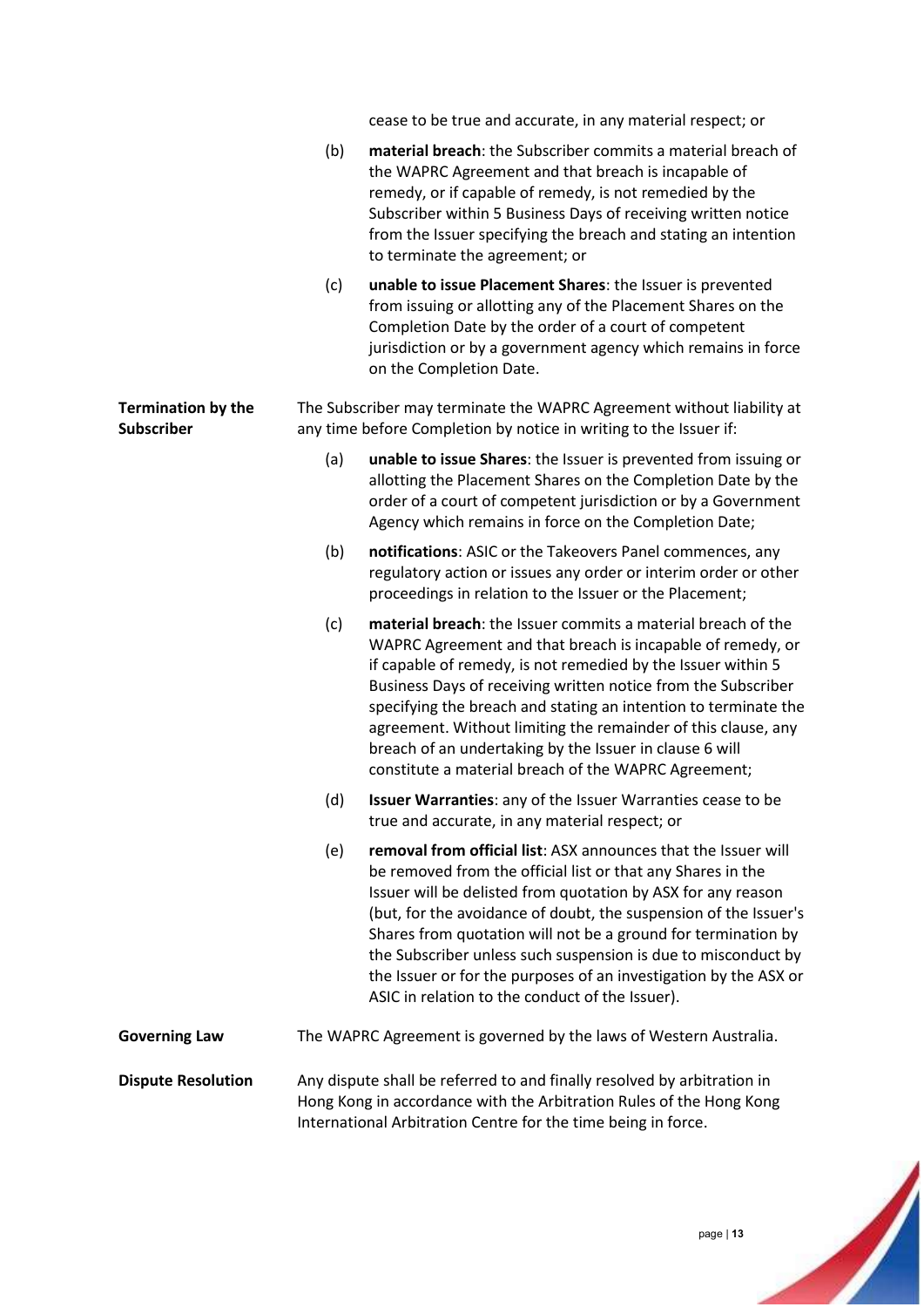**Assignment, novation, other dealings.** Not without the approval of the other party (in its absolute discretion).

**Escrow Period** The Placement Shares will be held in escrow for a period of 12 months commencing immediately on Completion, unless released earlier by the Issuer (in its absolute discretion), subject to applicable laws and the requirements of any Government Agency.

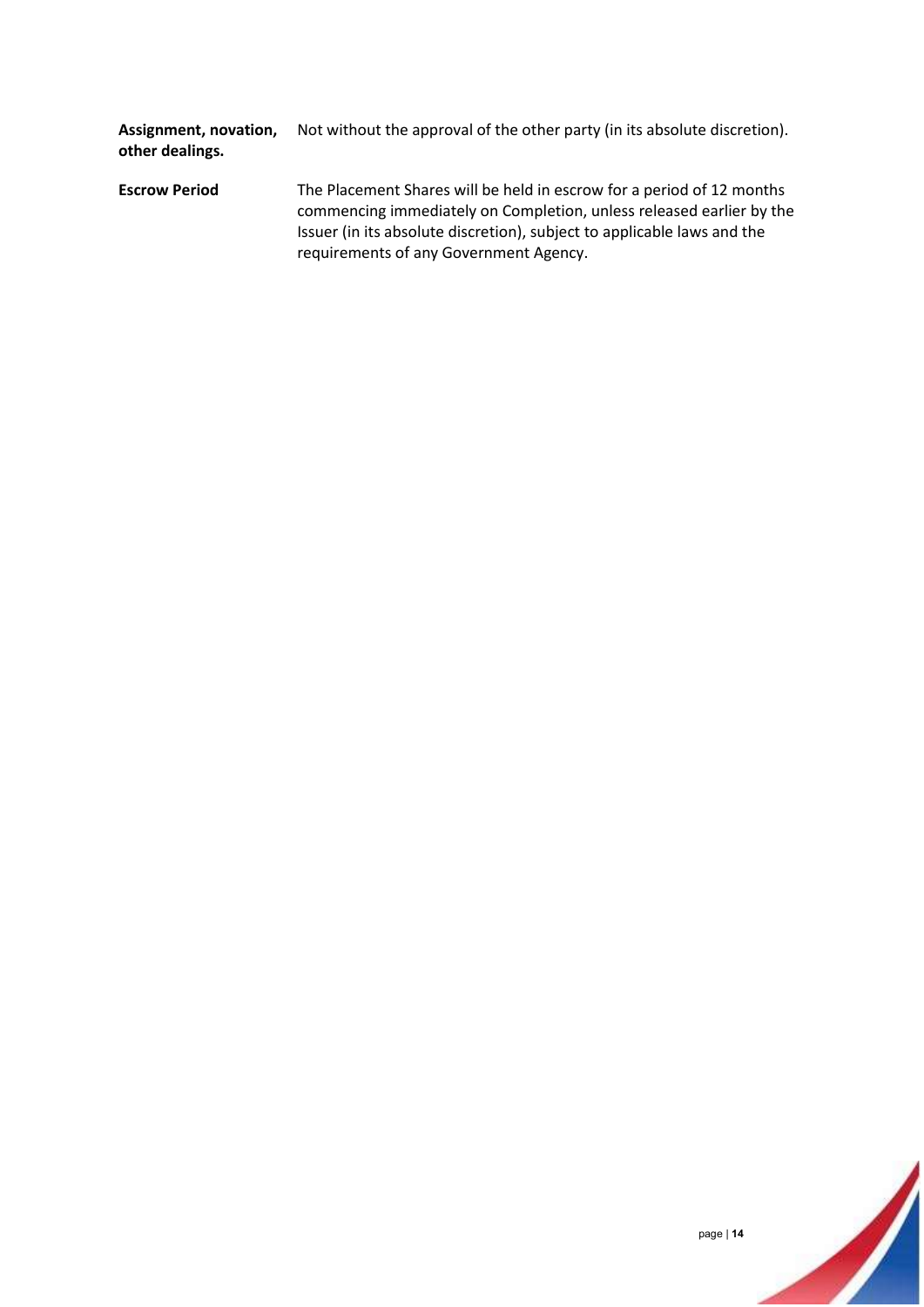### **Schedule 2 Key terms of Proposed Sundance Transaction**

| <b>Key Term</b>          | <b>Description</b>                                                                                                                                                                                                                                                                              |
|--------------------------|-------------------------------------------------------------------------------------------------------------------------------------------------------------------------------------------------------------------------------------------------------------------------------------------------|
| <b>Title</b>             | Agreement for placements and cancellation of Existing Notes (Sundance<br>Agreement)                                                                                                                                                                                                             |
| <b>Issuer</b>            | Sundance Resources Limited ACN 055 719 394 (Sundance)                                                                                                                                                                                                                                           |
| Subscriber               | AustSino Resources Group Limited ACN 009 076 242 (AustSino) (or any<br>wholly owned subsidiary of AustSino nominated by it in writing prior to<br>Second Placement Completion, provided the obligations of such<br>subsidiary are guaranteed by AustSino)                                       |
| <b>Noteholders</b>       | Senrigan Master Fund                                                                                                                                                                                                                                                                            |
|                          | D.E. Shaw Composite Holdings International, Ltd                                                                                                                                                                                                                                                 |
|                          | Noble Resources International Pte Ltd (Noble)                                                                                                                                                                                                                                                   |
|                          | <b>BSOF Master Fund L.P.</b>                                                                                                                                                                                                                                                                    |
|                          | <b>Wafin Limited</b>                                                                                                                                                                                                                                                                            |
|                          | Mr. David Porter                                                                                                                                                                                                                                                                                |
| <b>Initial Placement</b> | Sundance will issue 62,500,000 Shares to AustSino at an issue price of<br>A\$0.004 per Share within 15 business days of the date of the Sundance<br>Agreement ("Initial Placement").                                                                                                            |
|                          | Sundance will use the A\$250,000 proceeds of the Initial Placement for<br>the development of the Sundance Project, working capital purposes and<br>expenses and to fund the transactions contemplated under the<br>Sundance Agreement.                                                          |
| <b>Second Placement</b>  | AustSino will pay A\$58 million to Sundance ("Completion Payment") and<br>Sundance will:                                                                                                                                                                                                        |
|                          | issue to AustSino 10,545,454,545 Shares at an issue price of<br>A\$0.0055 per Share; and                                                                                                                                                                                                        |
|                          | grant AustSino 10,545,454,545 unlisted options at an exercise<br>price of A\$0.02 and an expiry date of five years after the date of<br>issue, which are transferable to persons that do not require a<br>disclosure document and are otherwise consistent with existing<br>Noteholder options. |
|                          | Sundance must use A\$50 million of the Completion Payment as<br>consideration for the cancellation of the existing convertible notes on<br>issue to the Noteholders in Sundance ("Convertible Notes"), with the<br>remaining funds to be used for development of the Sundance Project,          |

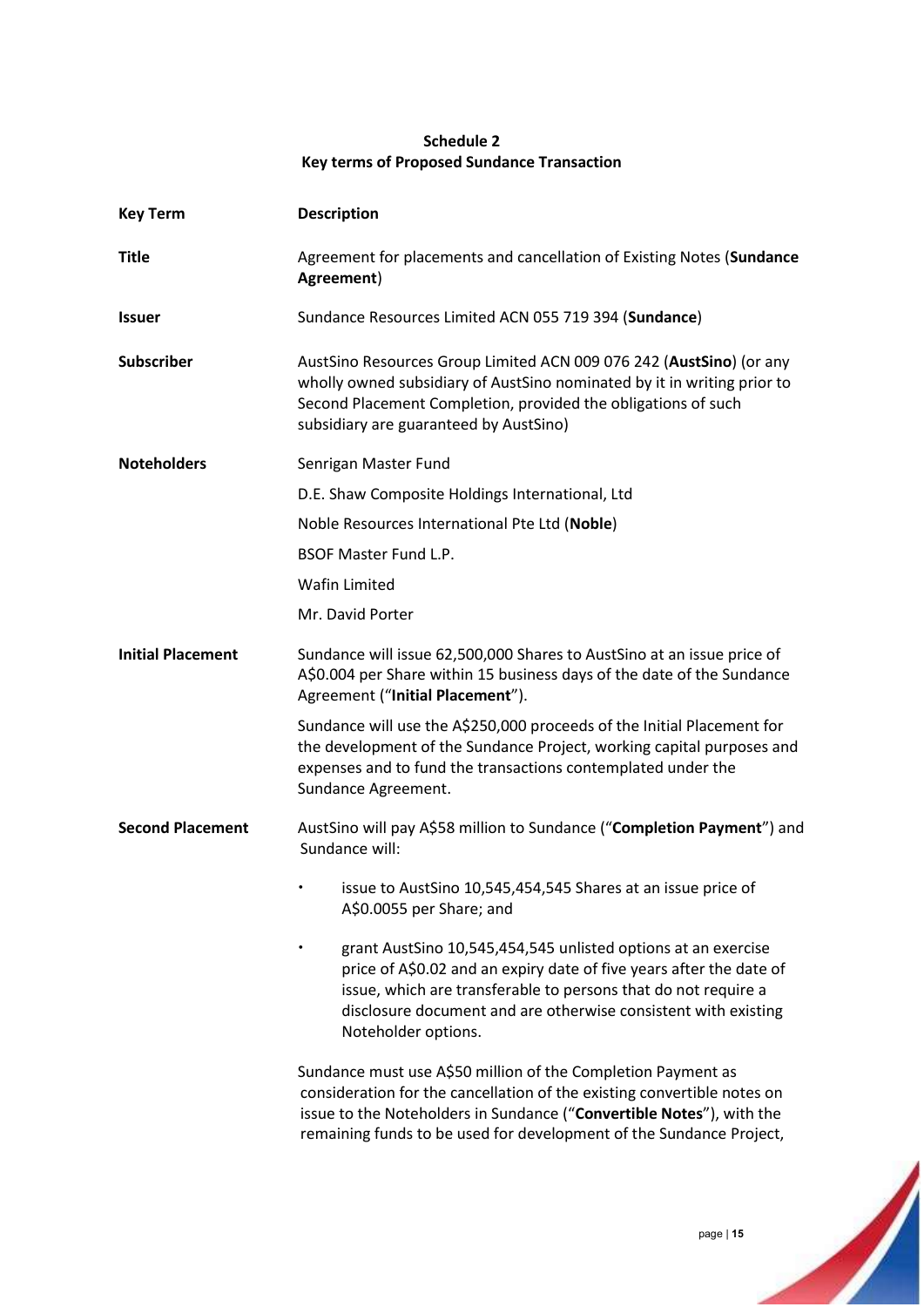working capital purposes and expenses and to fund the transactions contemplated by the Sundance Agreement.

#### **Conditions to Second Placement Completion** Completion of the Second Placement ("**Second Placement Completion**") is subject to the following conditions:

- Any Noteholder that is not party to the Sundance Agreement agreeing to cancel its Convertible Notes and the other transactions involving the Noteholders as contemplated under the Sundance Agreement on the terms contemplated by the Sundance Agreement
- In relation to AustSino's investment in Sundance and the issue of shares by AustSino to fund the Completion Payment:
	- − approval by AustSino's shareholders as required for the purposes of the ASX Listing Rules and Corporations Act 2001 (Cth) ("**Corporations Act**");
	- approval of any relevant legal or regulatory bodies or by any subscriber in connection with AustSino's placement of shares to fund its subscription for the Second Placement; and
	- an independent expert confirming that the relevant transactions are fair and reasonable, or not fair but reasonable, for AustSino's shareholders
- Completion of AustSino's placement of shares to fund its subscription for the Second Placement
- Extension of the time period for satisfying the conditions precedent under the Cameroon (Mbalam) Convention until at least 14 September 2020 or the entering into of a new Convention on substantially similar terms with such a minimum time period
- AustSino and Sundance continuing to take reasonable steps to discuss and advance the development of the Sundance Project on an exclusive basis (subject to Sundance's existing arrangements with Tidfore Heavy Equipment Group Co. Ltd relating to the Project) until 31 December 2018
- AustSino and Sundance taking all reasonable steps to discuss and advance the Sundance Project with the Governments of the Republics of Cameroon and Congo, subject to Second Placement Completion
- AustSino being satisfied that the Governments of the Republics of Cameroon and Congo are working towards signing a bilateral

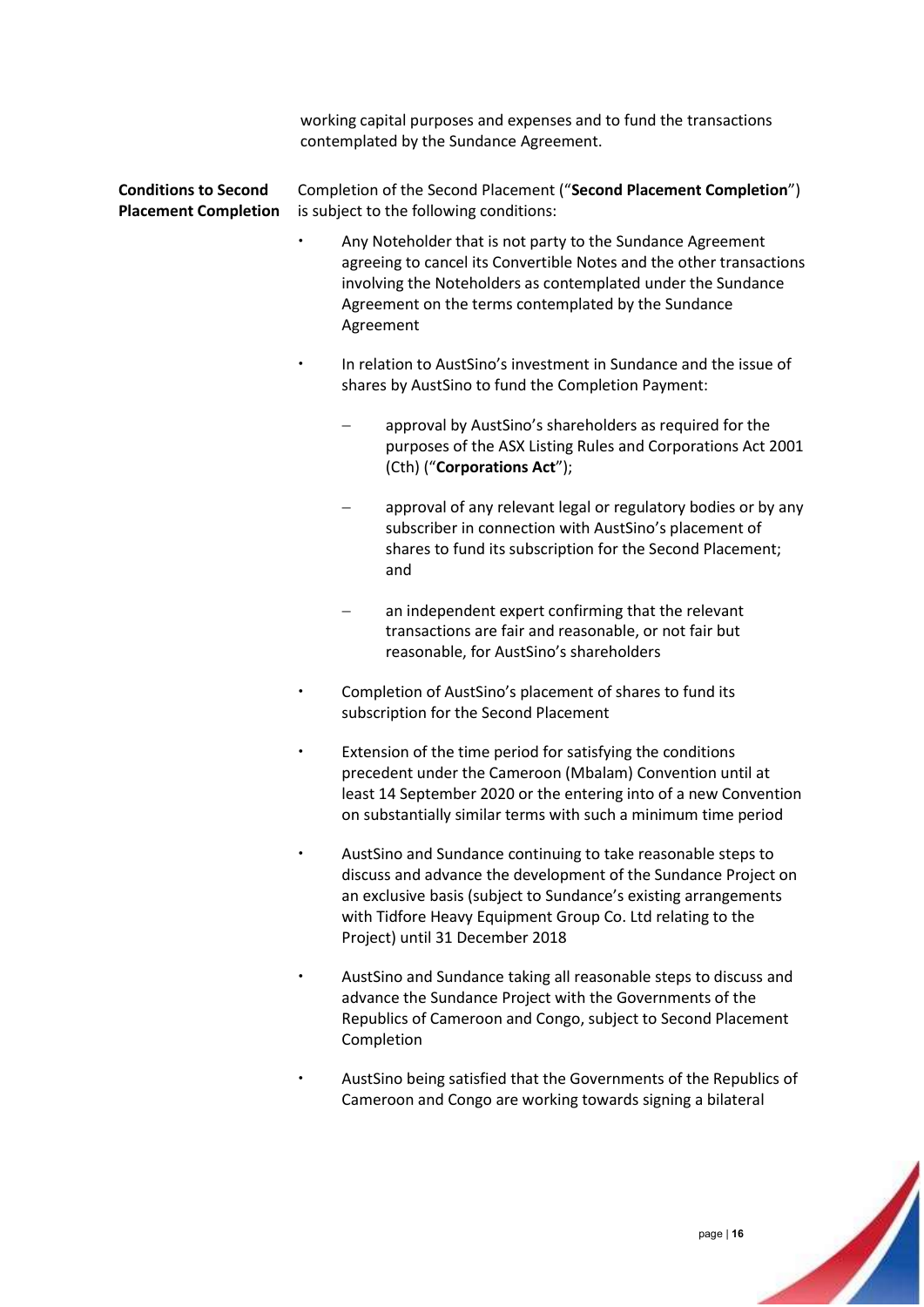|                                                           | treaty by 31 December 2019 in support of the development of the<br>Sundance Project                                                                                                                                                                                                           |
|-----------------------------------------------------------|-----------------------------------------------------------------------------------------------------------------------------------------------------------------------------------------------------------------------------------------------------------------------------------------------|
|                                                           | In relation to the investment in Sundance and the issue of<br>$\bullet$<br>securities by Sundance:                                                                                                                                                                                            |
|                                                           | approval of Sundance's shareholders as required for the<br>purposes of the ASX Listing Rules and the Corporations Act;<br>and                                                                                                                                                                 |
|                                                           | an independent expert confirming that the relevant<br>transactions are fair and reasonable, or not fair but<br>reasonable, for Sundance's shareholders                                                                                                                                        |
|                                                           | Sundance and AustSino not being insolvent at or prior to Second<br>$\bullet$<br><b>Placement Completion</b>                                                                                                                                                                                   |
|                                                           | The parties entering into definitive agreements                                                                                                                                                                                                                                               |
|                                                           | The parties must satisfy or waive these conditions on or before 31<br>December 2018 or as otherwise agreed.                                                                                                                                                                                   |
| <b>Cancellation of</b><br><b>Convertible Notes</b>        | The Convertible Notes will be cancelled in their entirety and the<br>corresponding note deeds will be terminated in exchange for:                                                                                                                                                             |
|                                                           | the payment of A\$50 million to the Noteholders;                                                                                                                                                                                                                                              |
|                                                           | the issue of 2,000,000,000 Shares in the capital of Sundance to the<br>$\bullet$<br>Noteholders at a deemed issue price of A\$0.004 per Share; and                                                                                                                                            |
|                                                           | 10,000,000,000 unlisted options at an exercise price of A\$0.02<br>$\bullet$<br>with an expiry date of 5 years from the date of issue, are<br>transferable to persons that do not require a disclosure document<br>and are otherwise on terms consistent with existing Noteholder<br>options, |
|                                                           | with such payment and issue of securities to be pro-rated to the<br>redemption value of the Noteholder's Convertible Notes as a proportion<br>to the total redemption value of the Convertible Notes or as otherwise<br>agreed between the Noteholders.                                       |
| <b>Conditions to</b><br><b>Cancellation</b><br>Completion | Cancellation of the Convertible Notes (and termination of the<br>corresponding note deeds) and the issue of Shares and options in<br>Sundance to the Noteholders ("Cancellation Completion") is subject to<br>the following conditions:                                                       |
|                                                           | Approval of Sundance's shareholders as required for the purposes<br>of the ASX Listing Rules and the Corporations Act                                                                                                                                                                         |
|                                                           | Approval of any relevant legal or regulatory bodies                                                                                                                                                                                                                                           |

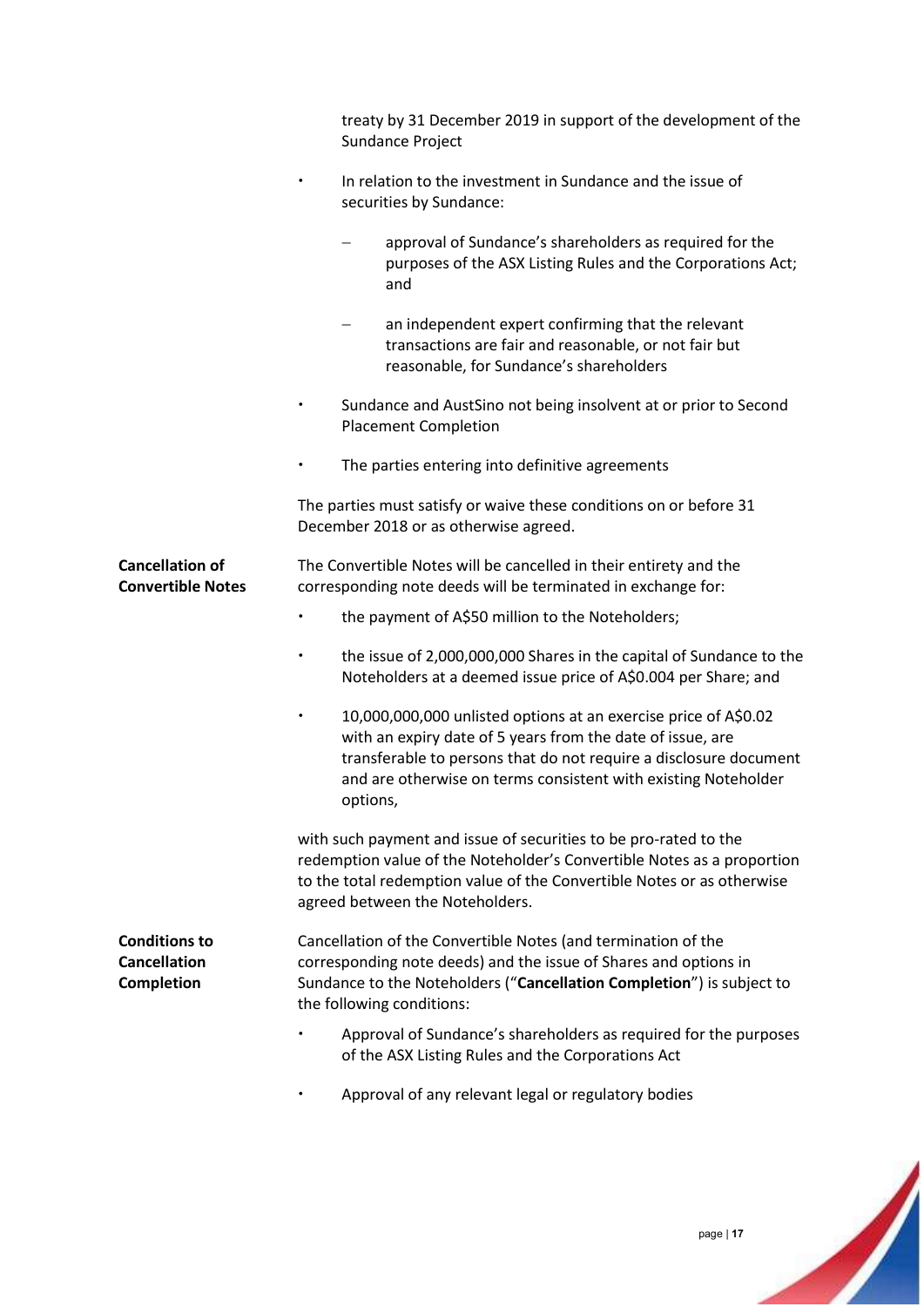|                                           | Sundance not being insolvent at or prior to Cancellation<br>$\bullet$<br>Completion                                                                                                                                                                                                                                                                                                                                                                                                                                                                                                       |
|-------------------------------------------|-------------------------------------------------------------------------------------------------------------------------------------------------------------------------------------------------------------------------------------------------------------------------------------------------------------------------------------------------------------------------------------------------------------------------------------------------------------------------------------------------------------------------------------------------------------------------------------------|
|                                           | No "Event of Default" (as defined in the Existing Term Sheet)<br>defined below having occurred or continuing to subsist                                                                                                                                                                                                                                                                                                                                                                                                                                                                   |
|                                           | Cancellation Completion will occur at the same time as Second<br>Placement Completion.                                                                                                                                                                                                                                                                                                                                                                                                                                                                                                    |
| <b>Board appointment</b><br>right         | AustSino has the right to appoint at least two directors to the board of<br>Sundance on and from Second Placement Completion.                                                                                                                                                                                                                                                                                                                                                                                                                                                             |
|                                           | Noble has the right, for so long as it holds 5% of the voting power in<br>Sundance (based on the number of voting Shares on issue in Sundance),<br>to appoint a nominee as a non-executive director of Sundance (and<br>remove and replace that nominee).                                                                                                                                                                                                                                                                                                                                 |
| Lapse of existing<br>options              | On Second Placement Completion, the existing options held by those<br>Noteholders under the relevant note deeds will lapse in accordance with<br>their terms.                                                                                                                                                                                                                                                                                                                                                                                                                             |
| <b>Representations and</b><br>warranties  | The Sundance Agreement contains customary representations and<br>warranties from each party. The Issuer also warrants that it will not<br>issue securities before completion of the Second Placement except in<br>certain limited circumstances (including pursuant to the Sundance<br>directors exercising their fiduciary duties). The Investor also warrants<br>that it considers it is not a state owned enterprise, is a sophisticated<br>investor for the purposes of the Corporations Act and that it is not<br>required to receive a disclosure document for the issue of shares. |
| <b>Conduct of business</b><br>obligations | The Sundance Agreement contains certain customary undertakings by<br>Sundance restricting the conduct of its business before completion of<br>the Second Placement without the consent of AustSino and the<br>Noteholders (including, without limitation, the obligation to not enter<br>into or vary any material agreements or acquire any material assets).                                                                                                                                                                                                                            |
| Release                                   | With effect from Cancellation Completion:                                                                                                                                                                                                                                                                                                                                                                                                                                                                                                                                                 |
|                                           | each Noteholder releases and discharges Sundance; and                                                                                                                                                                                                                                                                                                                                                                                                                                                                                                                                     |
|                                           | Sundance releases and discharges each Noteholder,                                                                                                                                                                                                                                                                                                                                                                                                                                                                                                                                         |
|                                           | from all claims, costs and expenses that each Noteholder has, at any<br>time had, may have or, but for the Sundance Agreement, could or might<br>have had, against Sundance in any way related to the Convertible Notes<br>(including, without limitation, pursuant to the Existing Term Sheet).                                                                                                                                                                                                                                                                                          |
| <b>Events of default</b>                  | A party will be entitled to terminate the Sundance Agreement if one or<br>more of the following events occurs:                                                                                                                                                                                                                                                                                                                                                                                                                                                                            |

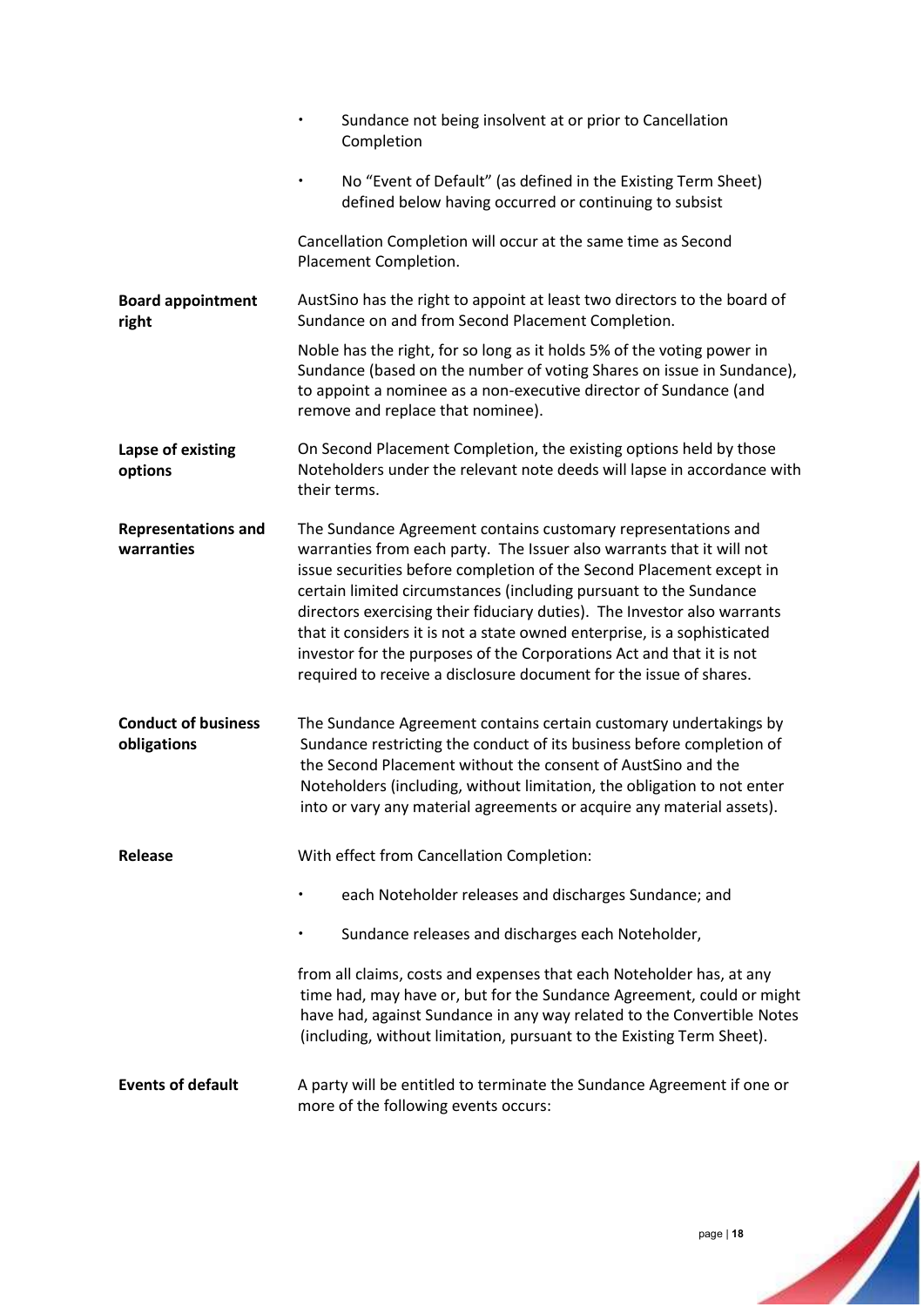- Sundance using the proceeds of the Initial Payment in a manner materially inconsistent with the use contemplated in the Sundance Agreement or as otherwise agreed in writing with AustSino;
- breach of material representations, warranties or covenants of Sundance or AustSino which are not remedied within 10 business days of the date that breach is notified to Sundance;
- material breach of Sundance's obligations under the Sundance Agreement;
- insolvency of Sundance; or
- **·** insolvency of AustSino.

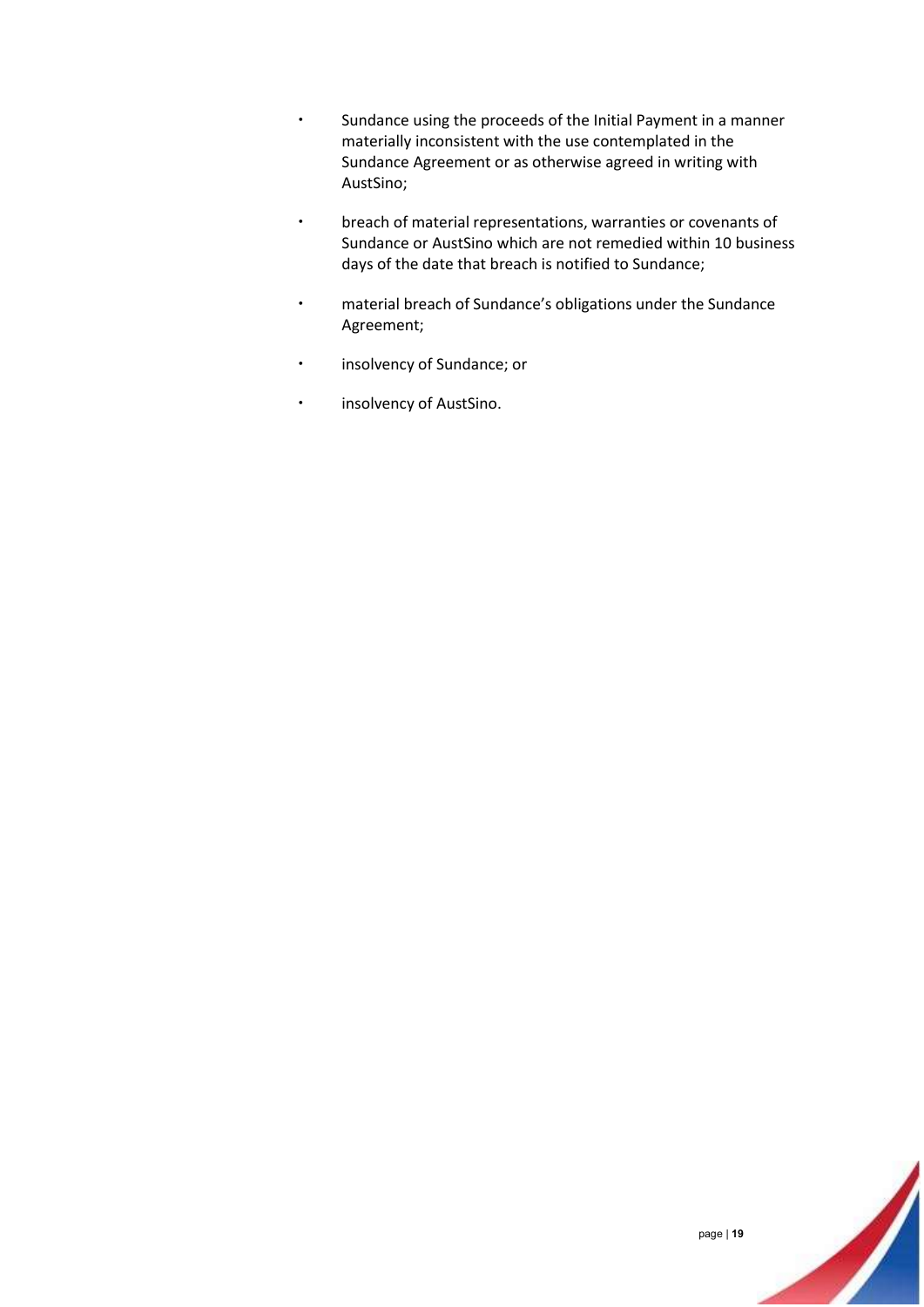### **Schedule 3 Western Australian Port Rail Construction (Shanghai) Ltd (WAPRC)**

Western Australian Port Rail Construction (Shanghai) Ltd (**WAPRC**) is a private company registered under the laws of the Peoples Republic of China. As a private investment vehicle, WAPRC does not currently have a website address.

WAPRC's shareholders and officer holders are Mr Li Ping (Legal Representative) and Mr Qiu Yu Hu (Supervisor). AustSino understands that:

- Mr Li Ping and Mr Qiu Yu Hu are Shanghai-based investors who are involved in several businesses which span the industrial and technology sectors;
- WAPRC, Mr Li and Mr Qiu operate solely in the private sector and do not work for any limb of the Chinese Government;
- Mr Li has been involved in a range of successful businesses, primarily in the technology and property sectors. In particular, Mr Li is the legal representative and a major shareholder of WAPRC and is the legal representative and major shareholder of Shanghai Ruosi Technology Development Co Ltd (which is primarily involved in the technology and property sectors) and Xiao Gantie Constructions (Shanghai) Co. Ltd (which is primarily involved in the construction sector); and
- Mr Qiu has been involved in a range of successful businesses with Mr Li, primarily in the technology and property sectors.

In January 2018, Mr Ding provided a copy of AustSino's Replacement Prospectus of 25 January 2018 to Mr Li and Mr Qui. Mr Ding also briefed them on AustSino's recent Board and Management changes, AustSino's future plans in the Mid West and AustSino's request to be reinstated on the ASX. Through WAPRC they decided to invest \$3 Million on the terms of the Prospectus, on the closure of which AustSino's shares were granted re-quotation on the ASX platform.

The Board of AustSino has undertaken relevant due diligence in relation to Mr Li, Mr Qui and WAPRC, including sighting the following documents:

- criminal and police report searches for Mr Li and Mr Qiu (none of which have disclosed any material derogatory records);
- copies of passports and Chinese identity cards for Mr Li and Mr Qiu; and
- various company formation documents and bank accounts of WAPRC and its partners.

It is not possible to undertake comprehensive and conclusive bankruptcy searches in the Peoples Republic of China, but WAPRC, Mr Li and Mr Qiu have represented that they are not, and never have been, bankrupt or insolvent.

As far as AustSino is aware (after enquiry) Mr Li, Mr Qui and WAPRC are not related parties of any existing directors or shareholders of AustSino, for the purposes of the capital raising under the Replacement Prospectus, or for any other relevant purposes under the Australian Corporations Law, the ASX Listing Rules or the Foreign Acquisitions and Takeovers Act. However, AustSino has not been able to independently verify this is the case.

In particular, AustSino understand that: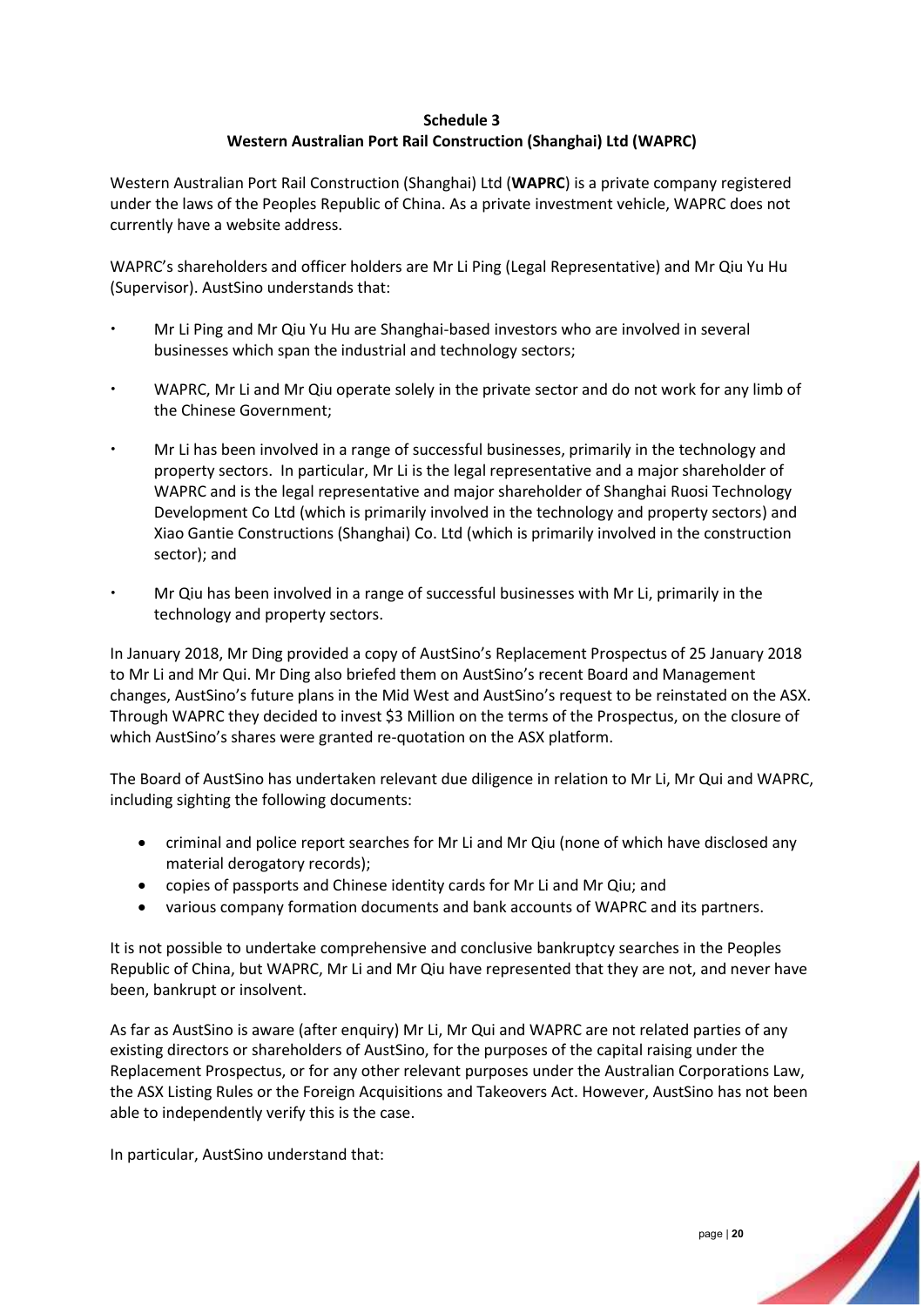- Mr Ding is not a director or shareholder of WAPRC and is not otherwise related to or connected with WAPRC;
- Mr Ding's related company, Aust China Resources Group Ltd (Hong Kong), is not a director or shareholder of WAPRC and is not otherwise related to or connected with Mr Li, Mr Qui or WAPRC;
- Mr Li, Mr Qui and WAPRC are not directors or shareholders of ACR and are not otherwise related to or connected with ACR;
- Mr Li, Mr Qui and WAPRC are not directors or shareholders (and not otherwise related to or connected with) any other existing shareholder of AustSino;
- Mr Li, Mr Qui and WAPRC do not currently act and will not in future act under the direction of any existing director or shareholder of AustSino; and
- the existing directors and shareholders of AustSino do not currently act and will not in the future act under the direction of Mr Li, Mr Qui or WAPRC.

AustSino will remain in suspension while AustSino responds to ASX's request for further information concerning AustSino's proposed transactions, including regarding Western Australian Port Rail Construction (Shanghai) Ltd (WAPRC) and its corporate/capital structure, the source of funds and the new controllers of AustSino following completion of the WAPRC placement (which is itself a control transaction).

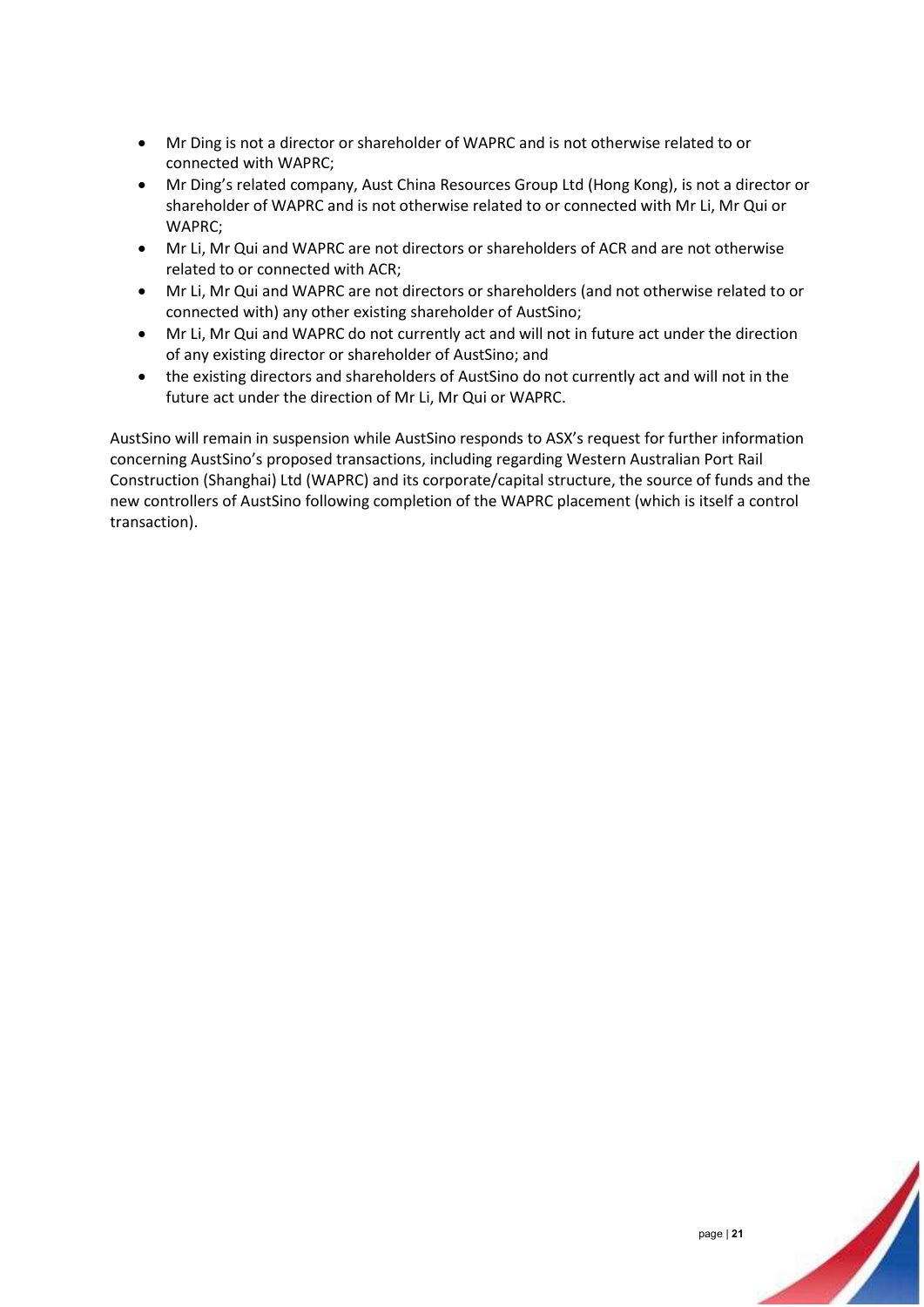### **Schedule 4 Pro-forma Capital Structure Tables**

### **AustSino Resources Group Limited**

|                                                   | <b>Note</b> | <b>Number</b>  | Percentage<br>post issue of<br><b>Placement</b><br><b>Shares</b> |
|---------------------------------------------------|-------------|----------------|------------------------------------------------------------------|
| <b>Fully Paid Ordinary Shares</b>                 |             |                |                                                                  |
| Shares on issue - 14 September 2018               | 1           | 5,074,651,832  | 39.75%                                                           |
| Proposed issue to WAPRC of Placement Shares       | 2, 3        | 7,692,307,693  | 60.25%                                                           |
| Shares on issue post WAPRC transaction            |             | 12,766,959,525 | 100.00%                                                          |
|                                                   |             |                |                                                                  |
| <b>Unlisted options</b>                           |             |                |                                                                  |
| Exercisable at \$0.04 each expiring 17 April 2020 |             | 20,000,000     | 100.00%                                                          |

Note 1: This includes:

- 265,000,000 fully paid ordinary shares are escrowed until 29 November 2018.
- 181,818,182 fully paid ordinary shares are escrowed until the earlier of 2 May 2019 or until the company issues a prospectus, cleansing statement or other disclosure document.
- 3,000,000 fully paid ordinary shares are escrowed until the earlier of 6 August 2019 or until the company issues a prospectus, cleansing statement or other disclosure document.

Note 2: The Placement Shares will be held in escrow for a period of 12 months commencing immediately on Completion, unless released earlier by the Issuer (in its absolute discretion), subject to applicable laws and the requirements of any Government Agency.

Note 3: Following the issue of the Placement Shares WAPRC will hold 7,892,307,692 shares in total (for a total shareholding of 61.82% of total shares on issue).

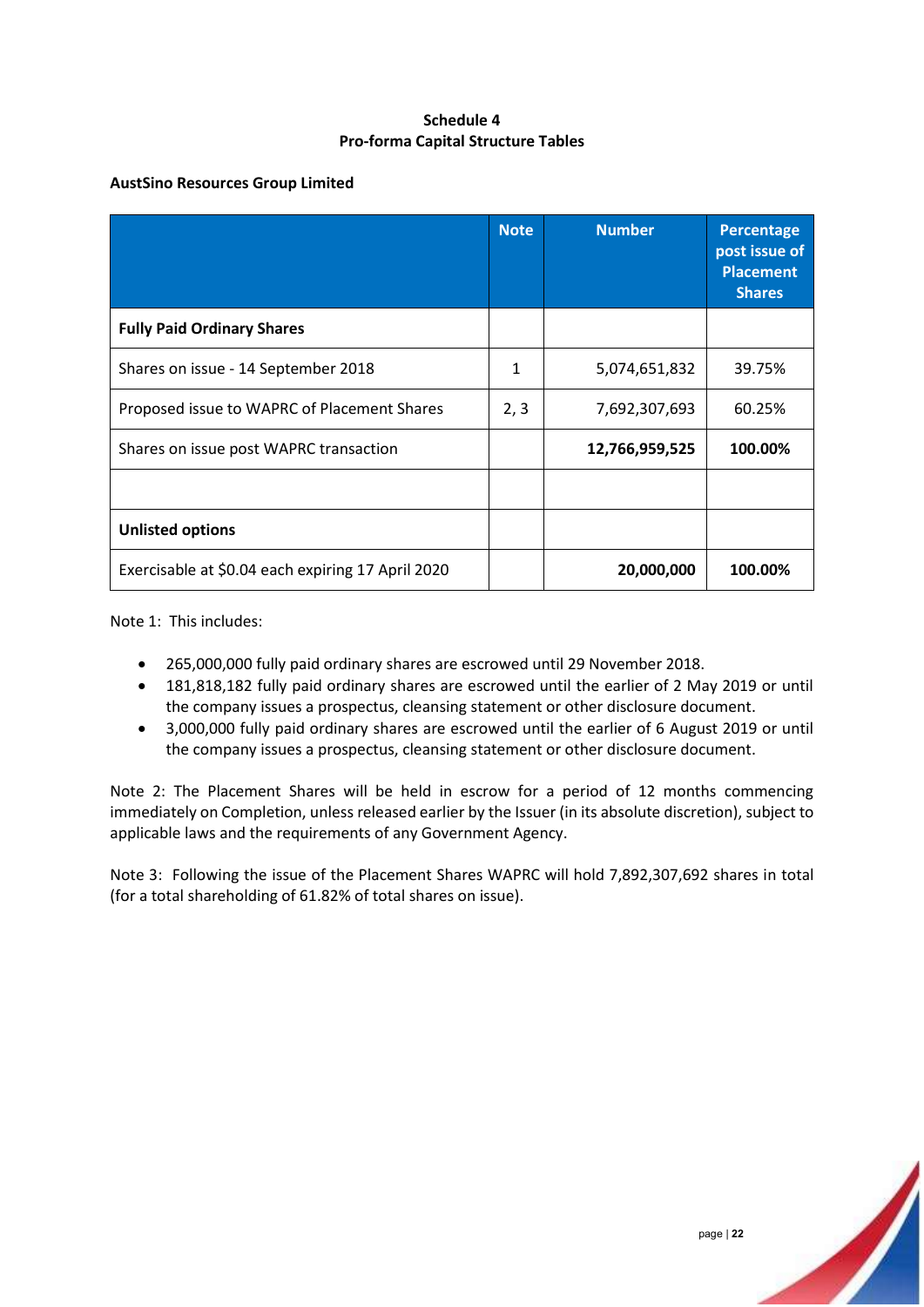### **Sundance Resources Limited**

|                                                                                                      | <b>Note</b>    | <b>Number</b>  | <b>Percentage</b><br>post issue of<br><b>Placement</b><br><b>Shares</b> |
|------------------------------------------------------------------------------------------------------|----------------|----------------|-------------------------------------------------------------------------|
| <b>Fully Paid Ordinary Shares</b>                                                                    |                |                |                                                                         |
| Shares on issue - 14 September 2018                                                                  | $\mathbf{1}$   | 8,313,346,952  | 39.13%                                                                  |
| Proposed issue to AustSino of Initial Placement<br><b>Shares</b>                                     |                | 62,500,000     |                                                                         |
| Proposed issue to AustSino of Second Placement<br><b>Shares</b>                                      |                | 10,545,454,545 |                                                                         |
| Total share ownership of AustSino following<br>transaction                                           | $\overline{2}$ | 10,792,954,545 | 50.79%                                                                  |
| Proposed issue of advisory fee shares at<br>completion of Second Placement                           |                | 325,000,000    | 1.53%                                                                   |
| Proposed issue of shares to Noteholders at<br>completion of transactions                             |                | 2,000,000,000  | 9.41%                                                                   |
| Shares on issue post transaction completion                                                          |                | 21,246,301,497 | 100%                                                                    |
| <b>Unlisted options</b>                                                                              |                |                |                                                                         |
| <b>Existing options</b>                                                                              | 3,4,5          | 920,000,000    |                                                                         |
| AustSino Options exercisable at \$0.02 expiring 5<br>years after issue (estimated to be late 2023)   |                | 10,545,454,545 |                                                                         |
| Noteholder options exercisable at \$0.02 expiring 5<br>years after issue (estimated to be late 2023) |                | 10,000,000,000 |                                                                         |
| Options on issue post transaction completion                                                         |                | 20,745,454,545 | 100%                                                                    |

Notes

- 1. This includes 185,000,000 currently owned by AustSino
- 2. Total of Initial and Second Placement and existing shares
- 3. 720,000,000 of these options expire on completion of transaction
- 4. 100,000,000 options exercisable at \$0.003 expiring 1 December 2022
- 5. 100,000,000 options vest 1 December 2018 exercisable at \$0.006 expiring 1 December 2023

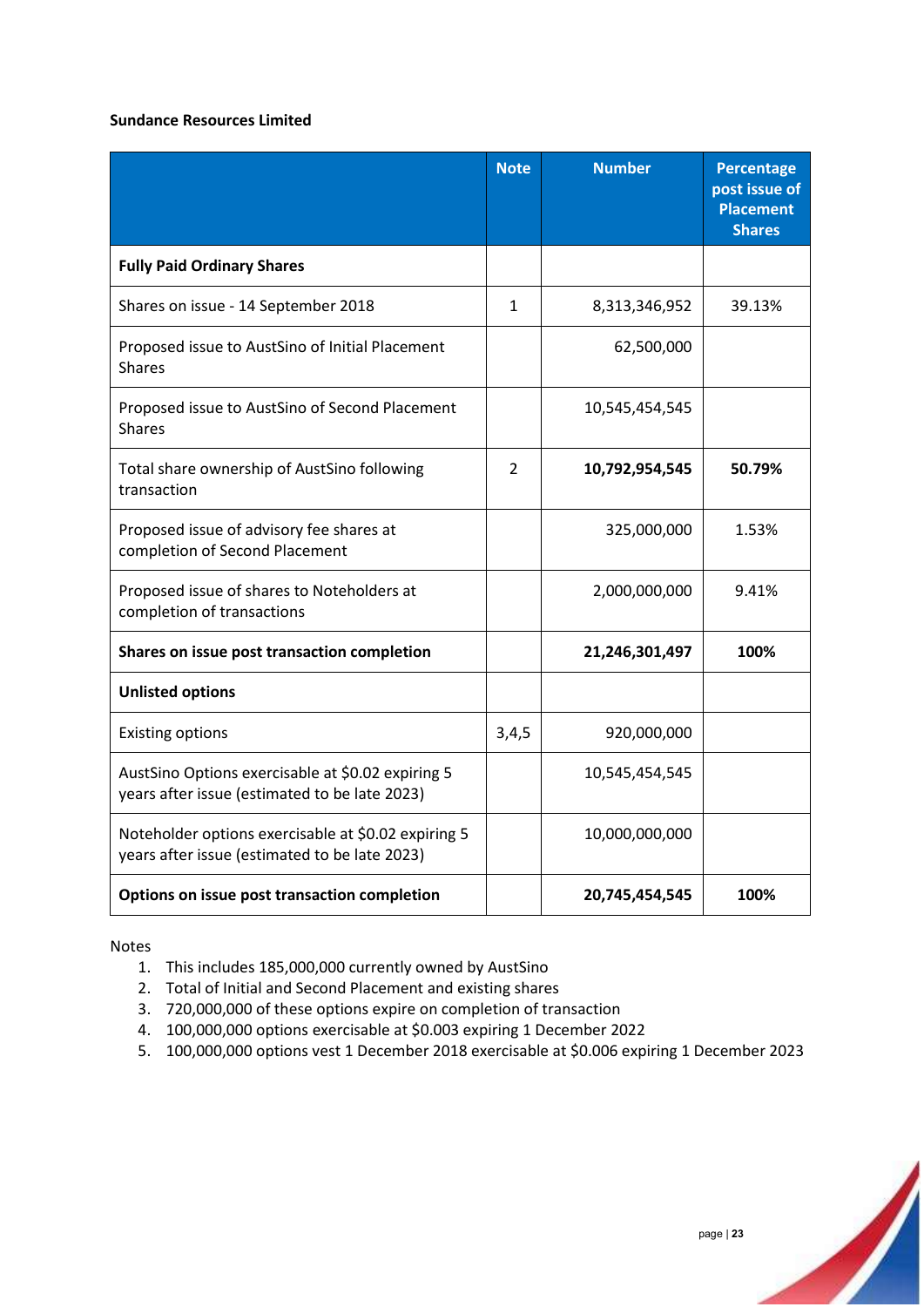| Schedule 5                                      |  |
|-------------------------------------------------|--|
| Indicative value of Sundance Noteholders' notes |  |

| <b>Noteholder</b>                                     | <b>Redemption Value</b> |            |  |
|-------------------------------------------------------|-------------------------|------------|--|
|                                                       | A\$m                    | % of total |  |
| Wafin Limited                                         | 63.3                    | 47.6%      |  |
| Noble Resources International<br>Pte Ltd              | 31.6                    | 23.8%      |  |
| D.E. Shaw Composite Holdings<br>International Pte Ltd | 18.8                    | 14.2%      |  |
| Senrigan Master Fund                                  | 15.5                    | 11.7%      |  |
| <b>BSOF Master Fund L.P.</b>                          | 3.4                     | 2.5%       |  |
| Mr. David Porter                                      | 0.3                     | 0.2%       |  |
| Total                                                 | 132.9                   | 100.0%     |  |

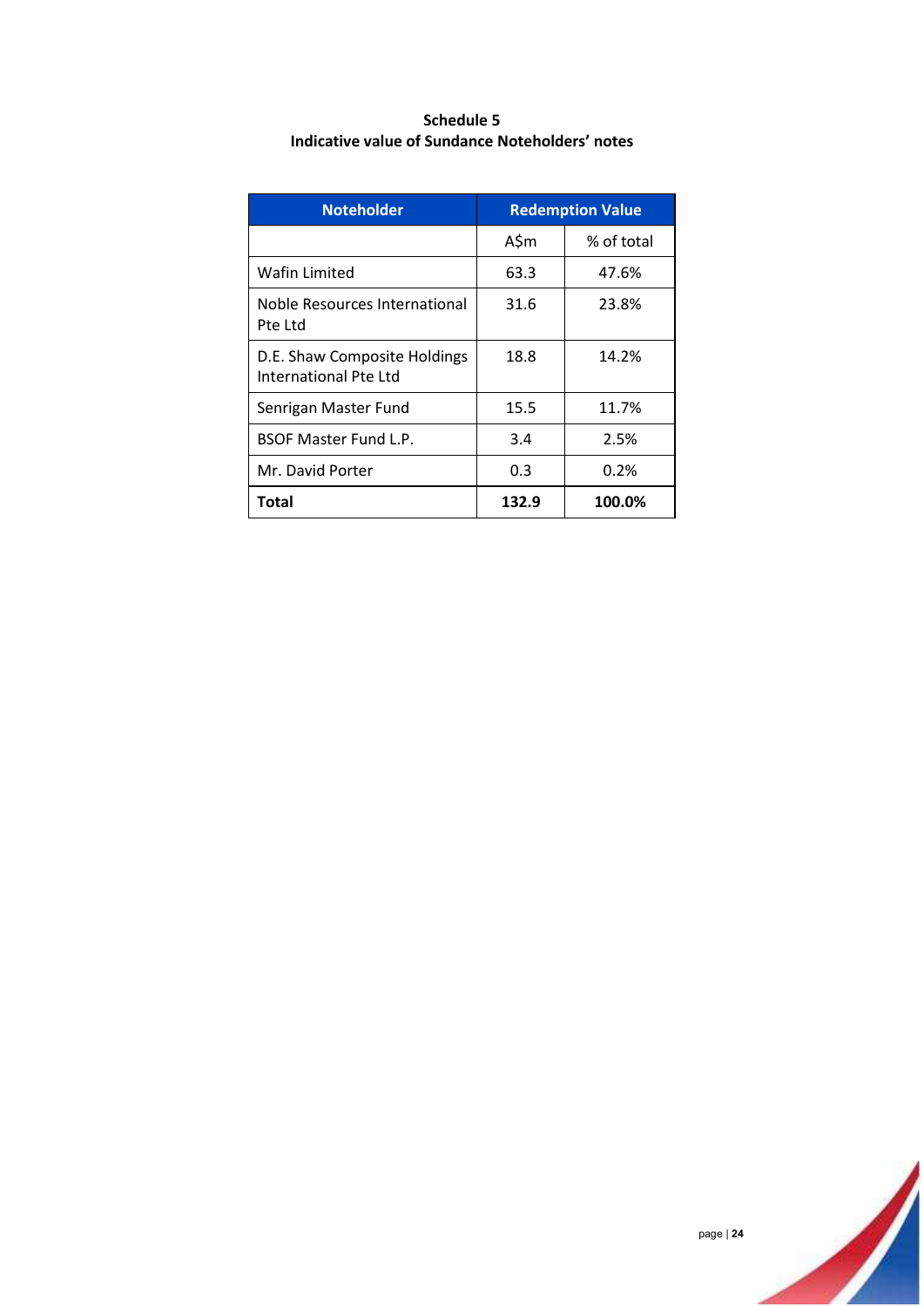### **Schedule 6 Chinese regulatory approvals process and indicative timing**

### *Important Note:*

*AustSino notes that the information and forward looking statements in this Schedule are based on information obtained by AustSino through publicly available sources and from discussions with WAPRC. Such information and forward looking statements are not exhaustive, do not constitute a full explanation of all factors which may affect the ability of WAPRC to obtain approvals to remit money from China to Australia for the Proposed WAPRC Transaction (or the Proposed Sundance Transaction), and may be subject to change, depending on changes in laws, regulations and policy developments in China.* 

*Existing or prospective investors in AustSino are encouraged to make their own independent enquiries, to consult their own professional advisors, and to form their own conclusions in relation to the likely process, timing and likelihood for WAPRC to obtain Chinese regulatory approvals to undertake the Proposed WAPRC Transaction (or the Proposed Sundance Transaction).*

#### **Overview**

Below is a summary of AustSino's understanding of the current approvals framework, as well as the recent regulatory guidelines (**Guidelines**) that have been issued jointly by the National Development and Reform Commission (**NDRC**), the Ministry of Commerce (**MOFCOM**), the People's Bank of China (**PBOC**) and the Ministry of Foreign Affairs (**MFA**), regarding overseas direct investment (**ODI**) policies of the People's Republic of China (**PRC**).

Under the current existing regulatory regime, an outbound investment by a Chinese privatelyowned enterprise has to be either approved by or filed with the NDRC and the MOFCOM at either central or local level, depending on the nature and size of the transaction and the jurisdiction where the funds are to be invested.

AustSino understands that WAPRC has prepared, but has not yet formally lodged, its application with the Shanghai office of NDRC. AustSino understands that WAPRC proposes to lodge its completed ODI application once it receives confirmation that Wafin Ltd has signed the Sundance Agreement and once WAPRC has finalised its proposed investment structure for making the investment. AustSino understands that WAPRC will formally lodge its completed ODI application around the end of September 2018 and that the application will take approximately 4-6 weeks to consider.

AustSino also understands that the process for obtaining ODI approval is a relatively rigorous and comprehensive process (pursuant to which the identity of the investor, the source of the proposed investment funds and the merits of the proposed investment are carefully assessed) and that if/when a Chinese outbound investor has been granted ODI approval, the process for remitting funds out of PRC to make the investment is a relatively streamlined and orderly process.

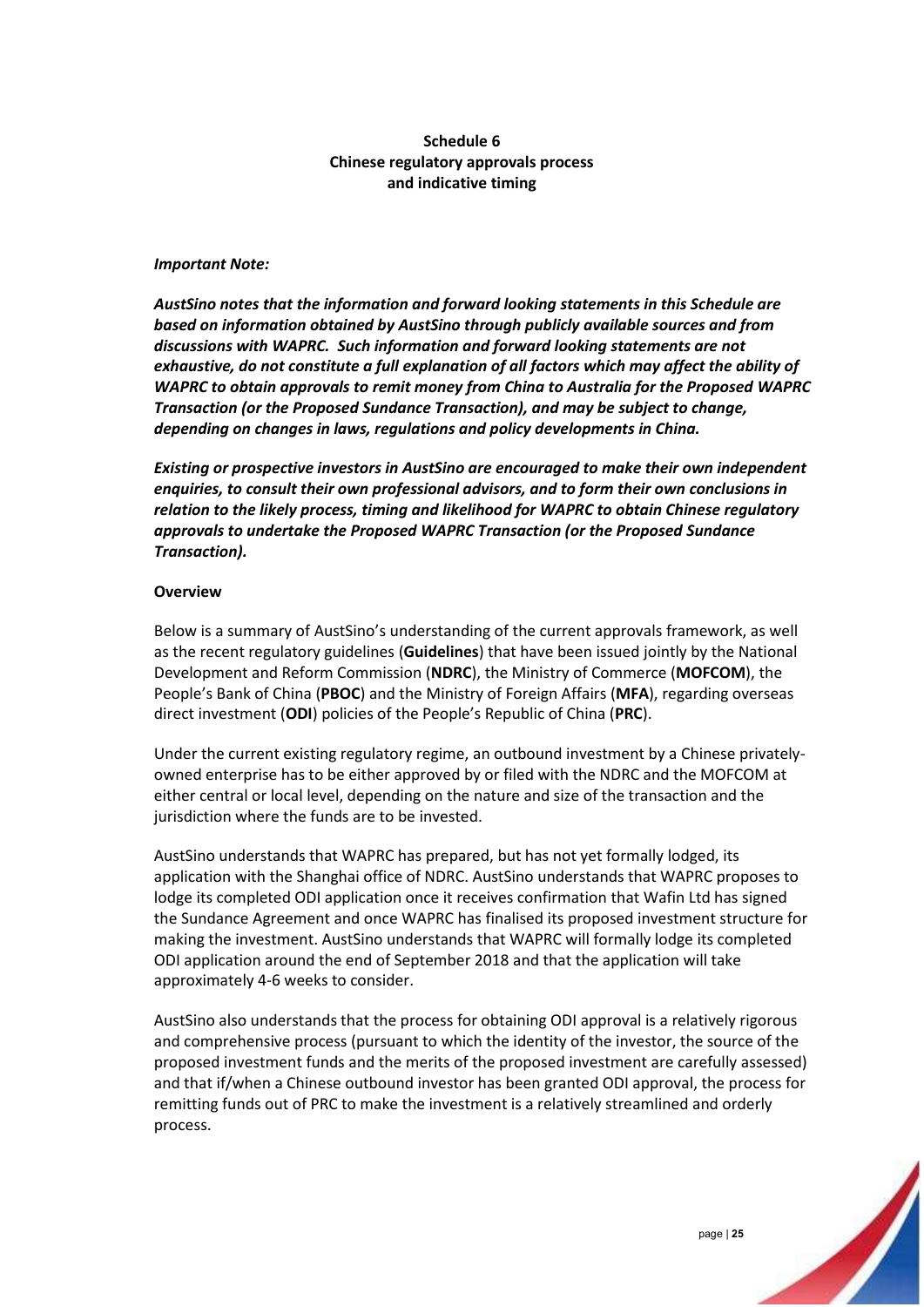### **Monetary threshold**

AustSino understands that proposed investments below US\$300 Million require approval by the regional office of NDRC, rather than by the Beijing office of NDRC.

AustSino also understands that because WAPRC is established/located in Shanghai and the value of the Proposed WAPRC Transaction is A\$100 Million, WAPRC's application for ODI approval is being considered by the Shanghai office of NDRC.

### **Status and indicative timing of WAPRC's Application**

AustSino understands that WAPRC has prepared, but has not yet formally lodged, its application with the Shanghai office of NDRC. AustSino understands that WAPRC proposes to lodge its completed ODI application once it receives confirmation that Wafin Ltd has signed the Sundance Agreement and once WAPRC has finalised its proposed investment structure for making the investment. WAPRC anticipates formally lodging its completed ODI application around the end of September and that its ODI application will take approximately 4-6 weeks to be considered.

### **Guidelines**

The Guidelines promote outbound investments that align with the PRC's "One Belt, One Road" policy, endorse investments in certain strategically important areas, and discourage or prohibit those ODI transactions that the PRC believes are against its national interests or prone to irrational risk-taking.

In November 2017, NDRC also released the draft Administrative Measures for Enterprise Outbound Investment (**Draft ODI Rules**) in an effort to implement the Guidelines released in August 2017. AustSino understands that the Draft ODI Rules are intended to replace NDRC's existing outbound investment regulations in an effort to streamline the current ODI approval process.

### **Categories of investments**

The Guidelines officially introduce a negative list approach for the regulation of outbound investment and classify outbound investment into three categories:

- (i) encouraged;
- (ii) restricted; and
- (iii) prohibited.

China encourages entities which are capable and qualified to proactively and pragmatically carry out outbound investments which are conducive to the construction of the "One Belt, One Road" initiative and surrounding, interconnecting infrastructure.

AustSino understands that the categories of *encouraged* investments include:

(iv) outbound investment that promotes infrastructure construction in countries and regions along the One Belt Road initiative;

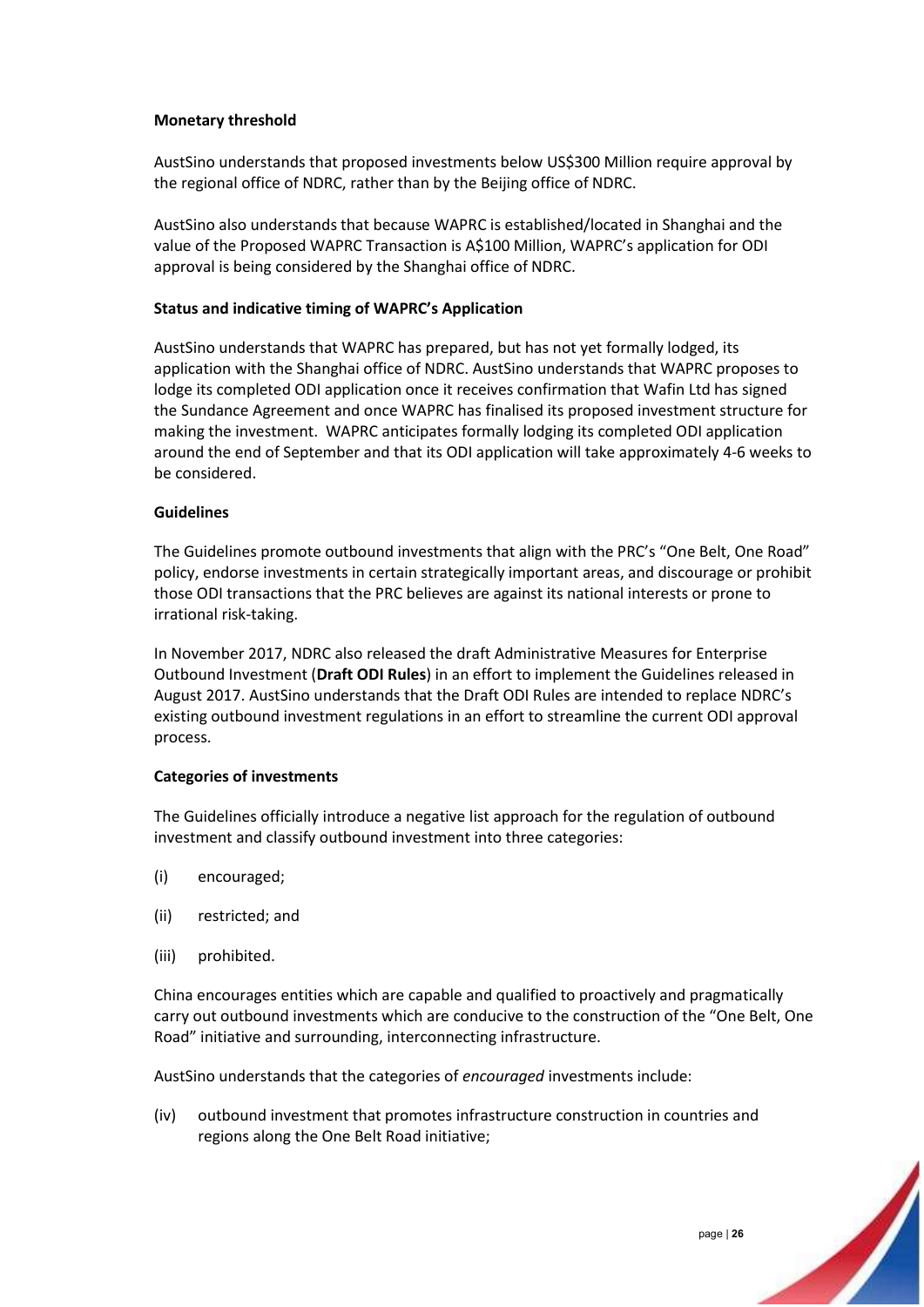- (v) outbound investment that facilitates the export of China's industrial capacity and export China's high quality equipment and technical standards;
- (vi) cooperation with overseas high-tech businesses and establishment of overseas research and development centres;
- (vii) exploration and development of oil, gas and mineral resources on the basis of a prudent assessment of economic benefit;
- (viii) industries such as agriculture, forestry, animal husbandry and fishery;
- (ix) investment in oil, gas, mineral and energy resource projects which are based on a careful assessment of economic benefits and national interests;
- (x) investment in trade, culture, logistics and other service sectors; and
- (xi) establishment of branches and service networks overseas by qualified financial institutions.

AustSino understands that the Proposed WAPRC Transaction and the Proposed Sundance Transaction both fall within the category of *encouraged* investments and do not fall within the categories of outbound investments which are either *restricted* or *prohibited* under the Guidelines.

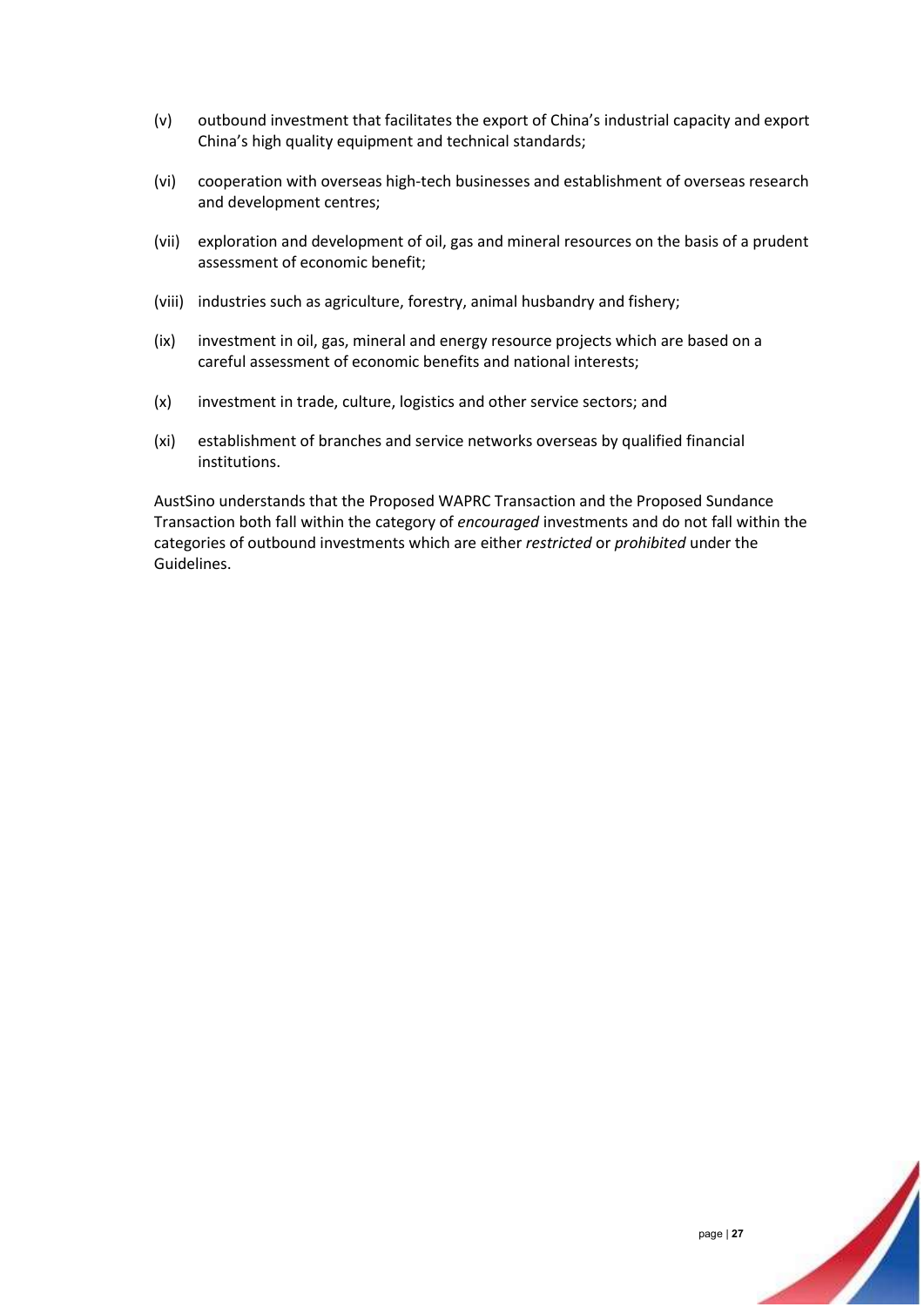### **Schedule 7 Proposed / potential use of \$100M in funds from WAPRC Transaction**

### **Overview**

The \$100M in funds to be raised from the Proposed WAPRC Transaction are intended by AustSino to be used to fund the Proposed Sundance Transaction and for working capital purposes, and to explore the possibility of AustSino pursuing one or more of the following:

- the proposed development of a deepwater port at Oakajee in the Mid West of Western Australia on a build-own-operate-transfer (BOOT) model (**Oakajee Project**); and/or
- the identification and pursuit of one or more other suitable potential opportunities in the Western Australian resources or infrastructure sectors (**Other Western Australian Projects**).

### **\$58M to be used for Proposed Sundance Transaction**

If the Proposed Sundance Transaction is successfully completed, \$58M of the funds raised from the Proposed WAPRC Transaction will be allocated to the Proposed Sundance Transaction, namely: \$50M will paid out in cash to the Noteholders as partial consideration for the cancellation of their notes; and \$8M will be retained by Sundance as working capital, for transaction costs in connection with the Proposed Sundance Transaction and to progress the Mbalam Nabeba Project.

AustSino may (but has no present intention to) use some of the balance of the funds (\$42M) raised from the WAPRC Proposed Transaction on the development of the Sundance Project.

#### **Balance of funds from Proposed WAPRC Transaction**

After allocating \$58M for completion of the Proposed Sundance Transaction, the balance of funds (\$42M) raised from the Proposed WAPRC Transaction is intended to be used as follows (all amounts are indicative only):

- for transaction costs (including legal and other professional fees) related to the Proposed Sundance Transaction and the Proposed WAPRC Transaction (\$1.5M);
- to recruit additional personnel (\$2.5 M);
- to explore the proposed development of the Oakajee Project with the Western Australian Government (\$7.5M);
- to maintain and expand AustSino's portfolio of iron ore tenements in the Mid West Region of Western Australia (\$7.5M);
- to identify and pursue Other Western Australian Projects (e.g. to acquire or earn into other tenements, mineral deposits or mining projects or to pursue other infrastructure solutions) (\$7.5M);
- for feasibility/engineering studies, approvals and to advance discussions and/or negotiations with government and regulatory bodies, investors and project partners, in relation to the proposed Oakajee Project or Other Western Australian Projects \$7.5M);

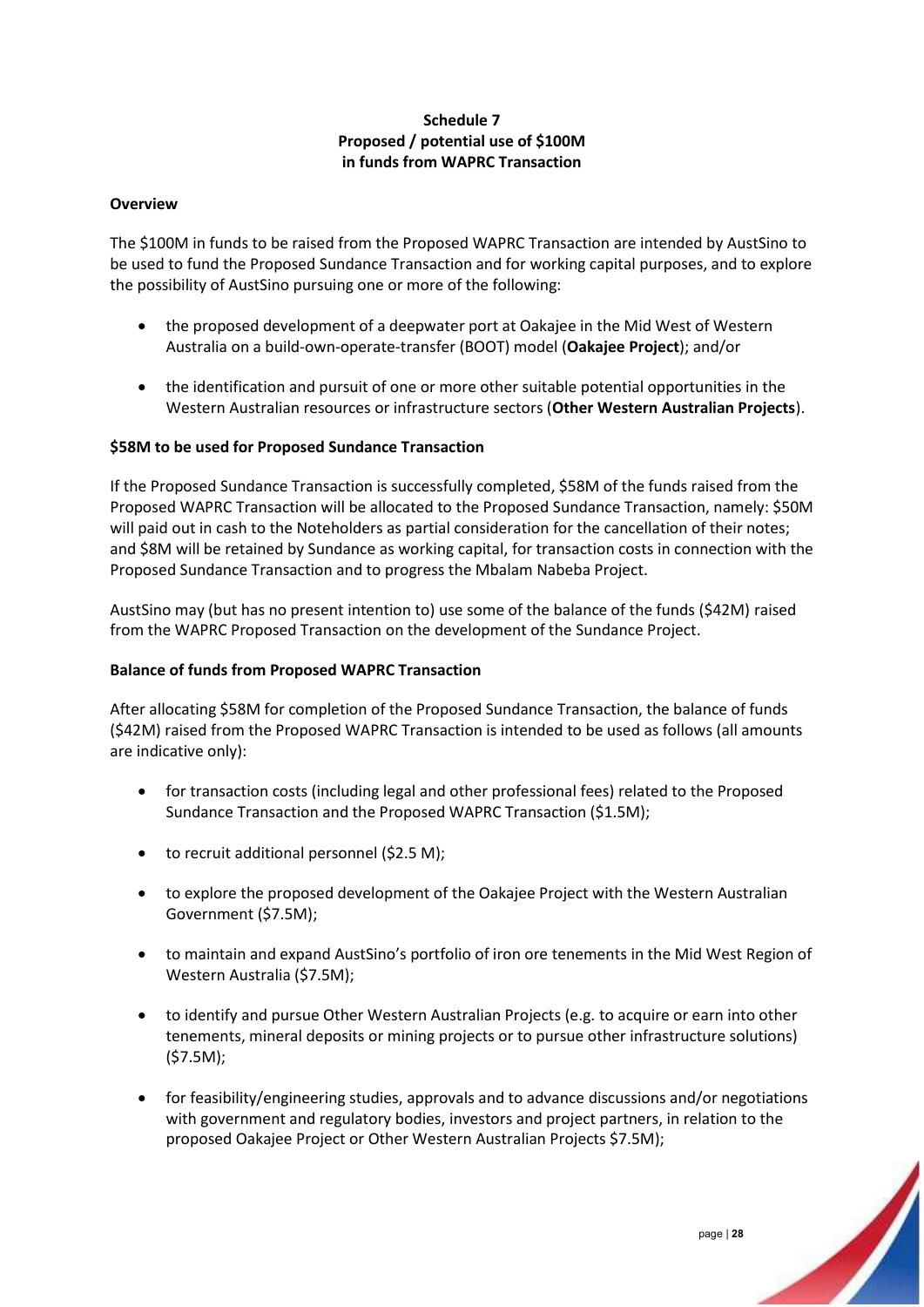• for general working capital (\$8M);

AustSino may (but has no present intention to) use some of the balance of the funds (\$42M) raised from the Proposed WAPRC Transaction on the development of the Sundance Project.

If the Proposed Sundance Transaction does not complete, the \$58M which was proposed to be allocated for that transaction, will be retained for general working capital, for the purposes of exploring the development of the Oakajee Project and for the purpose of identifying and pursuing Other Western Australian Projects.

### **Further information in relation to Oakajee and Other Western Australian Projects**

The Midwest Region of Western Australia is a highly prospective minerals province, which has many significant iron ore deposits. But the Region has limited economic infrastructure (including lacking a deepwater port capable of accommodating cape class vessels and limited heavy haul rail infrastructure or slurry pipeline solutions) which makes it difficult for existing and potential explorers and miners to develop their mines and export their minerals. The existing Geraldton port also has capacity constraints and cannot accept cape class vessels.

AustSino's own mineral deposits at Peak Hill are several hundred kilometres from the coast and will not be able to be developed without suitable economic infrastructure. With this in mind, in 2011 AustSino acquired engineering studies and intellectual property for economic infrastructure previously developed by the Chinese-backed Yilgarn Consortium, including in relation to the proposed development of a deepwater port at Oakajee. AustSino has since spent approximately \$3 Million to enhance such intellectual property and studies.

However, during the period after acquiring the above intellectual property and studies, AustSino was not able to complete negotiations with sufficient mining and funding partners in order to progress the development of economic infrastructure solutions for the Mid West, including at Oakajee.

AustSino has been working hard since that time to recapitalise the company, refresh the AustSino Board and Management team and to maintain and expand its mining tenements in the Mid West. When AustSino was requoted in early 2018, the company stated that it hoped its requotation would be a catalyst for renewed focus on the need for economic infrastructure solutions for Mid West Region.

Since its requotation in early 2018, AustSino's Chairman, Board and Management team have been liaising extensively with local mining parties, potential project partners and other stakeholders. Among other things, in mid 2018 AustSino announced it was commissioning a concept study in relation to Mid West economic infrastructure solutions, and the Board and Management team have made several trips to China to seek to gain support and investment for the development of the Region.

These efforts have culminated in one of AustSino's existing shareholders, WAPRC, seeking to make a \$100M investment in AustSino at the same time as AustSino has been exploring participating in the Mbalam Nabeba Project via a placement of shares in Sundance.